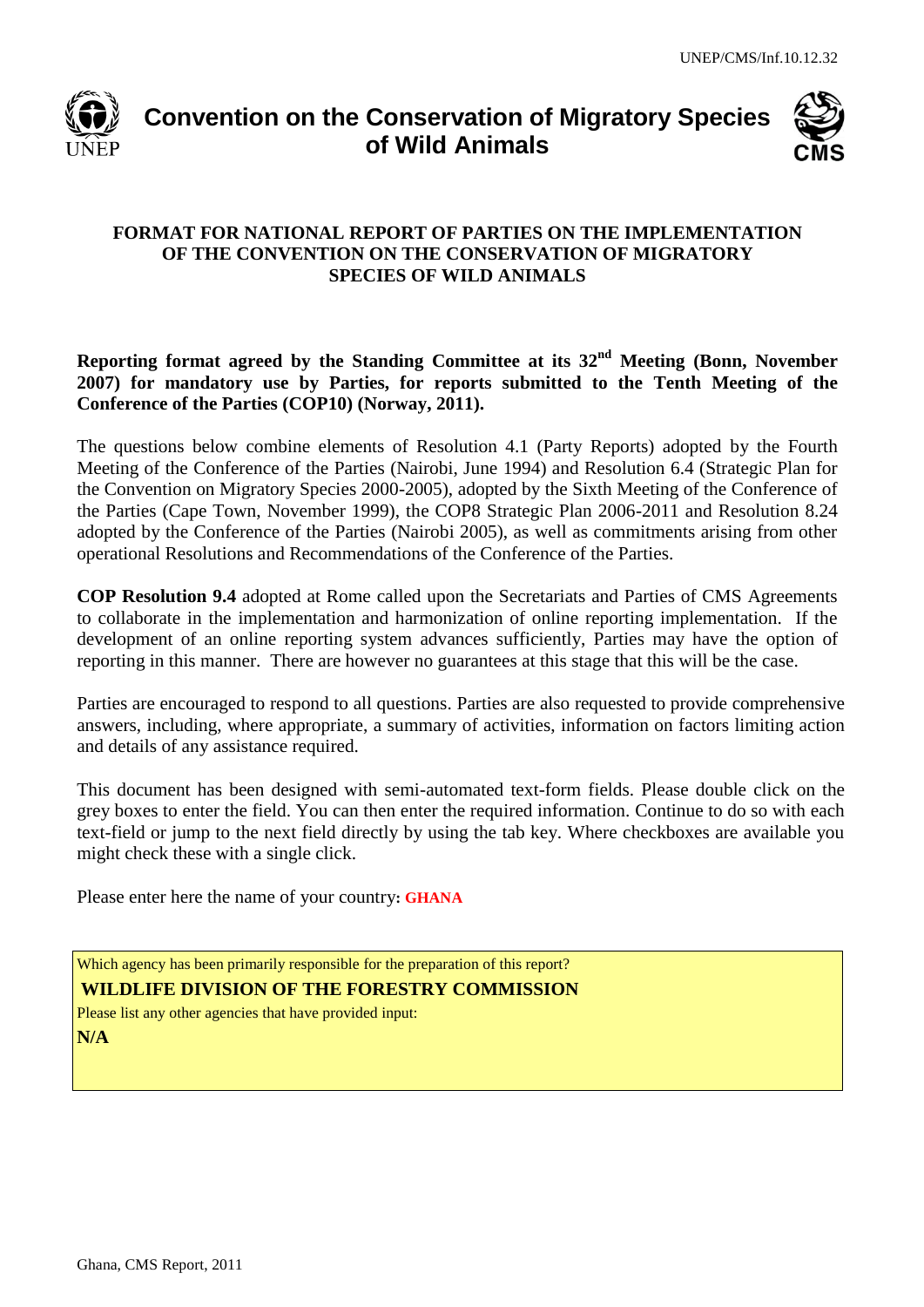# **I(a). General Information**

#### **Please enter the required information in the table below:**

| Party                                                                                           |                                                                                                                                                                        |
|-------------------------------------------------------------------------------------------------|------------------------------------------------------------------------------------------------------------------------------------------------------------------------|
| of entry into<br>force<br>of the<br>Date<br>Convention in [GHANA]                               | 1/04/1988                                                                                                                                                              |
| Period covered                                                                                  |                                                                                                                                                                        |
| Territories to which the Convention<br>applies                                                  | <b>GHANA</b>                                                                                                                                                           |
|                                                                                                 | DESIGNATED NATIONAL FOCAL POINT                                                                                                                                        |
| Full name of the institution                                                                    | WILDLIFE DIVISION OF THE FORESTRY COMMISSION                                                                                                                           |
| Name and title of designated Focal Point                                                        | NANA KOFI ADU-NSIAH, EXECUTIVE DIRECTOR                                                                                                                                |
| Mailing address                                                                                 | P. O. BOX MB 239, MINISTRIES POST OFFICE, ACCRA                                                                                                                        |
| Telephone                                                                                       | 233 244 107 143                                                                                                                                                        |
| Fax                                                                                             |                                                                                                                                                                        |
| E-mail                                                                                          | adunsiah@yahoo.com                                                                                                                                                     |
|                                                                                                 | APPOINTMENT TO THE SCIENTIFIC COUNCIL                                                                                                                                  |
| Full name of the institution                                                                    |                                                                                                                                                                        |
| Name and title of contact officer                                                               |                                                                                                                                                                        |
| Mailing address                                                                                 |                                                                                                                                                                        |
| Telephone                                                                                       |                                                                                                                                                                        |
| Fax                                                                                             |                                                                                                                                                                        |
| E-mail                                                                                          |                                                                                                                                                                        |
|                                                                                                 |                                                                                                                                                                        |
|                                                                                                 | <b>SUBMISSION</b>                                                                                                                                                      |
| Name<br>Signature<br>of<br>officer<br>and<br>responsible for submitting national report         | <b>NANA KOFI ADU-NSIAH</b><br>Name:<br>Address: P.O. BOX MB 239, MINISTRIES POST OFFICE, ACCRA<br>233 244 107 143<br>$Tel.$ :<br>Fax:<br>adunsiah@vahoo.com<br>E-mail: |
| Date of submission                                                                              | 31 <sup>st</sup> MARCH 2011                                                                                                                                            |
| Membership of the Standing Committee<br>(if applicable):                                        | PROF. ALFRED OTENG-YEBOAH<br>Name:<br>Address: UNIVERSITY OF GHANA, LEGON, ACCRA<br>Tel.:<br>233 244 772 256<br>Fax:<br>E-mail:<br>otengyeboah@yahoo.com               |
| Competent Authority:                                                                            | <b>WILDLIFE DIVISION (FORESTRY COMMISSION)</b>                                                                                                                         |
| Relevant implemented legislation:                                                               | WILD ANIMALS PRESERVATION ACT, 1961 (Act 43)                                                                                                                           |
| Other relevant Conventions/ Agreements<br>(apart from CMS) to which country name<br>is a Party: | CBD, CITES, RAMSAR, AEWA                                                                                                                                               |
| National policy instruments (e.g. national<br>biodiversity conservation strategy, etc.):        | NATIONAL BIODIVERSITY STRATEGY AND ACTION PLAN<br>(2004)                                                                                                               |
|                                                                                                 | NATIONAL WETLANDS CONSERVATION STRATEGY &<br><b>ACTION PLAN (2007)</b><br><b>FOREST AND WILDLIFE POLICY (1994)</b>                                                     |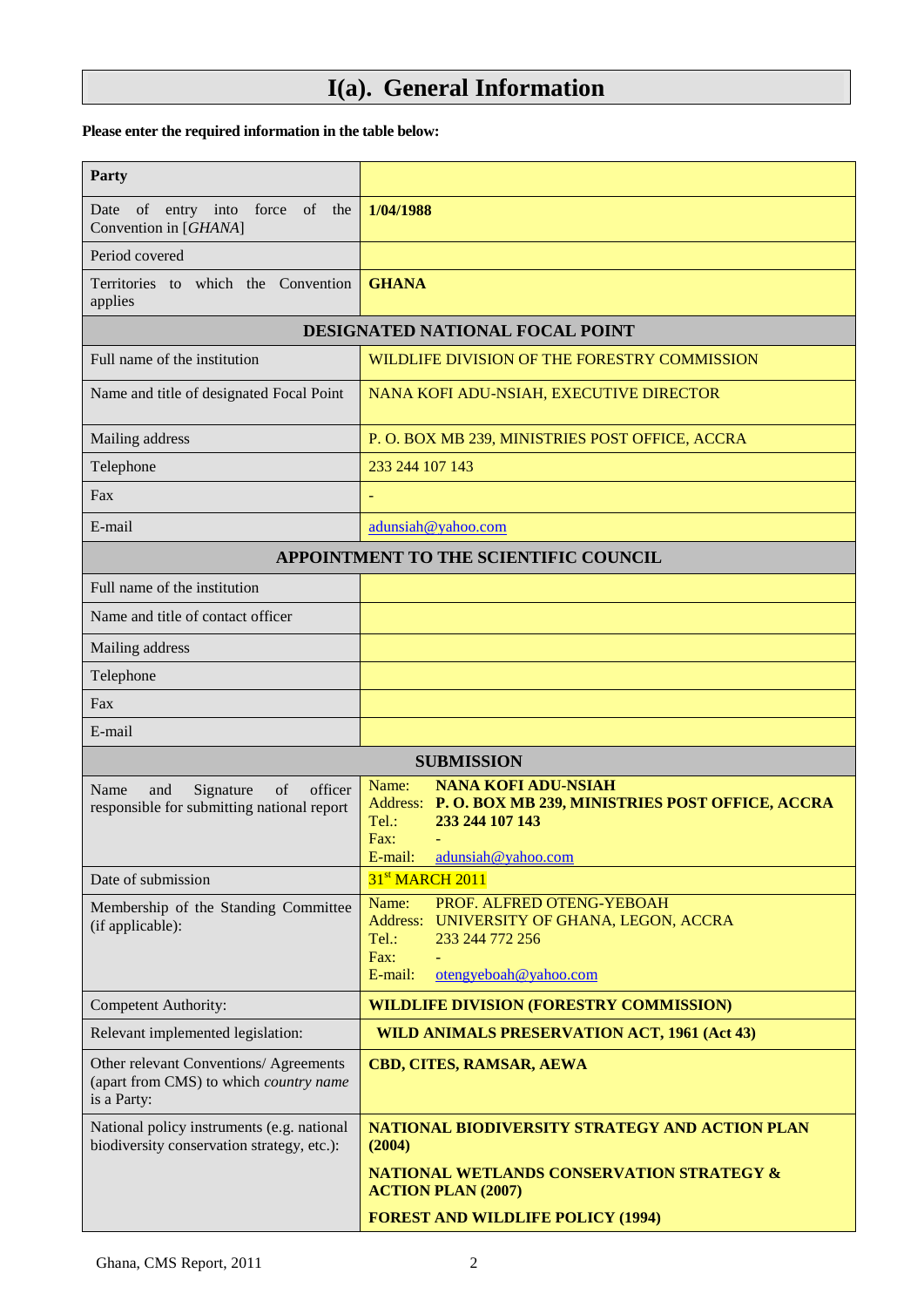#### **Please indicate whether your country is part of the following Agreements/MoU. If so, please indicate the competent national institution**

| <b>Wadden Sea Seals:</b>                             | Party                 |                                                | Non-party Range State |
|------------------------------------------------------|-----------------------|------------------------------------------------|-----------------------|
|                                                      |                       | Signed but not yet entered force               | Non Range State       |
| National Focal Point/Competent authority             |                       | Membership of the Trilateral Seal Expert Group |                       |
| Name:<br>Address:                                    |                       | Name:<br>Address:                              |                       |
| Tel:                                                 |                       | Tel.:                                          |                       |
| Fax:<br>E-mail:                                      |                       | Fax:<br>E-mail:                                |                       |
| <b>Eurobats</b>                                      | Party                 |                                                | Non-party Range State |
|                                                      |                       | Signed but not yet entered force               | Non Range State       |
| Competent authority                                  |                       | Appointed member of the Advisory Committee     |                       |
| Name:<br>Address:                                    |                       | Name:<br>Address:                              |                       |
| Tel.:                                                |                       | Tel.:                                          |                       |
| Fax:<br>E-mail:                                      |                       | Fax:<br>E-mail:                                |                       |
| <b>ASCOBANS</b>                                      | Party                 |                                                | Non-party Range State |
|                                                      |                       | Signed but not yet entered force               | Non Range State       |
| Co-ordinating authority                              |                       | Appointed member of the Advisory Committee     |                       |
| Name:                                                |                       | Name:                                          |                       |
| Address:                                             |                       | Address:                                       |                       |
| Tel.:                                                |                       | Tel.:                                          |                       |
| Fax:<br>E-mail:                                      |                       | Fax:<br>E-mail:                                |                       |
| Membership of other committees or working<br>groups: |                       |                                                |                       |
| <b>AEWA:</b>                                         | $\sqrt{\text{Party}}$ |                                                | Non-party Range State |
|                                                      |                       | Signed but not yet entered force               | Non Range State       |
| <b>Administrative Authority</b>                      |                       | Appointed member of the Technical Committee    |                       |
| WILDLIFE DIVISION OF THE<br>Name:                    |                       | Name:                                          |                       |
| <b>FORESTRY COMMISSION</b>                           |                       | Address:                                       |                       |
| Address: P.O. BOX MB 239, MINISTRIES                 |                       | Tel.:                                          |                       |
| POST OFFICE, ACCRA                                   |                       | Fax:<br>E-mail:                                |                       |
| Tel.:<br>233 289 115 499<br>Fax:                     |                       |                                                |                       |
| E-mail:<br>adunsiah@yahoo.com                        |                       |                                                |                       |
| <b>ACCOBAMS</b>                                      | Party                 |                                                | Non-party Range State |
|                                                      |                       | Signed but not yet entered force               | Non Range State       |
| <b>National Focal Point</b>                          |                       | Appointed member of the Scientific Committee   |                       |
| Name:<br>Address:                                    |                       | Name:<br>Address:                              |                       |
|                                                      |                       |                                                |                       |
| Tel.:<br>Fax:                                        |                       | Tel.:<br>Fax:                                  |                       |
| E-mail:                                              |                       | E-mail:                                        |                       |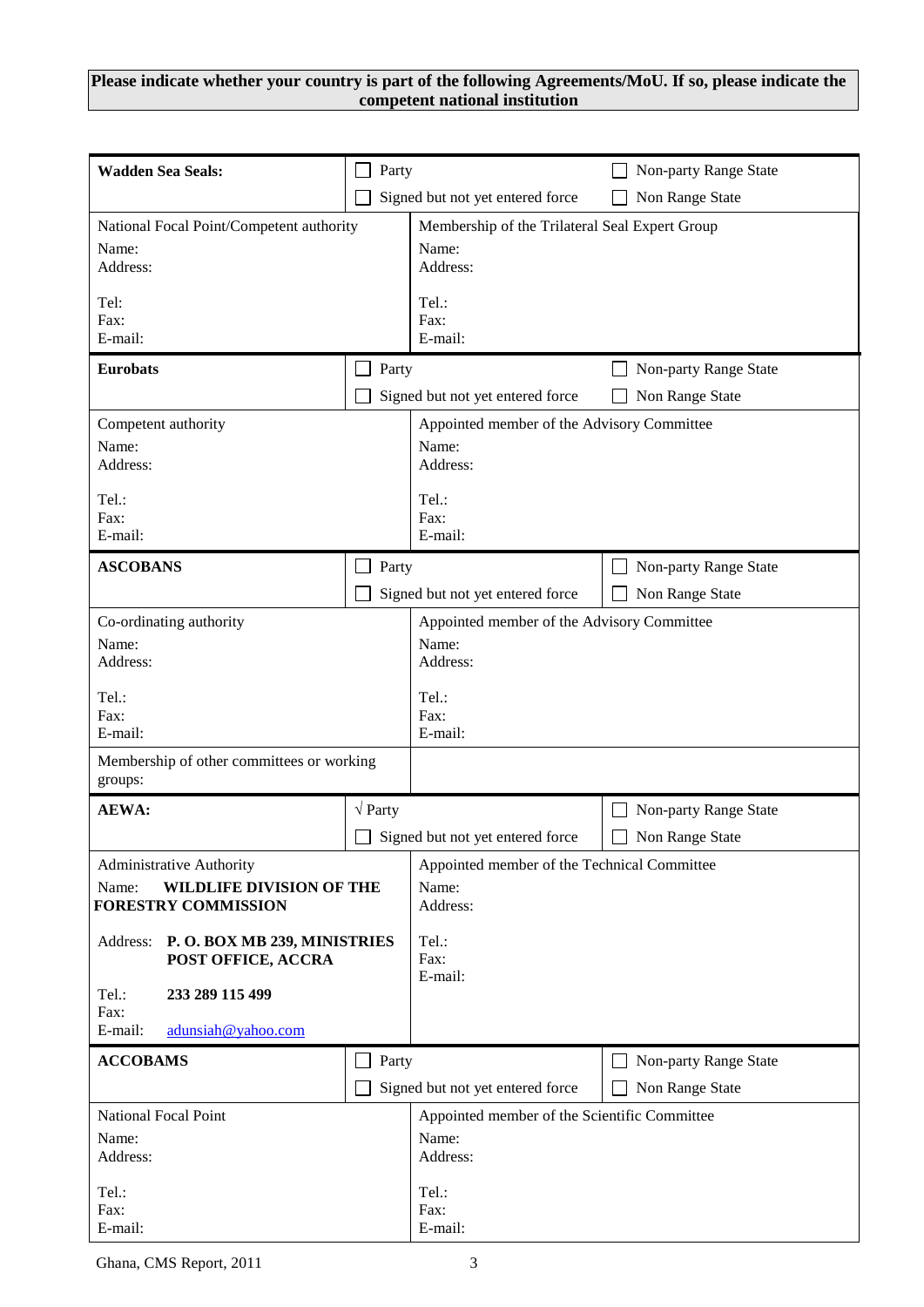| Membership of committees or working groups:                                               |                       |                            |                                                                       |                                         |
|-------------------------------------------------------------------------------------------|-----------------------|----------------------------|-----------------------------------------------------------------------|-----------------------------------------|
| <b>ACAP</b>                                                                               | Party<br>$\Box$       |                            |                                                                       | Non-party Range State                   |
|                                                                                           |                       |                            | Signed but not yet entered force                                      | Non Range State                         |
| Designated Authority                                                                      |                       |                            | <b>National Contact Point</b>                                         |                                         |
| Name:<br>Address:                                                                         |                       | Name:<br>Address:          |                                                                       |                                         |
| Tel.:<br>Fax:<br>E-mail:                                                                  |                       | Tel.:<br>Fax:<br>E-mail:   |                                                                       |                                         |
| Membership of Advisory Committee                                                          |                       | Name:<br>Address:          |                                                                       |                                         |
|                                                                                           |                       | Tel.:<br>Fax:<br>E-mail:   |                                                                       |                                         |
| <b>Gorillas</b>                                                                           | Party<br>$\mathsf{L}$ |                            |                                                                       | Non-party Range State                   |
|                                                                                           |                       |                            | Signed but not yet entered force                                      | Non Range State                         |
| Designated Authority<br>Name:                                                             |                       | Name:                      | <b>National Contact Point</b>                                         |                                         |
| Address:                                                                                  |                       | Address:                   |                                                                       |                                         |
| Tel.:<br>Fax:                                                                             |                       | Tel.:<br>Fax:              |                                                                       |                                         |
| E-mail:                                                                                   |                       | E-mail:                    |                                                                       |                                         |
| <b>Siberian Crane MoU:</b>                                                                | Signatory             |                            | Non-signatory Range State                                             | Non Range State                         |
| Competent authority                                                                       |                       | Name:<br>Address:          |                                                                       |                                         |
|                                                                                           |                       | Tel.:<br>Fax:<br>E-mail:   |                                                                       |                                         |
| <b>Slender-billed Curlew MoU:</b>                                                         | Signatory             |                            | Non-signatory Range State                                             | Non Range State                         |
| <b>Competent Authority</b>                                                                |                       | Name:<br>Address:          |                                                                       |                                         |
|                                                                                           |                       | Tel.:<br>Fax:<br>E-mail:   |                                                                       |                                         |
| <b>Marine Turtle - Africa MoU:</b>                                                        | Signatory             |                            | X Non-signatory Range State                                           | Non Range State                         |
| <b>National Contact Point</b><br><b>WILDLIFE DIVISION (FORESTRY</b><br><b>COMMISSION)</b> |                       | Name:<br>Address:<br>Tel.: | <b>DICKSON AGYEMAN</b><br>P. O. BOX MB. 239, ACCRA<br>233 244 843 464 | WILDLIFE DIVISION (FORESTRY COMMISSION) |
|                                                                                           |                       | Fax:<br>E-mail:            | yaw652006@yahoo.com                                                   |                                         |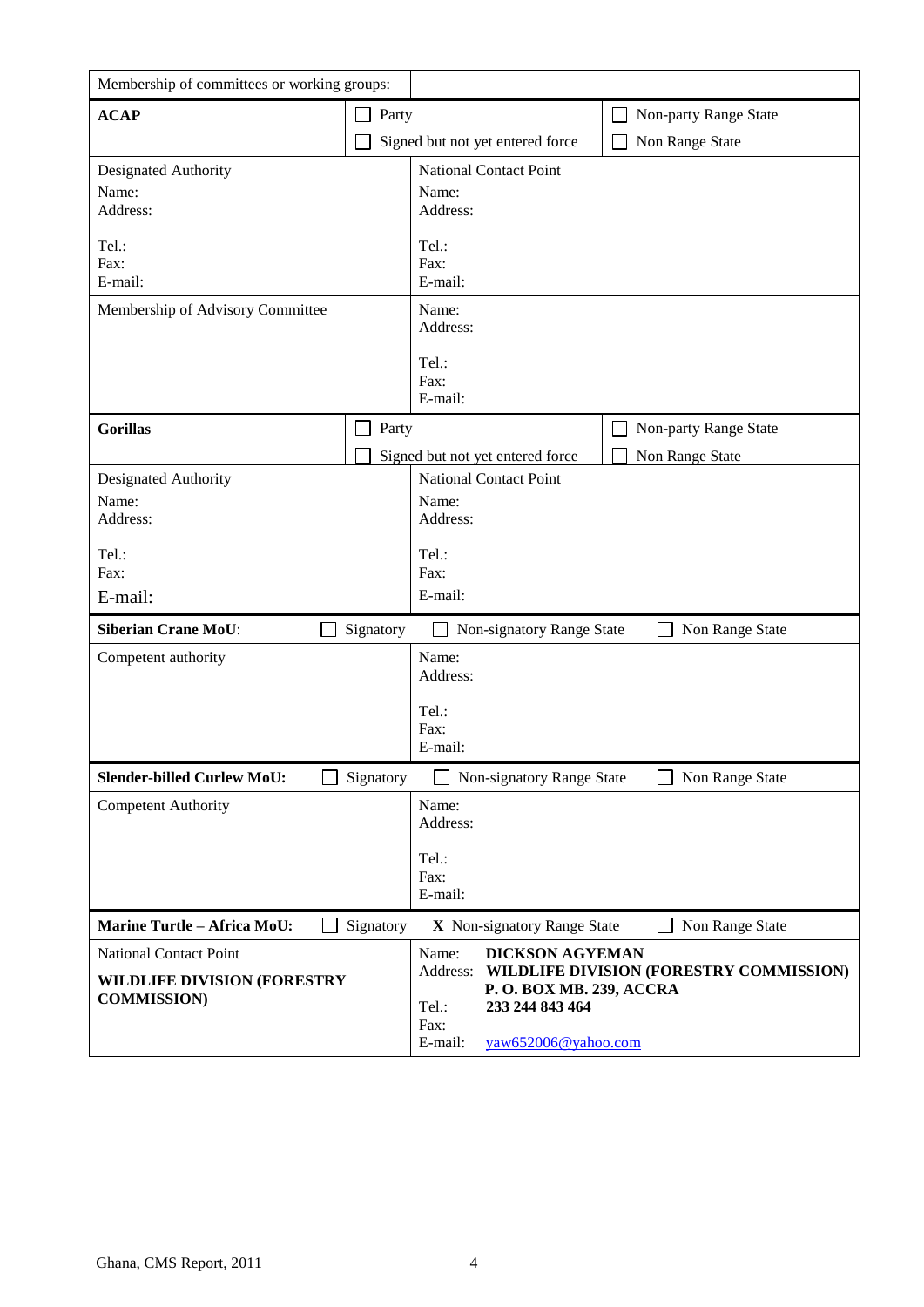| <b>Great Bustard MoU:</b>                                                                | Signatory                      | Non-signatory Range State                                                                                                                   | Non Range State                                                                             |
|------------------------------------------------------------------------------------------|--------------------------------|---------------------------------------------------------------------------------------------------------------------------------------------|---------------------------------------------------------------------------------------------|
| <b>Competent Authority</b>                                                               |                                | <b>National Contact Point</b>                                                                                                               |                                                                                             |
| Name:<br>Address:                                                                        |                                | Name:<br>Address:                                                                                                                           |                                                                                             |
| Tel.:<br>Fax:                                                                            |                                | Tel.:<br>Fax:<br>E-mail:                                                                                                                    |                                                                                             |
| E-mail:                                                                                  |                                |                                                                                                                                             |                                                                                             |
| <b>Marine Turtle MoU - IOSEA:</b>                                                        | Signatory                      | Non-signatory Range State                                                                                                                   | Non Range State                                                                             |
| Competent national authority                                                             |                                | Name:<br>Address:                                                                                                                           |                                                                                             |
|                                                                                          |                                | Tel.:<br>Fax:<br>E-mail:                                                                                                                    |                                                                                             |
| <b>Bukhara Deer MoU:</b>                                                                 | Signatory                      | Non-signatory Range State                                                                                                                   | Non Range State                                                                             |
| Competent national authority                                                             |                                | Name:<br>Address:                                                                                                                           |                                                                                             |
|                                                                                          |                                | Tel.:<br>Fax:<br>E-mail:                                                                                                                    |                                                                                             |
| <b>Aquatic Warbler MoU:</b>                                                              | Signatory                      | Non-signatory Range State                                                                                                                   | Non Range State                                                                             |
| Competent national authority                                                             |                                | <b>National Contact Point</b><br>Name:<br>Address:                                                                                          |                                                                                             |
|                                                                                          |                                | Tel.:<br>Fax:<br>E-mail:                                                                                                                    |                                                                                             |
| <b>African Elephant MoU:</b>                                                             | $\sqrt{\phantom{a}}$ Signatory | Non-signatory Range State                                                                                                                   | Non Range State                                                                             |
| Competent national authority<br><b>WILDLIFE DIVISION (FORESTRY</b><br><b>COMMISSION)</b> |                                | <b>National Contact Point</b><br><b>MOSES SAM</b><br>Name:<br>Address:<br>Tel.:<br>233 244 860 796<br>Fax:<br>mkofisam@gmail.com<br>E-mail: | WILDLIFE DIVISION (FORESTRY COMMISSION)<br>P. O. BOX MB. 239, MINISTRIES POST OFFICE, ACCRA |
| <b>Pacific Islands Cetaceans MoU:</b>                                                    | Signatory                      | Non-signatory Range State                                                                                                                   | Non Range State                                                                             |
| Competent national authority<br>Name:<br>Address:                                        |                                | <b>National Contact Point</b><br>Name:<br>Address:<br>Tel.:                                                                                 |                                                                                             |
| Tel.:<br>Fax:<br>E-mail:                                                                 |                                | Fax:<br>E-mail:                                                                                                                             |                                                                                             |
| Mediterranean Monk Seal MoU: [                                                           | Signatory                      | Non-signatory Range State                                                                                                                   | Non Range State                                                                             |
| Competent national authority<br>Name:<br>Address:                                        |                                | <b>National Contact Point</b><br>Name:<br>Address:<br>Tel.:                                                                                 |                                                                                             |
| Tel.:<br>Fax:                                                                            |                                | Fax:                                                                                                                                        |                                                                                             |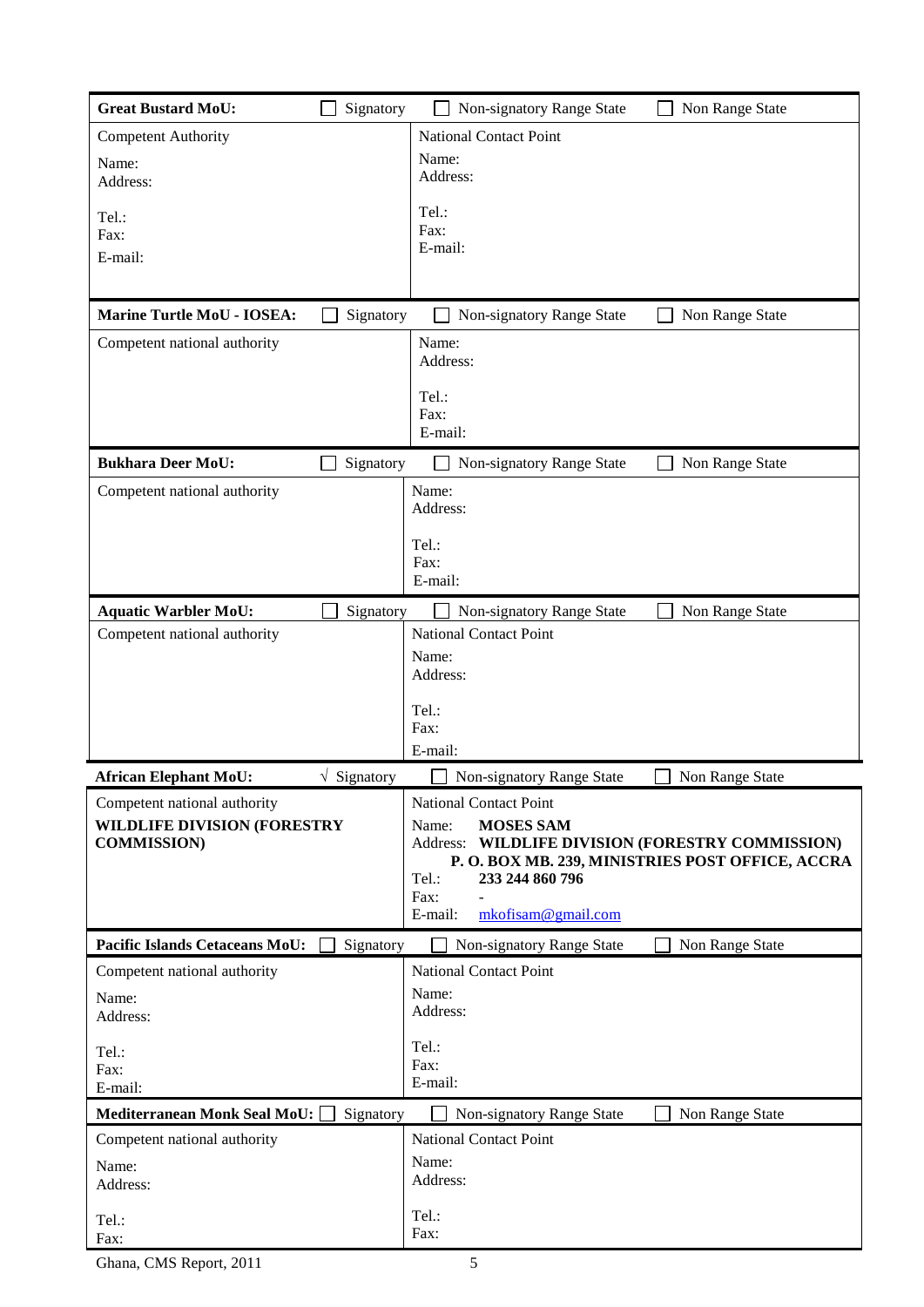| E-mail:                                        | E-mail:                                                   |
|------------------------------------------------|-----------------------------------------------------------|
| Dugong MoU:<br>Signatory                       | Non-signatory Range State<br>Non Range State              |
| Competent national authority                   | <b>National Contact Point</b>                             |
| Name:                                          | Name:                                                     |
| Address:                                       | Address:                                                  |
| Tel.:                                          | Tel.:                                                     |
| Fax:                                           | Fax:                                                      |
| E-mail:                                        | E-mail:                                                   |
|                                                |                                                           |
| <b>West African Aquatic Mammals MoU:</b>       | Signatory<br>Non-signatory Range State<br>Non Range State |
| Competent national authority                   | <b>National Contact Point</b>                             |
| Name:                                          | Name:                                                     |
| Address:                                       | Address:                                                  |
| Tel.:                                          | Tel.:                                                     |
| Fax:                                           | Fax:                                                      |
| E-mail:                                        | E-mail:                                                   |
| <b>Birds of Prey MoU:</b><br>Signatory         | Non Range State<br>Non-signatory Range State              |
|                                                | <b>National Contact Point</b>                             |
|                                                | Name:                                                     |
|                                                | Address:                                                  |
|                                                | Tel.:                                                     |
|                                                | Fax:                                                      |
|                                                | E-mail:                                                   |
| <b>High Andean Flamingos MoU:</b><br>Signatory | Non-signatory Range State<br>Non Range State              |
|                                                | <b>National Contact Point</b>                             |
|                                                | Name:                                                     |
|                                                | Address:                                                  |
|                                                | Tel.:                                                     |
|                                                | Fax:                                                      |
|                                                | E-mail:                                                   |
| <b>Sharks MoU:</b><br>Signatory                | Non-signatory Range State<br>Non Range State              |
|                                                | <b>National Contact Point</b>                             |
|                                                | Name:                                                     |
|                                                | Address:                                                  |
|                                                | Tel.:                                                     |
|                                                | Fax:                                                      |
|                                                | E-mail:                                                   |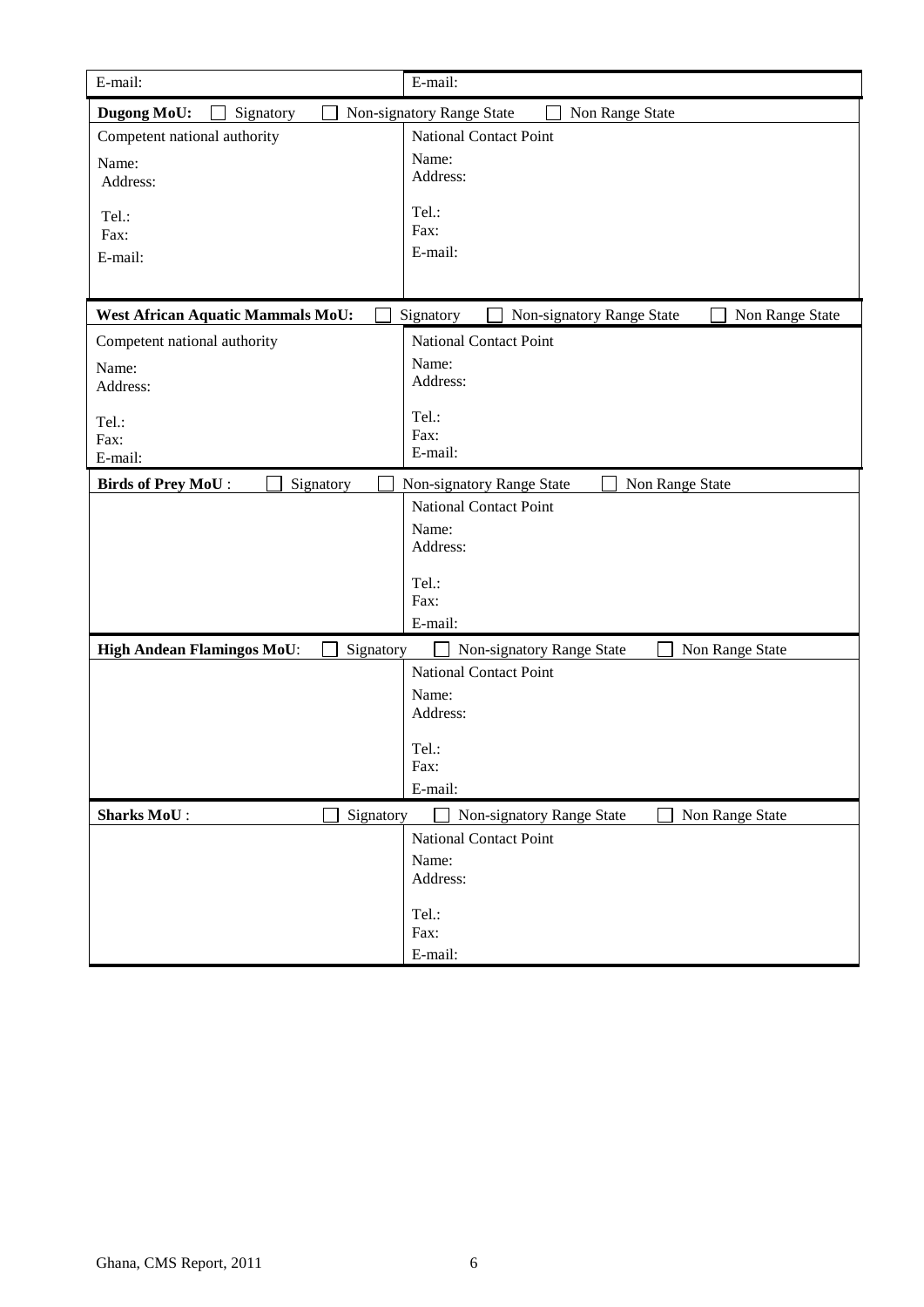| -1             | Which other government departments are involved in activities/initiatives for the conservation of migratory species<br>in your country? (Please list.)                                 |
|----------------|----------------------------------------------------------------------------------------------------------------------------------------------------------------------------------------|
|                | <b>FISHERIES COMMISSION</b>                                                                                                                                                            |
| 2              | If more than one government department is involved, describe the interaction/relationship between these<br>government departments:                                                     |
|                | <b>VERY COOPERATIVE</b>                                                                                                                                                                |
| 3              | Has a national liaison system or committee been established in your country? Please provide contact information                                                                        |
|                | $\sqrt{N_{0}}$<br>Yes                                                                                                                                                                  |
|                |                                                                                                                                                                                        |
| $\overline{4}$ | List the main non-governmental organizations actively involved in activities/initiatives for the conservation of<br>migratory species in your country, and describe their involvement: |
|                | <b>GHANA WILDLIFE SOCIETY</b>                                                                                                                                                          |
| 4a             | Please provide detail on any devolved government/overseas territory authorities involved.                                                                                              |
|                | N/A                                                                                                                                                                                    |
| 5              | Describe any involvement of the private sector in the conservation of migratory species in your country:                                                                               |
|                | <b>SOME PRIVATE BEACH RESORT OPERATORS ARE INVOLVED IN MARINE TURTLE</b><br><b>PROPTECTION</b>                                                                                         |
| 6              | Note any interactions between these sectors in the conservation of migratory species in your country:                                                                                  |
|                | <b>GHANA WILDLIFE SOCIETY</b>                                                                                                                                                          |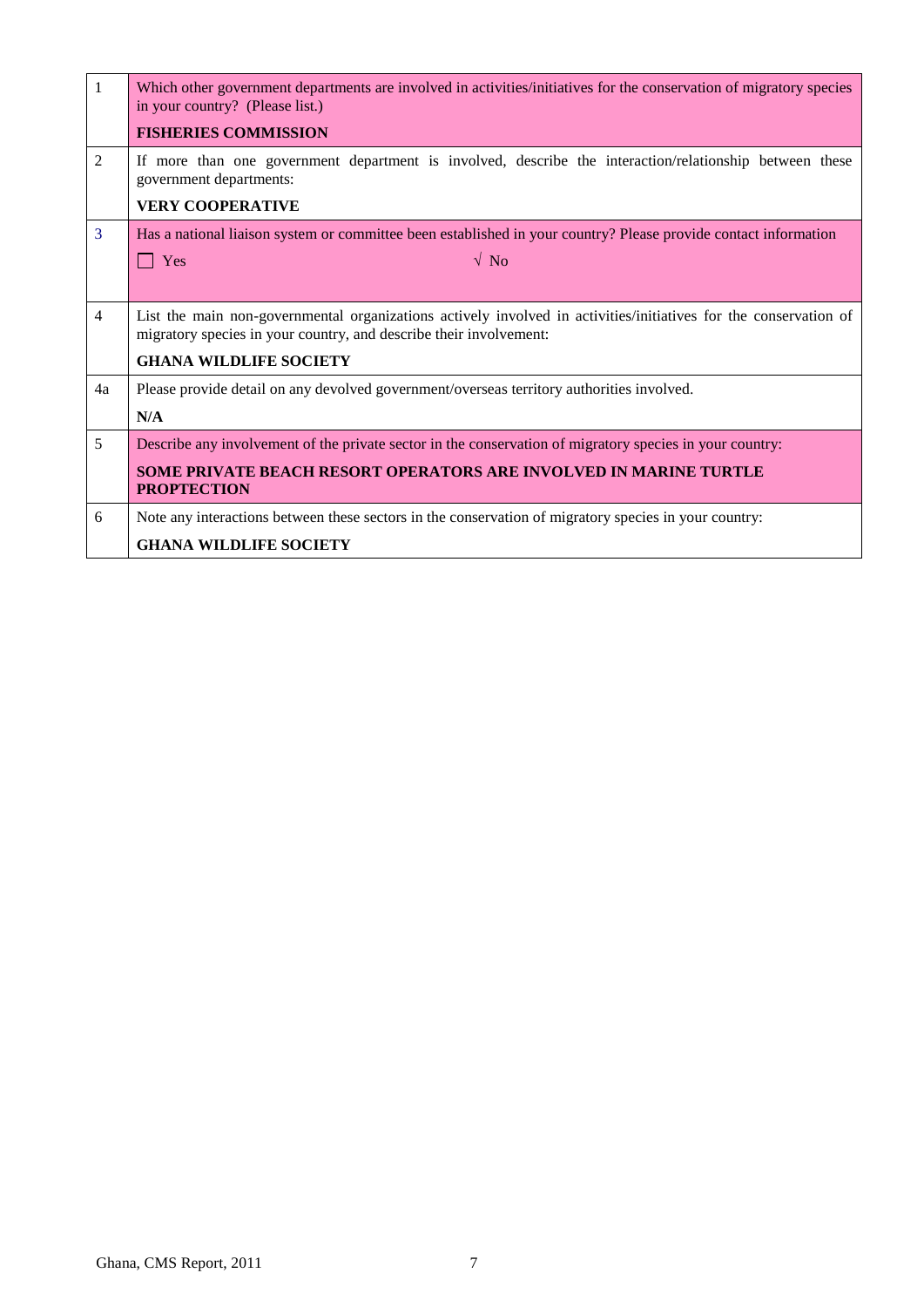# **I(b). Information about involved Authorities**

**Identify the ministry, agency/department or organization that is responsible for leading actions relating to Appendix I species**

|                             | <b>Birds</b>               | <b>WILDLIFE DIVISION (FORESTRY</b><br><b>COMMISSION</b> ) |
|-----------------------------|----------------------------|-----------------------------------------------------------|
| $\mathcal{D}_{\mathcal{L}}$ | Marine Mammals             | <b>FISHERIES COMMISSION</b>                               |
| 3                           | <b>Marine Turtles</b>      | <b>WILDLIFE DIVISION (FORESTRY</b><br><b>COMMISSION</b> ) |
| 4                           | <b>Terrestrial Mammals</b> | <b>WILDLIFE DIVISION (FORESTRY</b><br><b>COMMISSION</b> ) |
|                             | <b>Bats</b>                | <b>WILDLIFE DIVISION (FORESTRY</b><br><b>COMMISSION</b> ) |
| 6                           | Other Taxa                 | <b>WILDLIFE DIVISION (FORESTRY</b><br><b>COMMISSION)</b>  |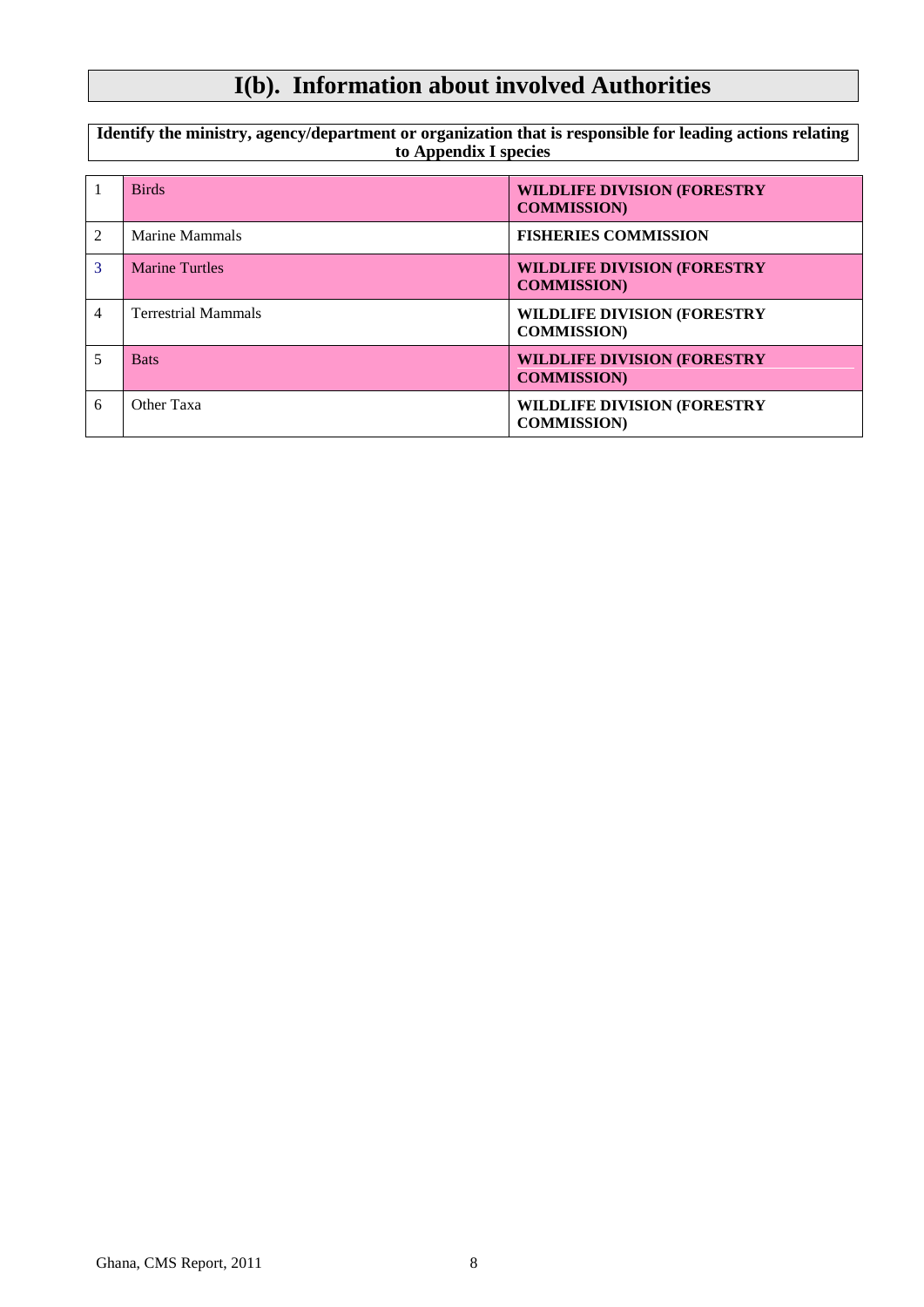# **II. Appendix I species**

### **1. BIRDS**

### **1.1 General questions on Appendix I bird species**

| 1              | $\sqrt{Y}$<br>Is the taking of all Appendix I bird species prohibited by the national implementing<br>No<br>legislation cited in Table I(a) (General Information)?                                     |  |  |  |
|----------------|--------------------------------------------------------------------------------------------------------------------------------------------------------------------------------------------------------|--|--|--|
|                | If other legislation is relevant, please provide details:                                                                                                                                              |  |  |  |
| 1a             | $\Box$ Yes $\sqrt{N_0}$<br>If the taking of Appendix I bird species is prohibited by law, have any exceptions<br>been granted to the prohibition?                                                      |  |  |  |
|                | If Yes, please provide details (Include the date on which the exception was notified<br>to the CMS Secretariat pursuant to CMS Article III(7):                                                         |  |  |  |
| $\overline{2}$ | Identify any obstacles to migration that exist in relation to Appendix I bird species:                                                                                                                 |  |  |  |
|                | By-catch<br>Electrocution                                                                                                                                                                              |  |  |  |
|                | Habitat destruction<br>Wind turbines                                                                                                                                                                   |  |  |  |
|                | Pollution                                                                                                                                                                                              |  |  |  |
|                | Other (please provide details)                                                                                                                                                                         |  |  |  |
| 2a             | What actions are being undertaken to overcome these obstacles?                                                                                                                                         |  |  |  |
|                | <b>LAW ENFORCEMENT / AWARENESS CREATION</b>                                                                                                                                                            |  |  |  |
| 2 <sub>b</sub> | Please report on the progress / success of the actions taken.                                                                                                                                          |  |  |  |
|                | <b>SLOW PROGRESS / LIMITED SUCCESS</b>                                                                                                                                                                 |  |  |  |
| 2c             | What assistance, if any, does your country require in order to overcome these obstacles?                                                                                                               |  |  |  |
|                | <b>FINANCIAL AND TECHNICAL</b>                                                                                                                                                                         |  |  |  |
| 3              | What are the major threats to Appendix I bird species (transcending mere obstacles to migration)?                                                                                                      |  |  |  |
|                | Illegal trade $\sqrt$<br>Poaching $\sqrt{}$                                                                                                                                                            |  |  |  |
|                | Other (please specify)                                                                                                                                                                                 |  |  |  |
| 3a             | What actions have been taken to prevent, reduce or control factors that are endangering or are likely to further<br>endanger bird species beyond actions to prevent disruption to migrating behaviour? |  |  |  |
|                | <b>LAW ENFORCEMENT / AWARENESS CREATION</b>                                                                                                                                                            |  |  |  |
| 3 <sub>b</sub> | Please report on the progress / success of the actions taken.                                                                                                                                          |  |  |  |
|                | <b>SLOW PROGRESS / LIMITED SUCCESS</b>                                                                                                                                                                 |  |  |  |
| 3c             | Describe any factors that may limit action being taken in this regard:                                                                                                                                 |  |  |  |
|                | <b>LIMITED RESOURCES (FINANCIAL AND PERSONEL IN ENFORCING THE LAWS)</b>                                                                                                                                |  |  |  |
| 3d             | What assistance, if any, does your country require to overcome these factors?                                                                                                                          |  |  |  |
|                | FINANCIAL AND TECHNICAL                                                                                                                                                                                |  |  |  |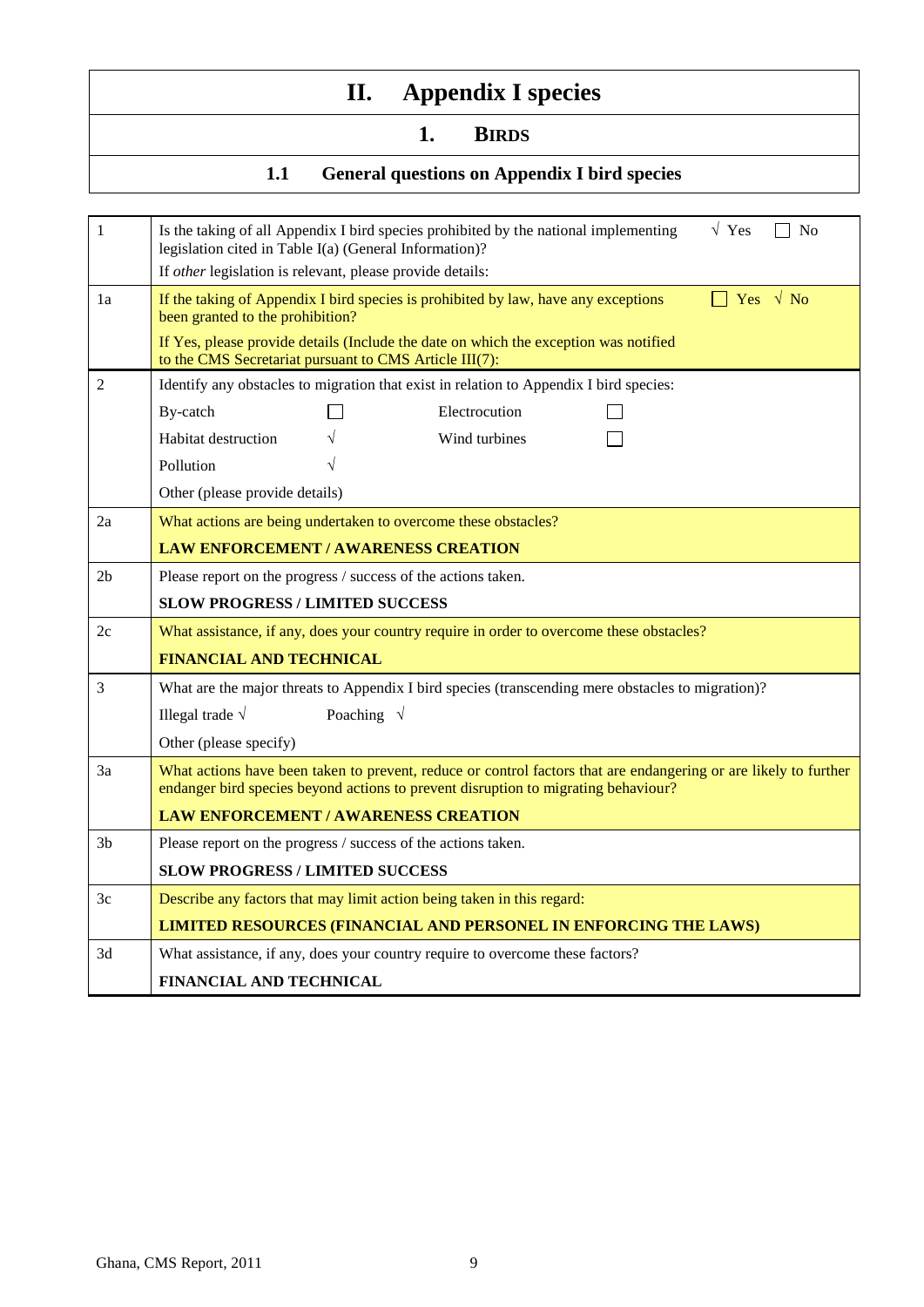#### **1.2 Questions on specific Appendix I bird species**

**In the following section, using the table format below, please fill in each Appendix I bird species for which your country is considered to be a Range State. Please complete each table as appropriate, providing information in summary form. Where appropriate, please cross-reference to information already provided in national reports that have been submitted under other conventions (e.g. Convention on Biological Diversity, Ramsar Convention, CITES). (Attach annexes as necessary.)**

|                | Species name – Common Name(s)                                                                                                                                                                                               |                  |                |  |
|----------------|-----------------------------------------------------------------------------------------------------------------------------------------------------------------------------------------------------------------------------|------------------|----------------|--|
| 1              | Please provide published distribution reference:                                                                                                                                                                            |                  |                |  |
| 2a             | Summarise information on population size (if known):                                                                                                                                                                        |                  |                |  |
|                | increasing $\Box$<br>decreasing<br>stable $\Box$                                                                                                                                                                            | not known $\Box$ | unclear $\Box$ |  |
|                |                                                                                                                                                                                                                             |                  |                |  |
| 2 <sub>b</sub> | Summarise information on distribution (if known):                                                                                                                                                                           |                  |                |  |
|                | decreasing<br>stable $\Box$<br>increasing $\Box$                                                                                                                                                                            | not known $\Box$ | unclear $\Box$ |  |
|                |                                                                                                                                                                                                                             |                  |                |  |
| 3              | Indicate (with an 'X') and briefly describe any activities that have been carried out in favour of this species in the<br>reporting period. (Please provide the title of the project and contact details, where available): |                  |                |  |
|                | Research                                                                                                                                                                                                                    |                  |                |  |
|                | Identification and establishment of protected areas                                                                                                                                                                         |                  |                |  |
|                | Monitoring                                                                                                                                                                                                                  |                  |                |  |
|                | Education/awareness rising                                                                                                                                                                                                  |                  |                |  |
|                | Species protection                                                                                                                                                                                                          |                  |                |  |
|                | Control hunting / poaching                                                                                                                                                                                                  |                  |                |  |
|                | Species restoration                                                                                                                                                                                                         |                  |                |  |
|                | Habitat protection                                                                                                                                                                                                          |                  |                |  |
|                | Habitat restoration                                                                                                                                                                                                         |                  |                |  |
|                | Other                                                                                                                                                                                                                       |                  |                |  |
| $\overline{4}$ | If no activities have been carried out for this species in the reporting period, what has prevented such action being<br>taken?                                                                                             |                  |                |  |
| 5              | Describe any future activities that are planned for this species:                                                                                                                                                           |                  |                |  |

Miscellaneous information or comments on Appendix I birds in general: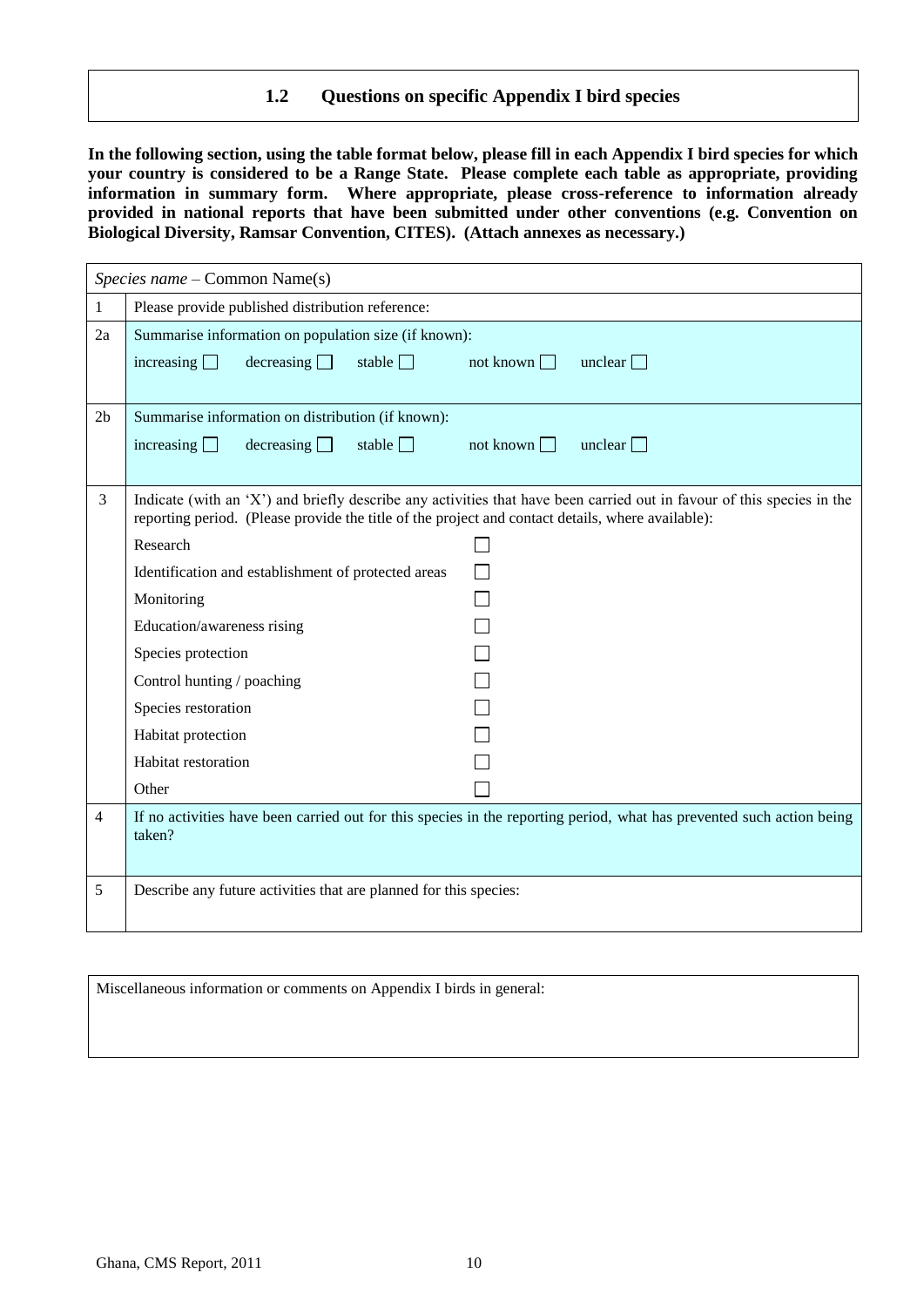### **2. MARINE MAMMALS**

### **2.1 General questions on Appendix I marine mammals**

| 1              | $\sqrt{Y}$ es<br>Is the taking of all Appendix I marine mammals prohibited by the national<br>$\neg$ No<br>implementing legislation cited in Table I(a) (General Information)?                                                                                                                         |  |  |
|----------------|--------------------------------------------------------------------------------------------------------------------------------------------------------------------------------------------------------------------------------------------------------------------------------------------------------|--|--|
|                | If other legislation is relevant, please provide details:                                                                                                                                                                                                                                              |  |  |
| 1a             | If the taking of Appendix I marine mammals is prohibited by law, have any exceptions $\Box$ Yes<br>$\sqrt{N_Q}$<br>been granted to the prohibition?<br>If Yes, please provide details (Include the date on which the exception was notified<br>to the CMS Secretariat pursuant to CMS Article III(7)): |  |  |
| $\overline{2}$ | Identify any obstacles to migration that exist in relation to Appendix I marine mammals:                                                                                                                                                                                                               |  |  |
|                | Collision with fishing traffic<br>By-catch                                                                                                                                                                                                                                                             |  |  |
|                | Pollution<br><b>Illegal</b> hunting                                                                                                                                                                                                                                                                    |  |  |
|                | Other threats to migration (please provide details)                                                                                                                                                                                                                                                    |  |  |
| 2a             | What actions are being undertaken to overcome these obstacles?                                                                                                                                                                                                                                         |  |  |
|                | LAW ENFORCEMENT (BASED ON REVISED FISHERIES REGULATIONS / AWARENESS CREATION                                                                                                                                                                                                                           |  |  |
| 2b             | Please report on the progress / success of the actions taken.                                                                                                                                                                                                                                          |  |  |
|                | <b>SLOW PROGRESS / LIMITED SUCCESS</b>                                                                                                                                                                                                                                                                 |  |  |
|                |                                                                                                                                                                                                                                                                                                        |  |  |
| 2c             | What assistance, if any, does your country require in order to overcome these obstacles?                                                                                                                                                                                                               |  |  |
|                | FINANCIAL AND TECHNICAL ASSISTANCE                                                                                                                                                                                                                                                                     |  |  |
| 3              | What are the major pressures on Appendix I marine mammal species (transcending mere obstacles to migration)?                                                                                                                                                                                           |  |  |
|                | Pollution<br>$\sqrt{}$<br>By-catch                                                                                                                                                                                                                                                                     |  |  |
|                | Other (please specify)                                                                                                                                                                                                                                                                                 |  |  |
| 3a             | What actions have been taken to prevent, reduce or control factors that are endangering or are likely to further<br>endanger species of marine mammal beyond actions to prevent disruption to migrating behaviour?                                                                                     |  |  |
|                | <b>LAW ENFORCEMENT</b>                                                                                                                                                                                                                                                                                 |  |  |
| 3b             | Please report on the progress / success of the actions taken.                                                                                                                                                                                                                                          |  |  |
|                | <b>SLOW PROGRESS / LIMITED SUCCESS</b>                                                                                                                                                                                                                                                                 |  |  |
| 3c             | Describe any factors that may limit action being taken in this regard:                                                                                                                                                                                                                                 |  |  |
|                | LIMITED RESOURCES (FINANCIAL AND PERSONEL IN ENFORCING THE LAWS)                                                                                                                                                                                                                                       |  |  |
| 3d             | What assistance, if any, does your country require to overcome these factors?                                                                                                                                                                                                                          |  |  |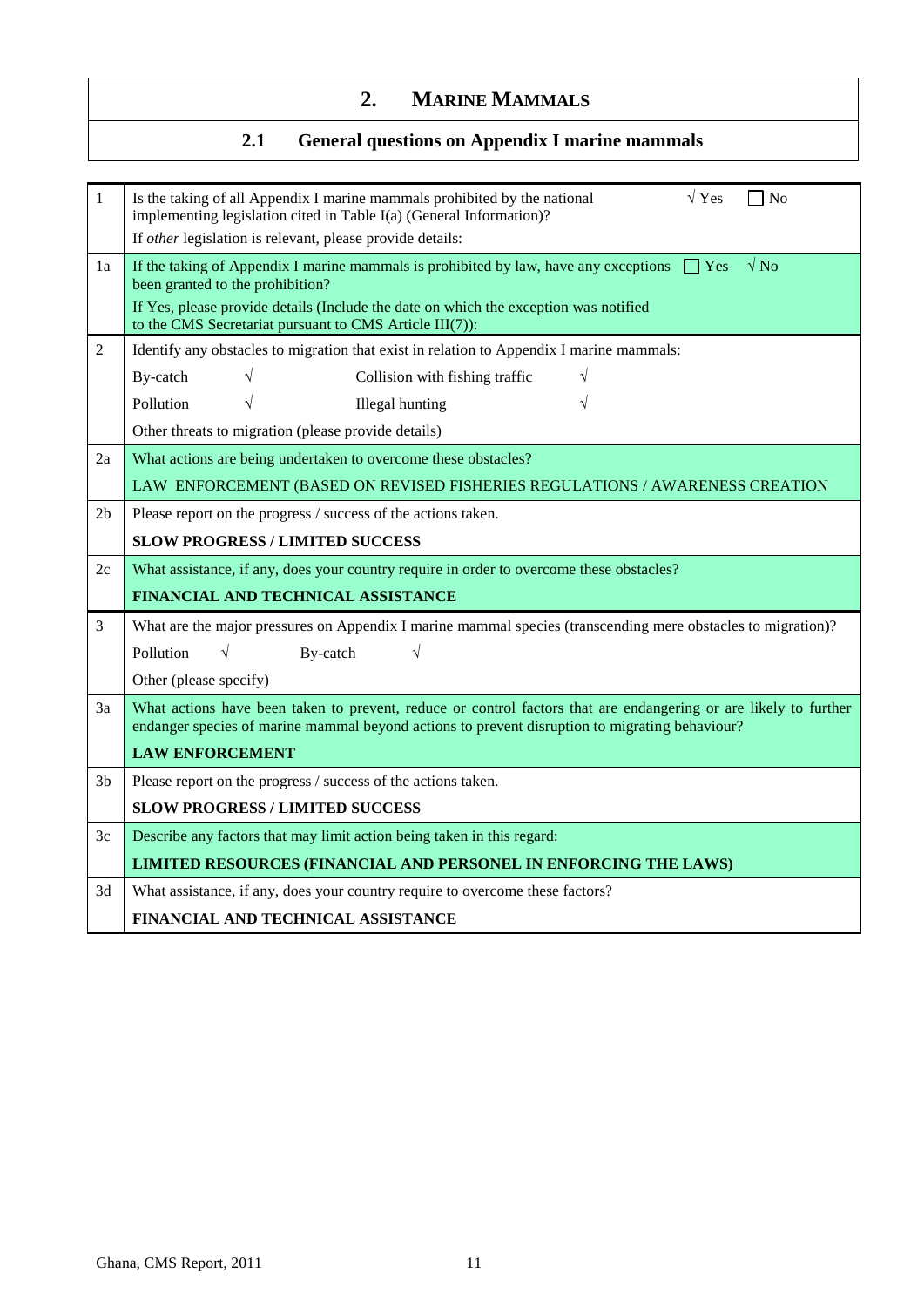#### **2.2 Questions on specific Appendix I marine mammals**

**In the following section, using the table format below, please fill in each Appendix I marine mammal species for which your country is considered to be a Range State. Please complete each table as appropriate, providing information in summary form. Where appropriate, please cross-reference to information already provided in national reports that have been submitted under other conventions (e.g. Convention on Biological Diversity, Ramsar Convention, CITES). (Attach annexes as necessary.)**

|                | Species name - Common Name(s)                                                                                                                                                                                               |                  |                |
|----------------|-----------------------------------------------------------------------------------------------------------------------------------------------------------------------------------------------------------------------------|------------------|----------------|
| $\mathbf{1}$   | Please provide published distribution reference:                                                                                                                                                                            |                  |                |
| 2a             | Summarise information on population size (if known):                                                                                                                                                                        |                  |                |
|                | increasing $\Box$<br>decreasing<br>stable $\Box$                                                                                                                                                                            | not known $\Box$ | unclear $\Box$ |
|                |                                                                                                                                                                                                                             |                  |                |
| 2 <sub>b</sub> | Summarise information on distribution (if known):                                                                                                                                                                           |                  |                |
|                | increasing $\Box$<br>decreasing<br>stable $\Box$                                                                                                                                                                            | not known $\Box$ | unclear $\Box$ |
|                |                                                                                                                                                                                                                             |                  |                |
| 3              | Indicate (with an 'X') and briefly describe any activities that have been carried out in favour of this species in the<br>reporting period. (Please provide the title of the project and contact details, where available): |                  |                |
|                | Research                                                                                                                                                                                                                    |                  |                |
|                | Identification and establishment of protected areas                                                                                                                                                                         | $\Box$           |                |
|                | Monitoring                                                                                                                                                                                                                  |                  |                |
|                | Education / awareness rising                                                                                                                                                                                                |                  |                |
|                | Species protection                                                                                                                                                                                                          |                  |                |
|                | Control hunting / poaching                                                                                                                                                                                                  |                  |                |
|                | Species restoration                                                                                                                                                                                                         |                  |                |
|                | Habitat protection                                                                                                                                                                                                          |                  |                |
|                | Habitat restoration                                                                                                                                                                                                         |                  |                |
|                | Other                                                                                                                                                                                                                       |                  |                |
| 4              | If no activities have been carried out for this species in the reporting period, what has prevented such action being<br>taken?                                                                                             |                  |                |
| 5              | Describe any future activities that are planned for this species:                                                                                                                                                           |                  |                |

Miscellaneous information or comments on Appendix I marine mammals in general: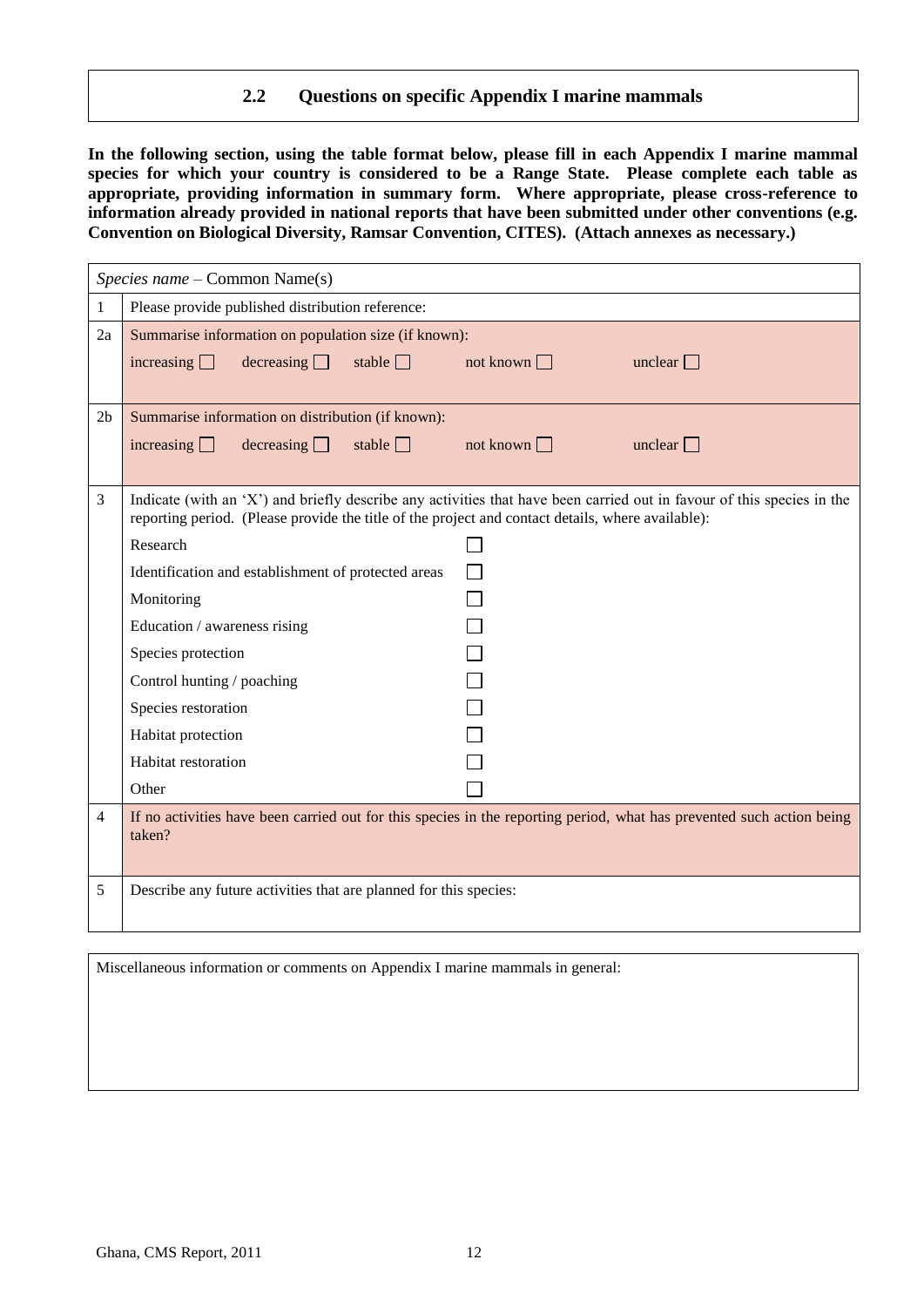### **3 MARINE TURTLES**

### **3.1 General questions on Appendix I marine turtles**

| $\mathbf{1}$   | $\sqrt{Y}$ es<br>Is the taking of all Appendix I marine turtles prohibited by the national implementing<br>$\n  No\n$<br>legislation cited in Table I(a) (General Information)?                                                                                                                 |
|----------------|-------------------------------------------------------------------------------------------------------------------------------------------------------------------------------------------------------------------------------------------------------------------------------------------------|
|                | If other legislation is relevant, please provide details:                                                                                                                                                                                                                                       |
| 1a             | Yes $\sqrt{N_0}$<br>If the taking of Appendix I marine turtles is prohibited by law, have any exceptions<br>been granted to the prohibition?<br>If Yes, please provide details (Include the date on which the exception was notified<br>to the CMS Secretariat pursuant to CMS Article III(7)): |
| $\overline{2}$ | Identify any obstacles to migration that exist in relation to Appendix I marine turtles:                                                                                                                                                                                                        |
|                | Pollution $\sqrt{}$<br>By-catch $\sqrt{}$                                                                                                                                                                                                                                                       |
|                | Other threats to migration (please provide details)                                                                                                                                                                                                                                             |
| 2a             | What actions are being undertaken to overcome these obstacles?                                                                                                                                                                                                                                  |
|                | LAW ENFORCEMENT AND AWARENESS CREATION                                                                                                                                                                                                                                                          |
| 2 <sub>b</sub> | Please report on the progress / success of the actions taken.                                                                                                                                                                                                                                   |
|                | <b>SLOW PROGRESS / LITTLE SUCCESS</b>                                                                                                                                                                                                                                                           |
| 2c             | What assistance, if any, does your country require in order to overcome these obstacles?                                                                                                                                                                                                        |
|                |                                                                                                                                                                                                                                                                                                 |
| $\overline{3}$ | What are the major pressures on Appendix I marine turtles (transcending mere obstacles to migration)?                                                                                                                                                                                           |
|                | Collection of eggs $\sqrt$<br>Predation of eggs $\sqrt{ }$                                                                                                                                                                                                                                      |
|                | Destruction of nesting beaches $\sqrt{ }$                                                                                                                                                                                                                                                       |
|                | Hunting $\sqrt{}$<br>Other (please specify)                                                                                                                                                                                                                                                     |
| 3a             | What actions have been taken to prevent, reduce or control factors that are endangering or are likely to further<br>endanger species of marine turtles beyond actions to prevent disruption to migrating behaviour?                                                                             |
|                | LAW ENFORCEMENT AND AWARENESS CREATION                                                                                                                                                                                                                                                          |
| 3 <sub>b</sub> | Please report on the progress / success of the actions taken.                                                                                                                                                                                                                                   |
|                | SLOW PROGRESS / LITTLE SUCCESS                                                                                                                                                                                                                                                                  |
| 3c             | Describe any factors that may limit action being taken in this regard:                                                                                                                                                                                                                          |
|                | LIMITED FINANCIAL AND PERSONNEL RESOURCES TO EFFECTIVELY ENFORCE THE LAWS                                                                                                                                                                                                                       |
| 3d             | What assistance, if any, does your country require to overcome these factors?                                                                                                                                                                                                                   |
|                | FINANCIAL AND TECHICAL SUPPORT                                                                                                                                                                                                                                                                  |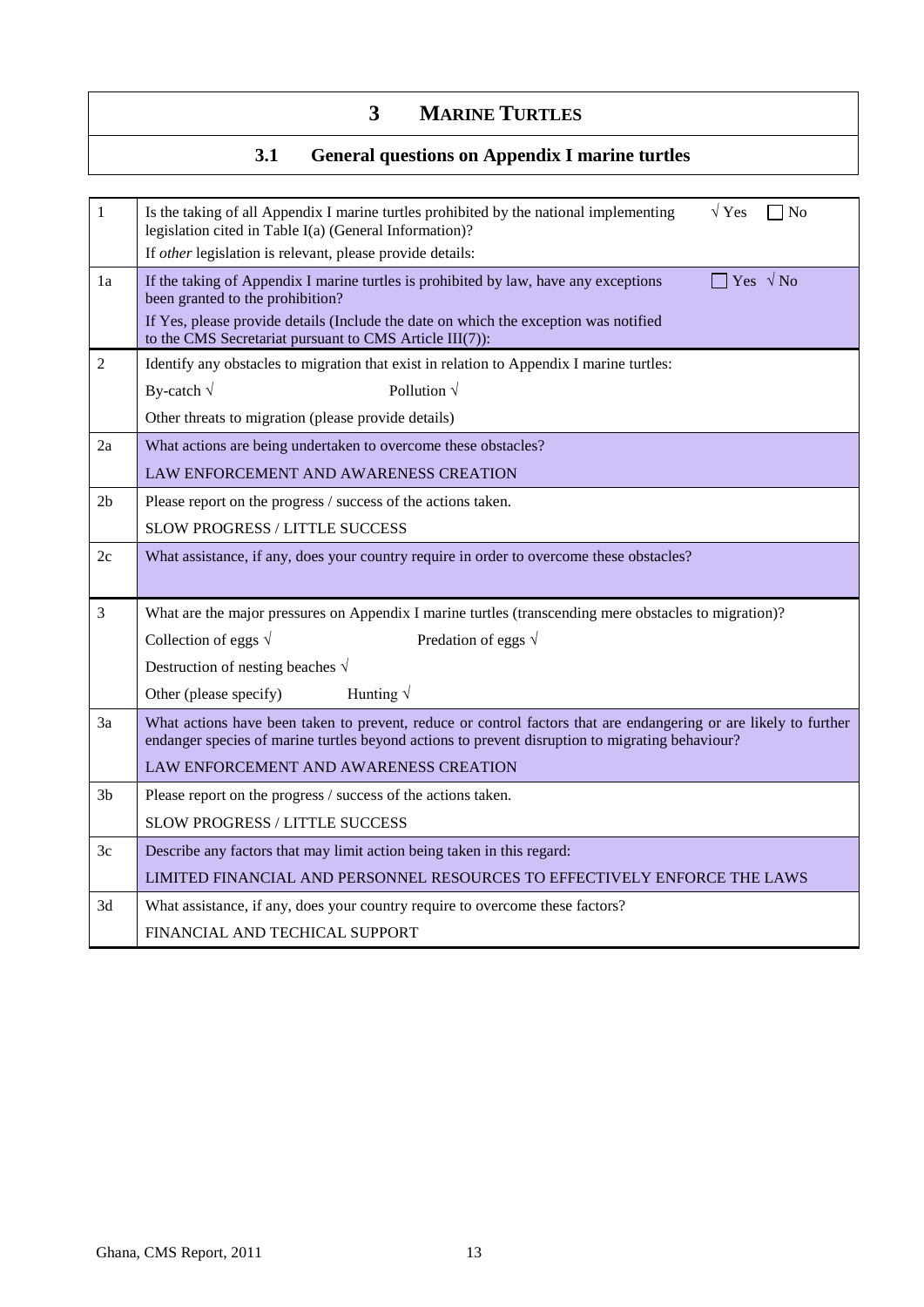#### **3.2 Questions on specific Appendix I marine turtles**

**In the following section, using the table format below, please fill in each Appendix I marine turtle species for which your country is considered to be a Range State. Please complete each table as appropriate, providing information in summary form. Where appropriate, please cross-reference to information already provided in national reports that have been submitted under other conventions (e.g. Convention on Biological Diversity, Ramsar Convention, CITES). (Attach annexes as necessary.)**

|                | Species name - Common Name(s)                                                                                                                                                                                               |                  |                |
|----------------|-----------------------------------------------------------------------------------------------------------------------------------------------------------------------------------------------------------------------------|------------------|----------------|
| $\mathbf{1}$   | Please provide published distribution reference:                                                                                                                                                                            |                  |                |
| 2a             | Summarise information on population size (if known):                                                                                                                                                                        |                  |                |
|                | increasing $\Box$<br>decreasing<br>stable $\Box$                                                                                                                                                                            | not known $\Box$ | unclear $\Box$ |
| 2 <sub>b</sub> | Summarise information on distribution (if known):                                                                                                                                                                           |                  |                |
|                | decreasing<br>increasing $\Box$<br>stable $\Box$                                                                                                                                                                            | not known $\Box$ | unclear $\Box$ |
| 3              | Indicate (with an 'X') and briefly describe any activities that have been carried out in favour of this species in the<br>reporting period. (Please provide the title of the project and contact details, where available): |                  |                |
|                | Research                                                                                                                                                                                                                    |                  |                |
|                | Identification and establishment of protected areas                                                                                                                                                                         |                  |                |
|                | Monitoring                                                                                                                                                                                                                  |                  |                |
|                | Education / awareness rising                                                                                                                                                                                                |                  |                |
|                | Species protection                                                                                                                                                                                                          |                  |                |
|                | Control hunting / poaching                                                                                                                                                                                                  |                  |                |
|                | Species restoration                                                                                                                                                                                                         |                  |                |
|                | Habitat protection                                                                                                                                                                                                          |                  |                |
|                | Habitat restoration                                                                                                                                                                                                         |                  |                |
|                | Other                                                                                                                                                                                                                       |                  |                |
| $\overline{4}$ | If no activities have been carried out for this species in the reporting period, what has prevented such action being<br>taken?                                                                                             |                  |                |
| 5              | Describe any future activities that are planned for this species:                                                                                                                                                           |                  |                |

Miscellaneous information or comments on Appendix I marine turtles in general: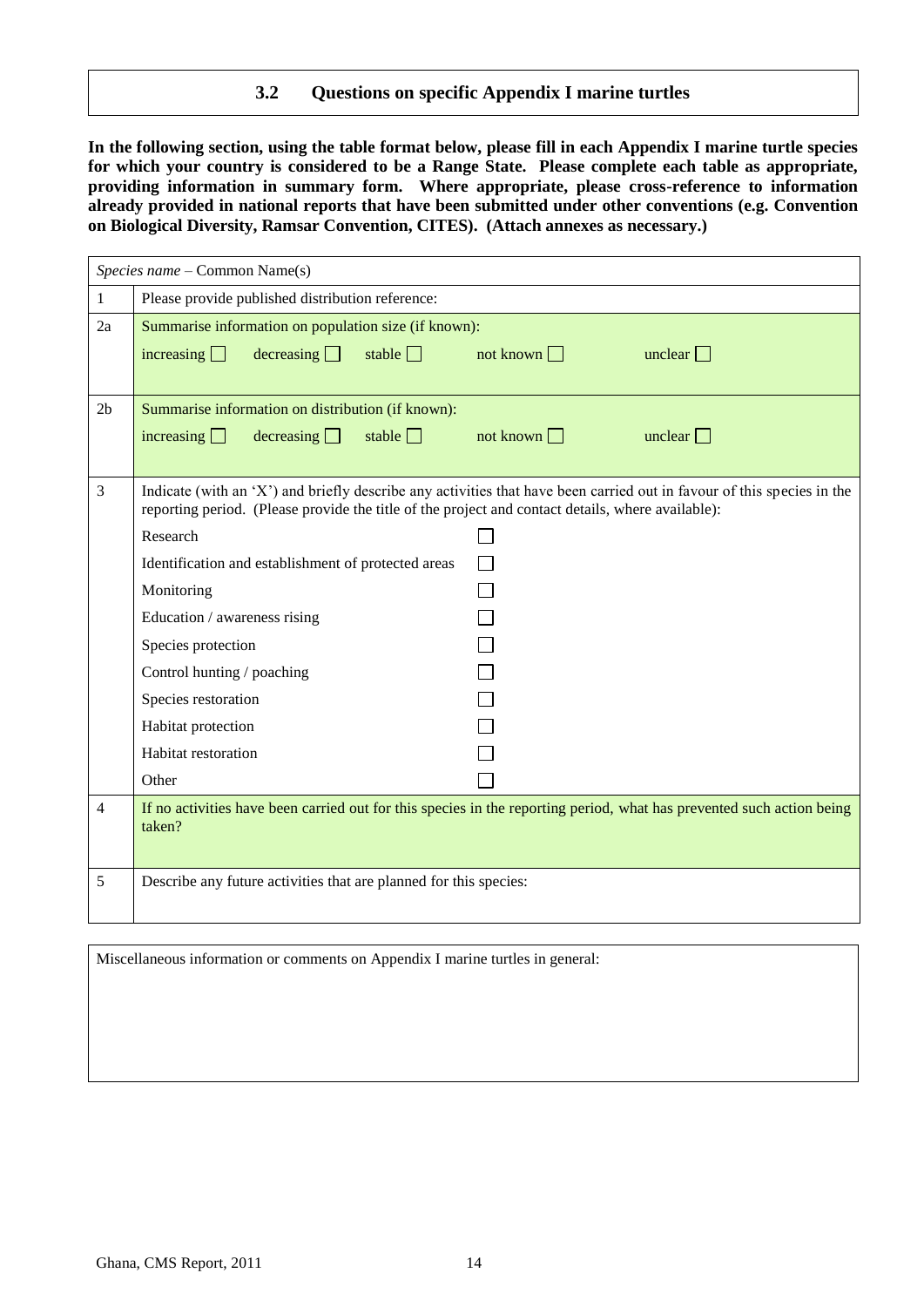### **4 TERRESTRIAL MAMMALS (OTHER THAN BATS)**

### **4.1 General questions on Appendix I terrestrial mammals (other than bats)**

| $\mathbf{1}$   | $\sqrt{Y}$ es<br>$\neg$ No<br>Is the taking of all Appendix I terrestrial mammals (other than bats) prohibited by<br>the national implementing legislation cited in Table I(a) (General Information)?                                        |  |  |
|----------------|----------------------------------------------------------------------------------------------------------------------------------------------------------------------------------------------------------------------------------------------|--|--|
|                | If other legislation is relevant, please provide details:                                                                                                                                                                                    |  |  |
| 1a             | $\sqrt{\text{No}}$<br>If the taking of Appendix I terrestrial mammals (other than bats) is prohibited by<br>Yes<br>law, have any exceptions been granted to the prohibition?                                                                 |  |  |
|                | If Yes, please provide details (Include the date on which the exception was notified                                                                                                                                                         |  |  |
|                | to the CMS Secretariat pursuant to CMS Article III(7)):                                                                                                                                                                                      |  |  |
| $\overline{2}$ | Identify any obstacles to migration that exist in relation to Appendix I terrestrial mammals (other than bats):                                                                                                                              |  |  |
|                | Lack of information<br>By-catch                                                                                                                                                                                                              |  |  |
|                | Electrocution<br>Habitat fragmentation                                                                                                                                                                                                       |  |  |
|                | Wind turbines<br>Poaching                                                                                                                                                                                                                    |  |  |
|                | Insufficient legislation<br>Lack of trans-boundary management $\sqrt{}$                                                                                                                                                                      |  |  |
|                | Poor communication amongst Range States<br>Man-made barriers                                                                                                                                                                                 |  |  |
|                | Climate change and drought                                                                                                                                                                                                                   |  |  |
|                | Other threats to migration (please provide details)                                                                                                                                                                                          |  |  |
| 2a             | What actions are being undertaken to overcome these obstacles?                                                                                                                                                                               |  |  |
|                | LAW ENFORCEMENT, AWARENESS CREATION AND ENVIRONMENTAL IMPACT ASSESSMENT<br>PERMITING CONDITIONS (where applicable)                                                                                                                           |  |  |
| 2 <sub>b</sub> | Please report on the progress / success of the actions taken.                                                                                                                                                                                |  |  |
|                | <b>LITTLE PROGRESS</b>                                                                                                                                                                                                                       |  |  |
| 2c             | What assistance, if any, does your country require in order to overcome these obstacles?                                                                                                                                                     |  |  |
|                | FINANCIAL AND TECHNICAL SUPPORT                                                                                                                                                                                                              |  |  |
| $\overline{3}$ | What are the major threats to Appendix I terrestrial mammals (transcending mere obstacles to migration)?                                                                                                                                     |  |  |
|                | Lack of information<br>$\sqrt{}$<br>Habitat fragmentation                                                                                                                                                                                    |  |  |
|                | $\sqrt{}$<br>Poaching<br>Insufficient legislation                                                                                                                                                                                            |  |  |
|                | Illegal trade<br>Other (please specify)<br>V                                                                                                                                                                                                 |  |  |
| 3a             | What actions have been taken to prevent, reduce or control factors that are endangering or are likely to further<br>endanger species of terrestrial mammal (other than bats) beyond actions to prevent disruption to migrating<br>behaviour? |  |  |
|                | LAW ENFORCEMENT, AWARENESS CREATION AND ENVIRONMENTAL IMPACT ASSESSMENT<br>PERMITING CONDITIONS (where applicable), WILDLIFE LEGISLATION CURRENTLY UNDER REVIEW                                                                              |  |  |
| 3 <sub>b</sub> | Please report on the progress / success of the actions taken.                                                                                                                                                                                |  |  |
|                | <b>LITTLE PROGRESS</b>                                                                                                                                                                                                                       |  |  |
| 3c             | Describe any factors which limit action being taken in this regard:                                                                                                                                                                          |  |  |
| 3d             | What assistance/measures, if any, does your country require to overcome these factors?                                                                                                                                                       |  |  |
|                |                                                                                                                                                                                                                                              |  |  |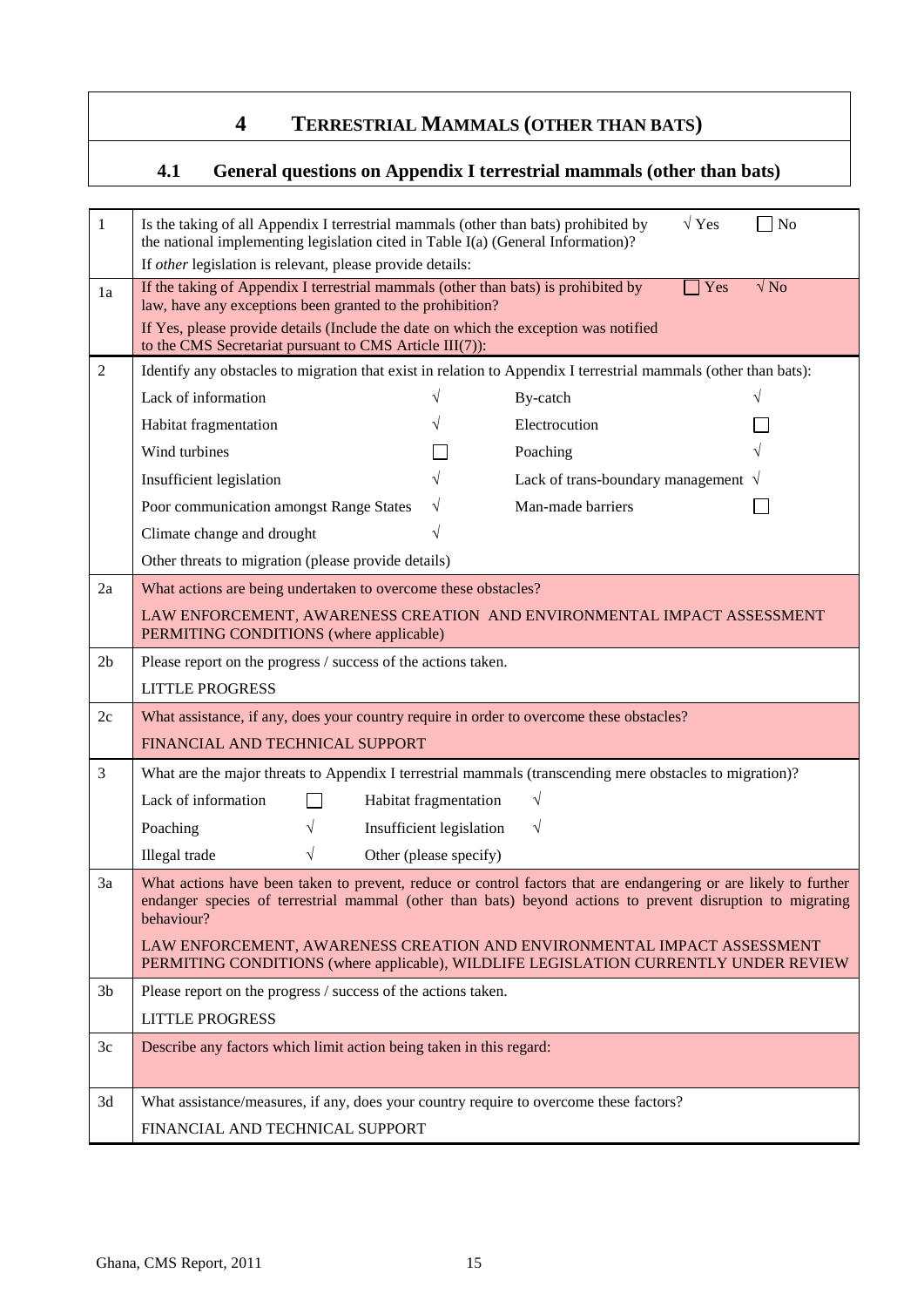#### **4.2 Questions on specific Appendix I terrestrial mammals (other than bats)**

**In the following section, using the table format below, please fill in each Appendix I terrestrial mammal species (other than bats) for which your country is considered to be a Range State. Please complete each table as appropriate, providing information in summary form. Where appropriate, please crossreference to information already provided in national reports that have been submitted under other conventions (e.g. Convention on Biological Diversity, Ramsar Convention, CITES). (Attach annexes as necessary.)**

|                | Species name – Common Name(s)                                                                                                                                                                                               |                  |                         |
|----------------|-----------------------------------------------------------------------------------------------------------------------------------------------------------------------------------------------------------------------------|------------------|-------------------------|
| 1              | Please provide published distribution reference:                                                                                                                                                                            |                  |                         |
| 2a             | Summarise information on population size (if known):                                                                                                                                                                        |                  |                         |
|                | decreasing<br>stable $\Box$<br>increasing $\Box$                                                                                                                                                                            | not known $\Box$ | unclear $\Box$          |
|                |                                                                                                                                                                                                                             |                  |                         |
| 2 <sub>b</sub> | Summarise information on distribution (if known):                                                                                                                                                                           |                  |                         |
|                | decreasing<br>stable $\Box$<br>increasing $\Box$                                                                                                                                                                            | not known $\Box$ | unclear $\vert \ \vert$ |
|                |                                                                                                                                                                                                                             |                  |                         |
| 3              | Indicate (with an 'X') and briefly describe any activities that have been carried out in favour of this species in the<br>reporting period. (Please provide the title of the project and contact details, where available): |                  |                         |
|                | Research                                                                                                                                                                                                                    |                  |                         |
|                | Identification and establishment of protected areas                                                                                                                                                                         |                  |                         |
|                | Monitoring                                                                                                                                                                                                                  |                  |                         |
|                | Education / awareness rising                                                                                                                                                                                                |                  |                         |
|                | Species protection                                                                                                                                                                                                          |                  |                         |
|                | Control hunting / poaching                                                                                                                                                                                                  |                  |                         |
|                | Species restoration                                                                                                                                                                                                         |                  |                         |
|                | Habitat protection                                                                                                                                                                                                          |                  |                         |
|                | Habitat restoration                                                                                                                                                                                                         |                  |                         |
|                | Other                                                                                                                                                                                                                       |                  |                         |
| 4              | If no activities have been carried out for this species in the reporting period, what has prevented such action being<br>taken?                                                                                             |                  |                         |
| 5              | Describe any future activities that are planned for this species?                                                                                                                                                           |                  |                         |

Miscellaneous information or comments on Appendix I terrestrial mammals (other than bats) in general: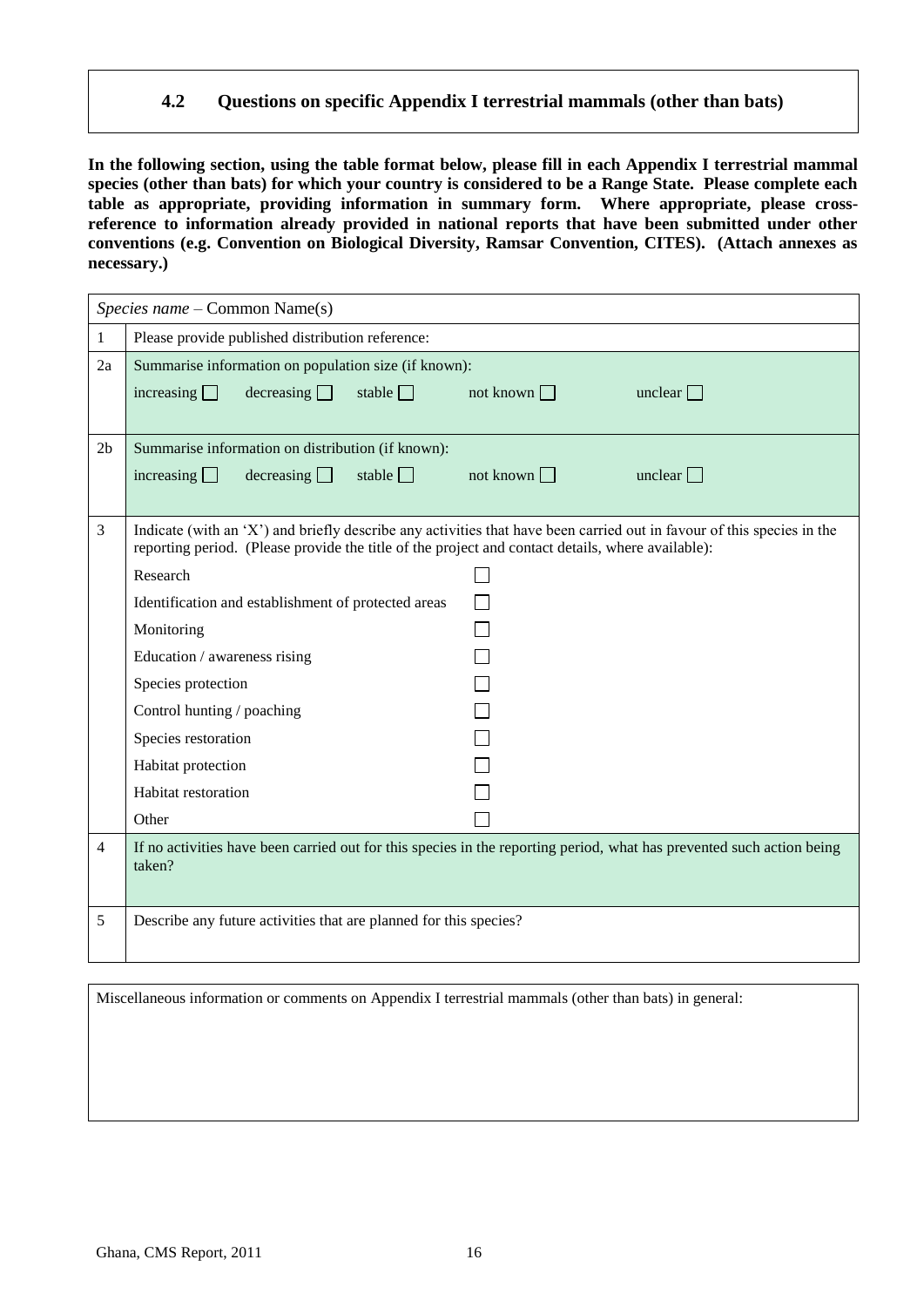### **5. BATS**

### **5.1 General questions on Appendix I bats**

| $\mathbf{1}$   | $\sqrt{Y}$ es<br>Is the taking of all Appendix I bats prohibited by the national implementing<br>$\neg$ No<br>legislation cited in Table I(a) (General Information)?                                      |
|----------------|-----------------------------------------------------------------------------------------------------------------------------------------------------------------------------------------------------------|
|                | If other legislation is relevant, please provide details:                                                                                                                                                 |
| 1a             | If the taking of Appendix I bats is prohibited by law, have any exceptions<br>$\sqrt{N_Q}$<br>Yes<br>been granted to the prohibition?                                                                     |
|                | If Yes, please provide details (Include the date on which the exception was<br>notified to the CMS Secretariat pursuant to CMS Article III(7)):                                                           |
| $\overline{2}$ | Identify any obstacles to migration that exist in relation to Appendix I bats:                                                                                                                            |
|                | Vandalism of bat caves<br>$\Box$ N/A                                                                                                                                                                      |
|                | Other threats to migration (please provide details)                                                                                                                                                       |
| 2a             | What actions are being undertaken to overcome these obstacles?                                                                                                                                            |
|                | N/A                                                                                                                                                                                                       |
| 2 <sub>b</sub> | Please report on the progress / success of the actions taken.                                                                                                                                             |
|                | N/A                                                                                                                                                                                                       |
| 2c             | What assistance, if any, does your country require in order to overcome these obstacles?                                                                                                                  |
|                | N/A                                                                                                                                                                                                       |
| 3              | What are the major threats to Appendix I bats (transcending mere obstacles to migration)?                                                                                                                 |
|                | Habitat fragmentation and loss $\sqrt{}$<br>Pollution $\Box$                                                                                                                                              |
|                | Other (please specify)<br>Hunting                                                                                                                                                                         |
| 3a             | What actions have been taken to prevent, reduce or control factors that are endangering or are likely to further<br>endanger species of bats beyond actions to prevent disruption to migrating behaviour? |
|                | LAW ENFORCEMENT (with regards to hunting)                                                                                                                                                                 |
| 3 <sub>b</sub> | Please report on the progress / success of the actions taken.                                                                                                                                             |
|                | None                                                                                                                                                                                                      |
| 3c             | Describe any factors that may limit action being taken in this regard:                                                                                                                                    |
|                | <b>UISUFICIENT INFORMATION ON BATS</b>                                                                                                                                                                    |
| 3d             | What assistance/measures, if any, does your country require to overcome these factors?                                                                                                                    |
|                | TRAINING AND EDUCATION IN BATS                                                                                                                                                                            |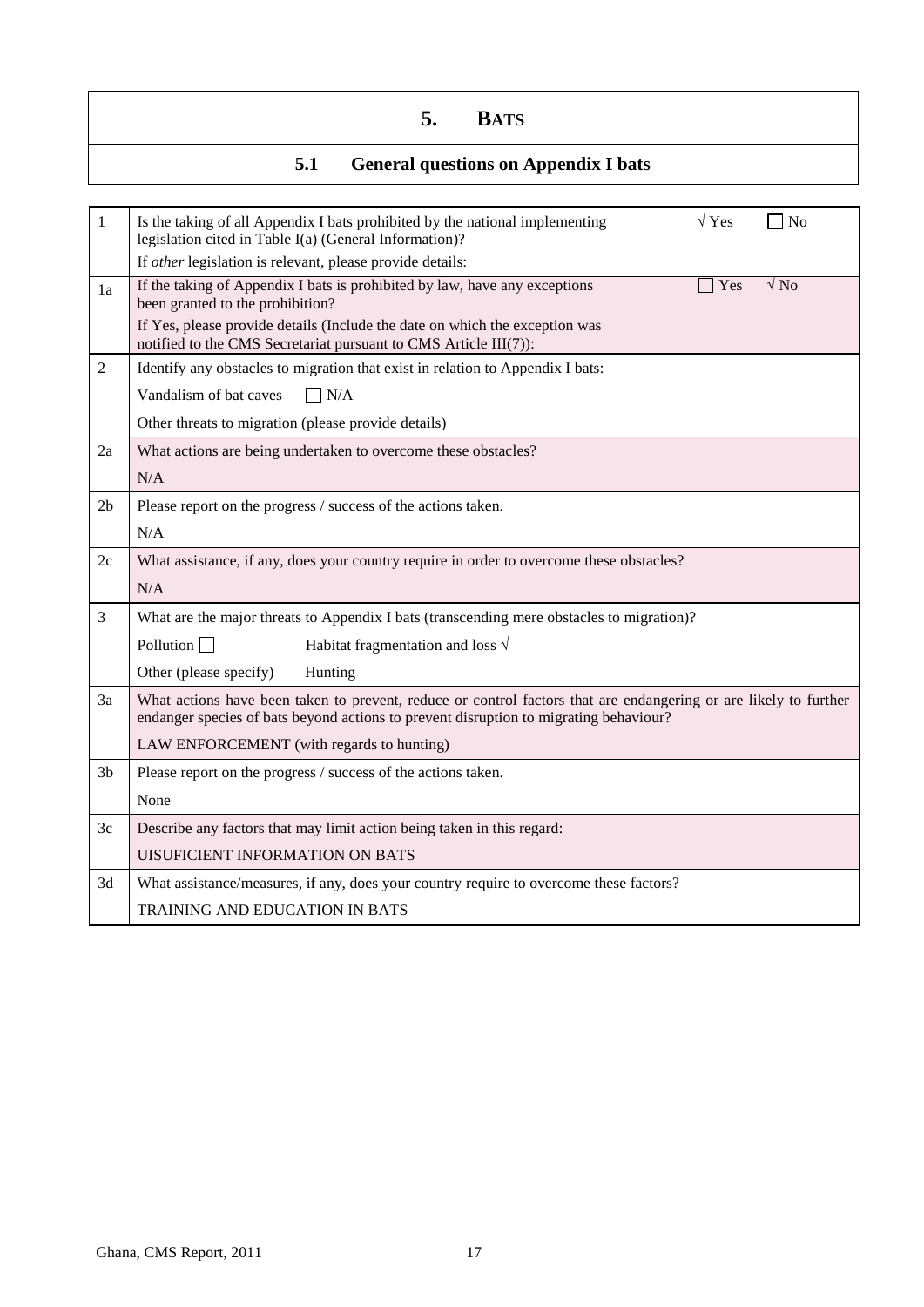#### **5.2 Questions on specific Appendix I bat species**

**In the following section, using the table format below, please fill in each Appendix I bat species for which your country is considered to be a Range State. Please complete each table as appropriate, providing information in summary form. Where appropriate, please cross-reference to information already provided in national reports that have been submitted under other conventions (e.g. Convention on Biological Diversity, Ramsar Convention, CITES). (Attach annexes as necessary.)**

|                | Species name - Common Name(s)                                                                                                                                                                                               |
|----------------|-----------------------------------------------------------------------------------------------------------------------------------------------------------------------------------------------------------------------------|
| $\mathbf{1}$   | Please provide published distribution reference:                                                                                                                                                                            |
| 2a             | Summarise information on population size (if known):<br>increasing $\Box$<br>decreasing<br>stable $\Box$<br>not known $\Box$<br>unclear $\Box$                                                                              |
|                |                                                                                                                                                                                                                             |
| 2c             | Summarise information on trends (if known):                                                                                                                                                                                 |
|                | increasing $\Box$<br>decreasing<br>stable $\Box$<br>not known $\Box$<br>unclear $\Box$                                                                                                                                      |
| 2c             | Summarise information on distribution (if known):                                                                                                                                                                           |
|                | decreasing $\Box$<br>stable $\Box$<br>not known $\Box$<br>increasing $\Box$<br>unclear $\Box$                                                                                                                               |
|                |                                                                                                                                                                                                                             |
| $\mathfrak{Z}$ | Indicate (with an 'X') and briefly describe any activities that have been carried out in favour of this species in the<br>reporting period. (Please provide the title of the project and contact details, where available): |
|                | Research                                                                                                                                                                                                                    |
|                | $\Box$<br>Identification and establishment of protected areas                                                                                                                                                               |
|                | Monitoring                                                                                                                                                                                                                  |
|                | Education / awareness rising                                                                                                                                                                                                |
|                | Species protection                                                                                                                                                                                                          |
|                | Control hunting / poaching                                                                                                                                                                                                  |
|                | Species restoration                                                                                                                                                                                                         |
|                | Habitat protection                                                                                                                                                                                                          |
|                | Habitat restoration                                                                                                                                                                                                         |
|                | Other                                                                                                                                                                                                                       |
| $\overline{4}$ | If no activities have been carried out for this species in the reporting period, what has prevented such action being<br>taken?                                                                                             |
| 5              | Describe any future activities that are planned for this species:                                                                                                                                                           |

Miscellaneous information or comments on Appendix I terrestrial mammals (other than bats) in general: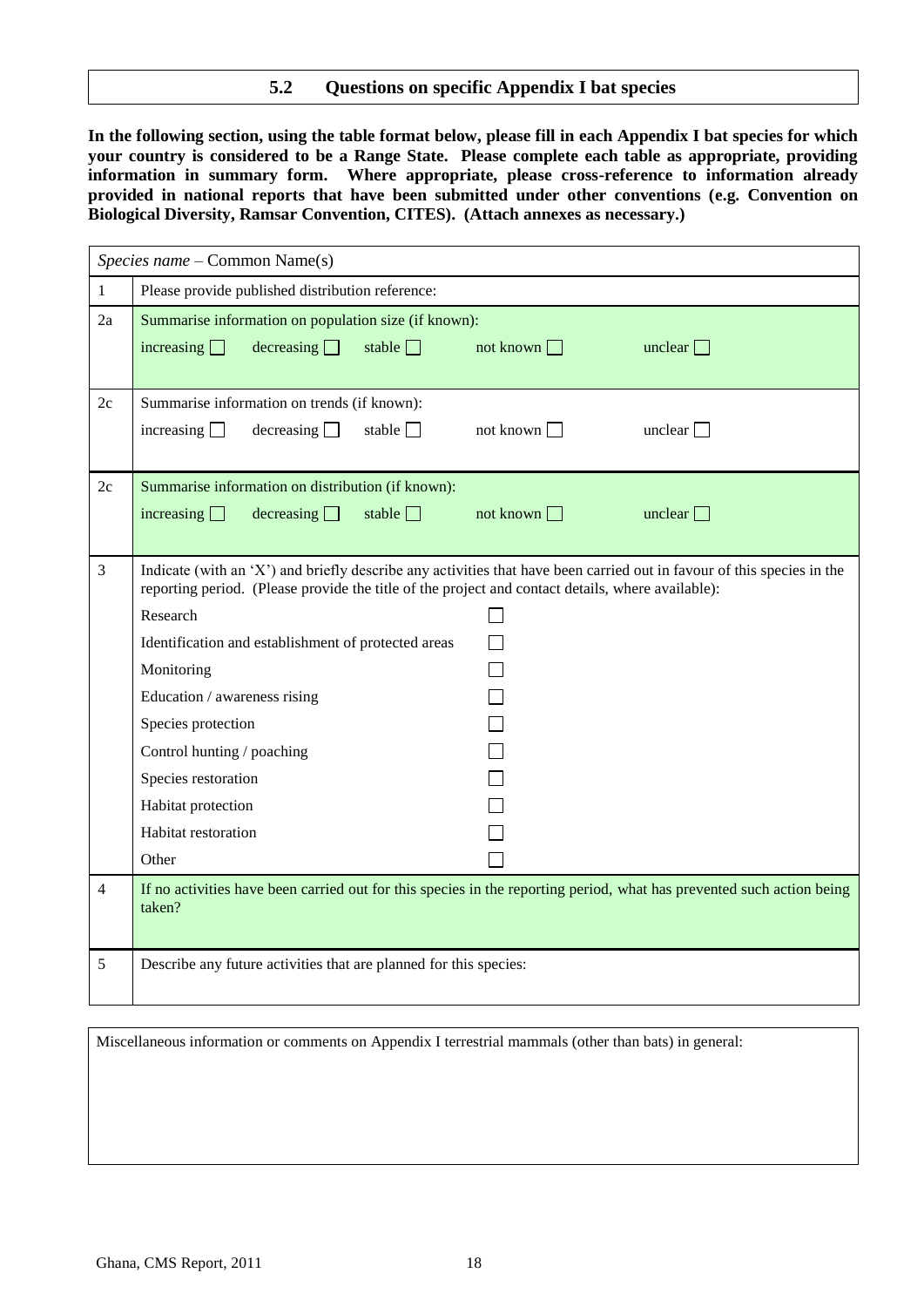### **6. OTHER TAXA**

### **6.1 General questions on Appendix I species belonging to other taxa**

| 1              | Identify the Ministry, agency/department, or organisation responsible for leading actions relating to Appendix I<br>listed species belonging to taxa not included in sections 1-5 above:                                                                                                                            |
|----------------|---------------------------------------------------------------------------------------------------------------------------------------------------------------------------------------------------------------------------------------------------------------------------------------------------------------------|
|                | WILDLIFE DIVISION OF THE FORESTRY COMMISSION                                                                                                                                                                                                                                                                        |
| $\overline{2}$ | $\sqrt{Y}$ es<br>Is the taking of all Appendix I species belonging to taxa not included in<br>$\neg$ No<br>sections 1-5 above, prohibited by the national legislation listed as being<br>implementing legislation in Table I(a) (General Information)?<br>If other legislation is relevant, please provide details: |
| 2a             | If the taking of Appendix I species belonging to taxa not included in<br>$\sqrt{N_Q}$<br>Yes<br>sections 1-5 above is prohibited by law, have any exceptions been<br>granted to the prohibition?                                                                                                                    |
|                | If Yes, please provide details (Include the date on which the exception was<br>notified to the CMS Secretariat pursuant to CMS Article III(7)):                                                                                                                                                                     |
| 3              | Identify any obstacles to migration that exist in relation to Appendix I species belonging to taxa not included in<br>sections 1-5 above:                                                                                                                                                                           |
|                | $\sqrt{}$<br>Lack of legislation                                                                                                                                                                                                                                                                                    |
|                | Other threats to migration (please provide details)                                                                                                                                                                                                                                                                 |
| 3a             | What actions are being undertaken to overcome these obstacles?                                                                                                                                                                                                                                                      |
|                | REVISION OF THE LEGISLATION (On-going)                                                                                                                                                                                                                                                                              |
| 3b             | Please report on the progress / success of the actions taken.                                                                                                                                                                                                                                                       |
|                | None                                                                                                                                                                                                                                                                                                                |
| 3c             | What assistance, if any, does your country require in order to overcome these obstacles?                                                                                                                                                                                                                            |
|                | None                                                                                                                                                                                                                                                                                                                |
| 4              | What are the major threats to Appendix I species belonging to taxa not included in sections 1-5 above<br>(transcending mere obstacles to migration)?                                                                                                                                                                |
|                | Other (please specify)<br>Hunting                                                                                                                                                                                                                                                                                   |
| 4a             | What actions have been taken to prevent, reduce or control factors that are endangering or are likely to further<br>endanger species belonging to taxa not included in section 1-5 above beyond actions to prevent disruption to<br>migrating behaviour?                                                            |
|                | LAW ENFORCEMENT AND PUBLIC AWARENESS CREATION                                                                                                                                                                                                                                                                       |
| 4b             | Please report on the progress / success of the actions taken.                                                                                                                                                                                                                                                       |
|                | <b>QUITE SIGNIFICANT</b>                                                                                                                                                                                                                                                                                            |
| 4c             | Describe any factors that may limit action being taken in this regard:                                                                                                                                                                                                                                              |
|                | WEAK ENFORCEMENT OF THE LAWS                                                                                                                                                                                                                                                                                        |
| 4d             | What assistance, if any, does your country require to overcome these factors?                                                                                                                                                                                                                                       |
|                |                                                                                                                                                                                                                                                                                                                     |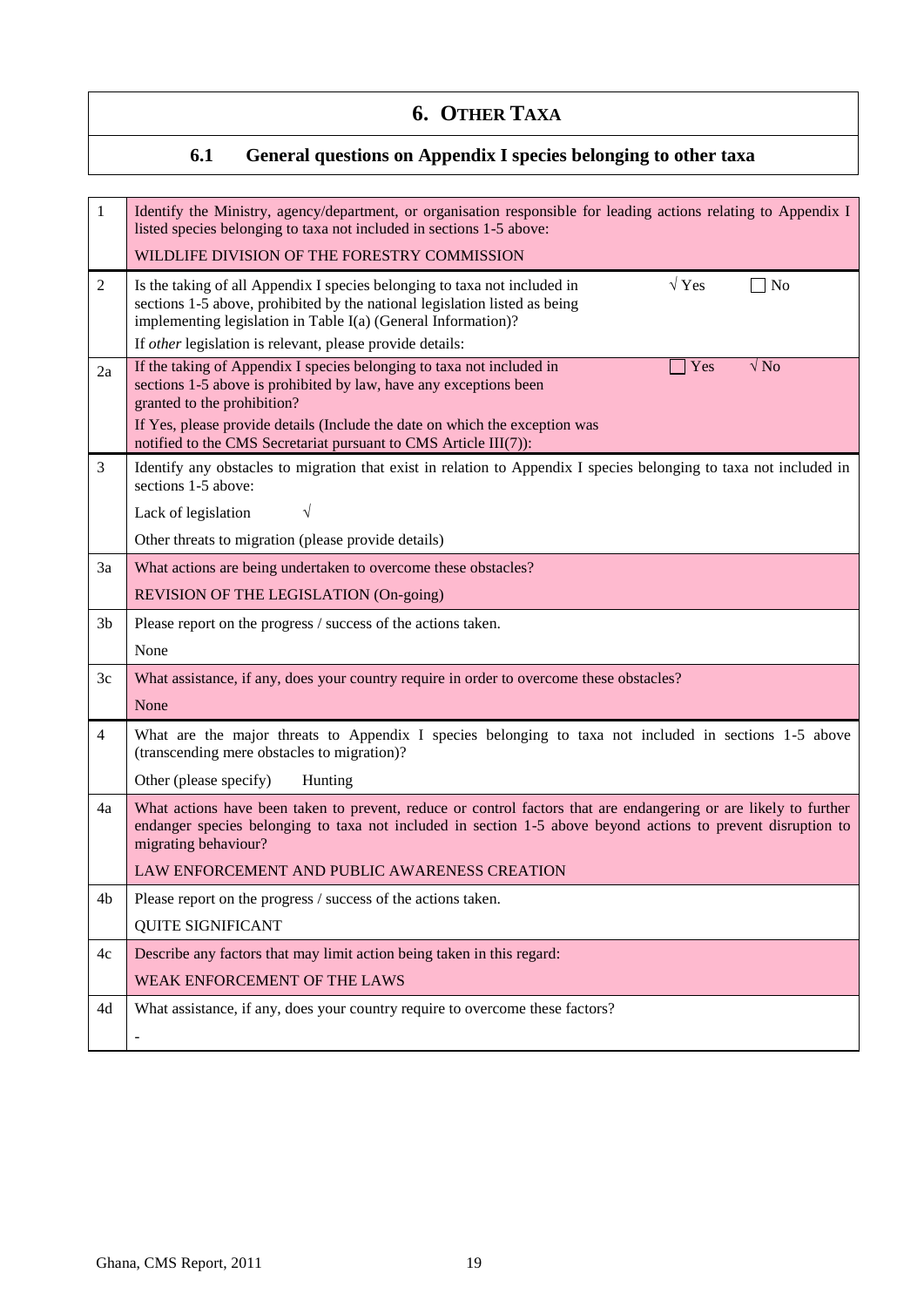#### **6.2 Questions on specific Appendix I species belonging to other taxa**

**In the following section, using the table format below, please fill in each Appendix I species belonging to taxa not included in sections 1-5 above, for which your country is considered to be a Range State. Please complete each table as appropriate, providing information in summary form. Where appropriate, please cross-reference to information already provided in national reports that have been submitted under other conventions (e.g. Convention on Biological Diversity, Ramsar Convention, CITES). (Attach annexes as necessary.)**

|                | Species name – Common Name(s)                                                                                                                                                                                               |                  |                |
|----------------|-----------------------------------------------------------------------------------------------------------------------------------------------------------------------------------------------------------------------------|------------------|----------------|
| $\mathbf{1}$   | Please provide published distribution reference:                                                                                                                                                                            |                  |                |
| 2a             | Summarise information on population size (if known):                                                                                                                                                                        |                  |                |
|                | decreasing<br>stable $\Box$<br>increasing $\Box$                                                                                                                                                                            | not known $\Box$ | unclear $\Box$ |
|                |                                                                                                                                                                                                                             |                  |                |
| 2 <sub>b</sub> | Summarise information on distribution (if known):                                                                                                                                                                           |                  |                |
|                | decreasing $\Box$<br>increasing $\Box$<br>stable $\Box$                                                                                                                                                                     | not known $\Box$ | unclear $\Box$ |
|                |                                                                                                                                                                                                                             |                  |                |
| 3              | Indicate (with an 'X') and briefly describe any activities that have been carried out in favour of this species in the<br>reporting period. (Please provide the title of the project and contact details, where available): |                  |                |
|                | Research                                                                                                                                                                                                                    |                  |                |
|                | Identification and establishment of protected areas                                                                                                                                                                         |                  |                |
|                | Monitoring                                                                                                                                                                                                                  |                  |                |
|                | Education / awareness rising                                                                                                                                                                                                |                  |                |
|                | Species protection                                                                                                                                                                                                          |                  |                |
|                | Control hunting / poaching                                                                                                                                                                                                  |                  |                |
|                | Species restoration                                                                                                                                                                                                         |                  |                |
|                | Habitat protection                                                                                                                                                                                                          |                  |                |
|                | Habitat restoration                                                                                                                                                                                                         |                  |                |
|                | Other                                                                                                                                                                                                                       |                  |                |
| 4              | If no activities have been carried out for this species in the reporting period, what has prevented such action being<br>taken?                                                                                             |                  |                |
| 5              | Describe any future activities that are planned for this species:                                                                                                                                                           |                  |                |

Miscellaneous information or comments on Appendix I bats in general: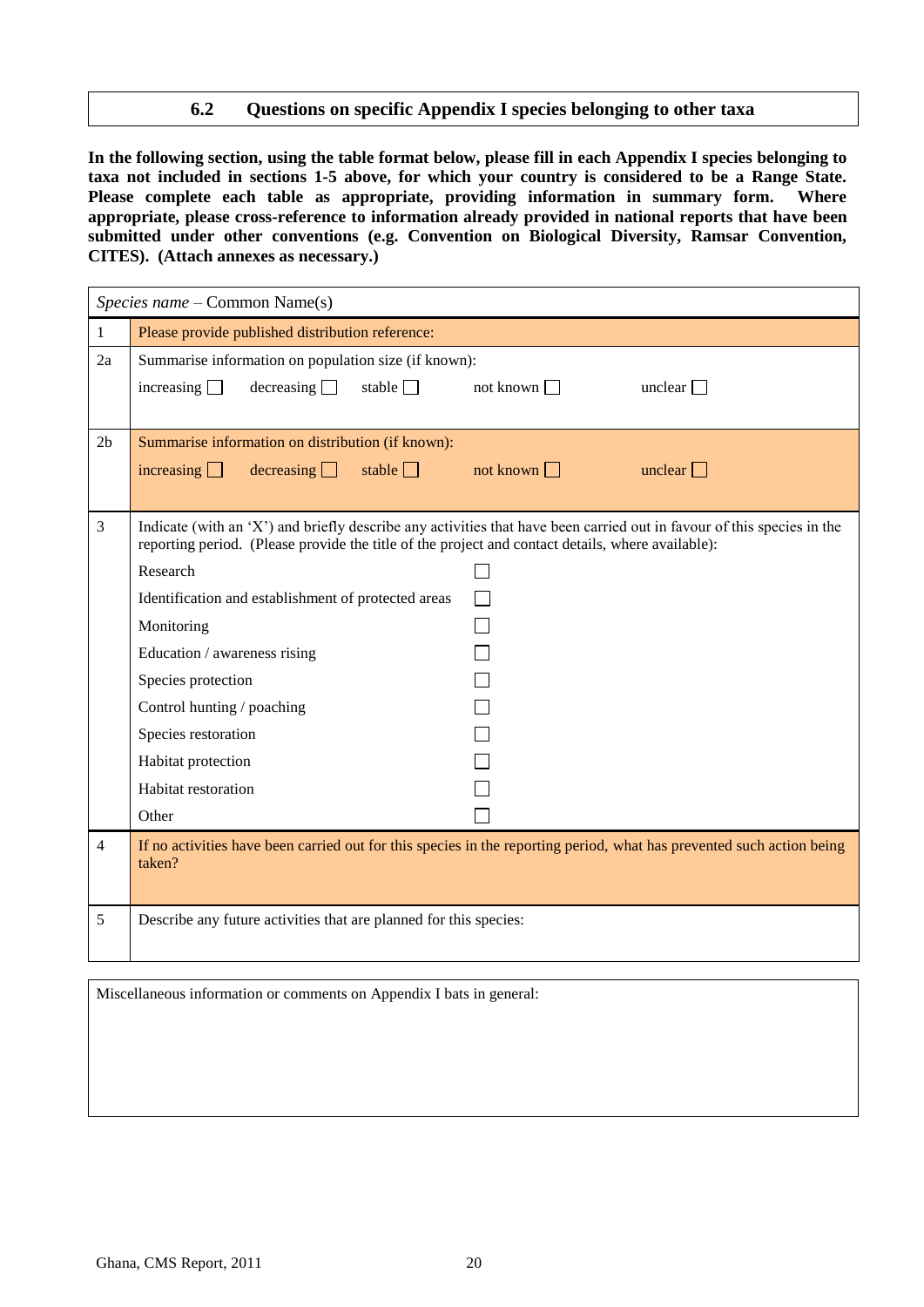### **7 LISTING OF OTHER ENDANGERED MIGRATORY SPECIES IN APPENDIX I**

|                | $\sqrt{\text{No}}$<br>Is your country a Range State for any other endangered migratory species <sup>1</sup><br>$ $ Yes<br>not currently listed in Appendix I?<br>If Yes, please provide details:        |
|----------------|---------------------------------------------------------------------------------------------------------------------------------------------------------------------------------------------------------|
|                | N.B.: States in which a species occurs as a vagrant (i.e. not "on its normal migration route") should not be treated<br>as Range States. Please refer to Article 1 of the Convention for clarification. |
| 1a             | $\sqrt{N_0}$<br>Yes<br>Is your country taking any steps to propose listing any of these species?                                                                                                        |
|                | If Yes, please provide details: N/A                                                                                                                                                                     |
| 1 <sub>b</sub> | What assistance/measures, if any, does your country require to initiate the listing of these species?                                                                                                   |
|                | N/A                                                                                                                                                                                                     |

<sup>1</sup> according to the latest IUCN red data list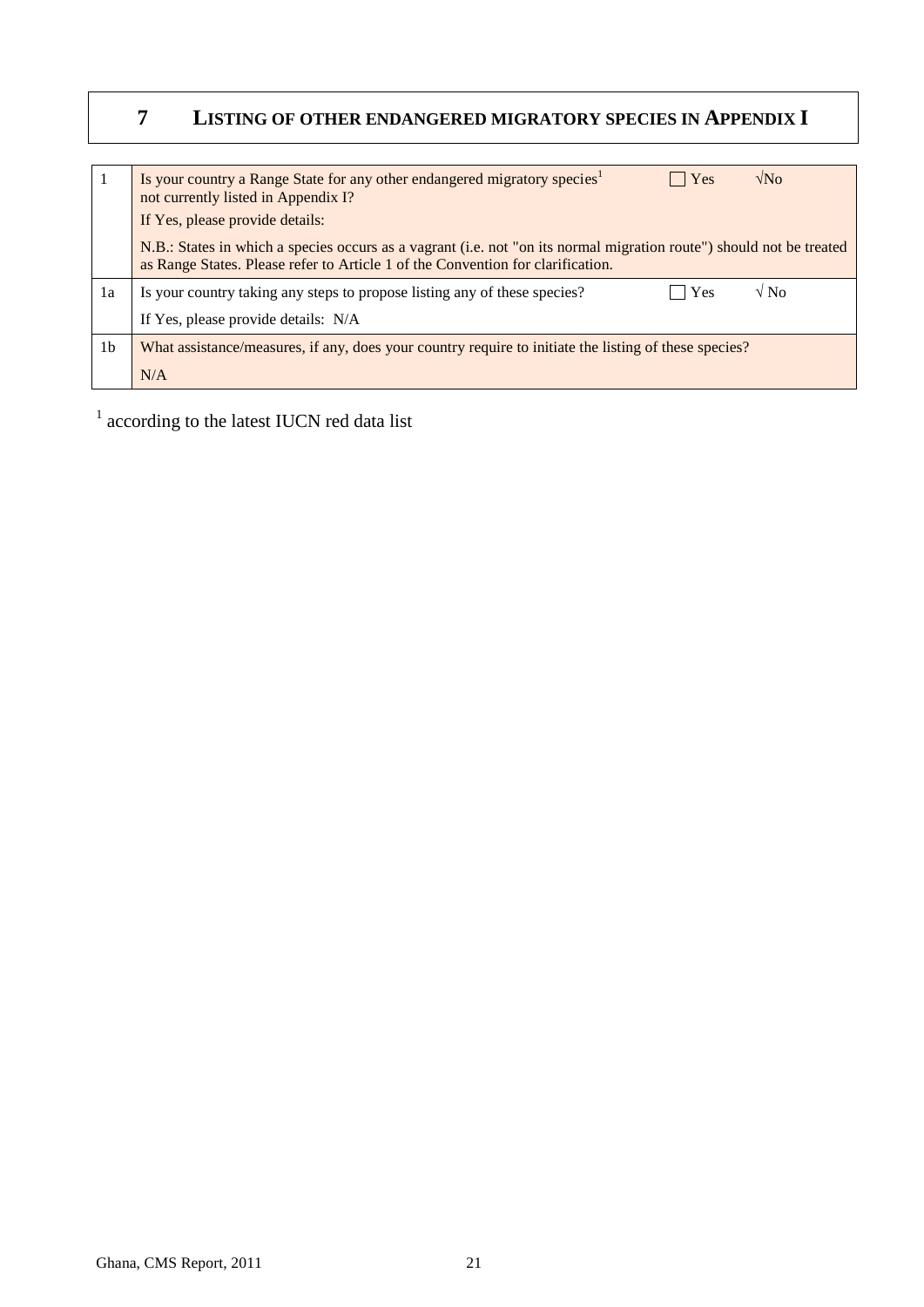## **III. Appendix II Species**

### **1. INFORMATION ON APPENDIX II SPECIES**

**Information pertaining to the conservation of Appendix II species that are the object of CMS Agreements will have been provided in periodic Party reports to those instruments. It will suffice therefore to reference (below), and preferably append, a copy of the latest report that has been submitted to the Secretariat of each of the Agreement/MoUs to which your country is a Party.**

| <b>WADDEN SEA SEALS (1991)</b>                                   |                            |  |
|------------------------------------------------------------------|----------------------------|--|
| Date of last report:                                             | Period covered:            |  |
| <b>SIBERIAN CRANE MoU (1993/1999)</b>                            |                            |  |
| Date of last report:                                             | Period covered:            |  |
| EUROBATS (1994)                                                  |                            |  |
| Date of last report:                                             | Period covered:            |  |
| <b>ASCOBANS (1994)</b>                                           |                            |  |
| Date of last report:                                             | Period covered:            |  |
| <b>SLENDER-BILLED CURLEW MoU (1994)</b>                          |                            |  |
| Date of last report:                                             | Period covered:            |  |
| <b>MARINE TURTLES - AFRICA MoU (1999)</b>                        |                            |  |
| Date of last report:                                             | Period covered:            |  |
| <b>AEWA</b> (1999)                                               |                            |  |
| Date of last report: 2006 -08                                    | Period covered:<br>3 years |  |
| <b>ACCOBAMS</b> (2001)                                           |                            |  |
| Date of last report:                                             | Period covered:            |  |
| <b>GREAT BUSTARD MoU (2001)</b>                                  |                            |  |
|                                                                  |                            |  |
| Date of last report:                                             | Period covered:            |  |
| <b>MARINE TURTLES - INDIAN OCEAN / SOUTHEAST ASIA MoU (2001)</b> |                            |  |
| Date of last report:                                             | Period covered:            |  |
| <b>ALBATROSSES AND PETRELS (2001)</b>                            |                            |  |
| Date of last report:                                             | Period covered:            |  |
| <b>BUKHARA DEER MoU (2002)</b>                                   |                            |  |
| Date of last report:                                             | Period covered:            |  |
| <b>AQUATIC WARBLER MoU (2003)</b>                                |                            |  |
| Date of last report:                                             | Period covered:            |  |
| <b>AFRICAN ELEPHANT MoU (2005)</b>                               |                            |  |
| Date of last report:                                             | Period covered:            |  |
| PACIFIC ISLANDS CETACEANS (2006)                                 |                            |  |
| Date of last report:                                             | Period covered:            |  |
| <b>MEDITERRANEAN MONK SEAL (2007)</b>                            |                            |  |
| Date of last report:                                             | Period covered:            |  |
| <b>DUGONG (2007)</b>                                             |                            |  |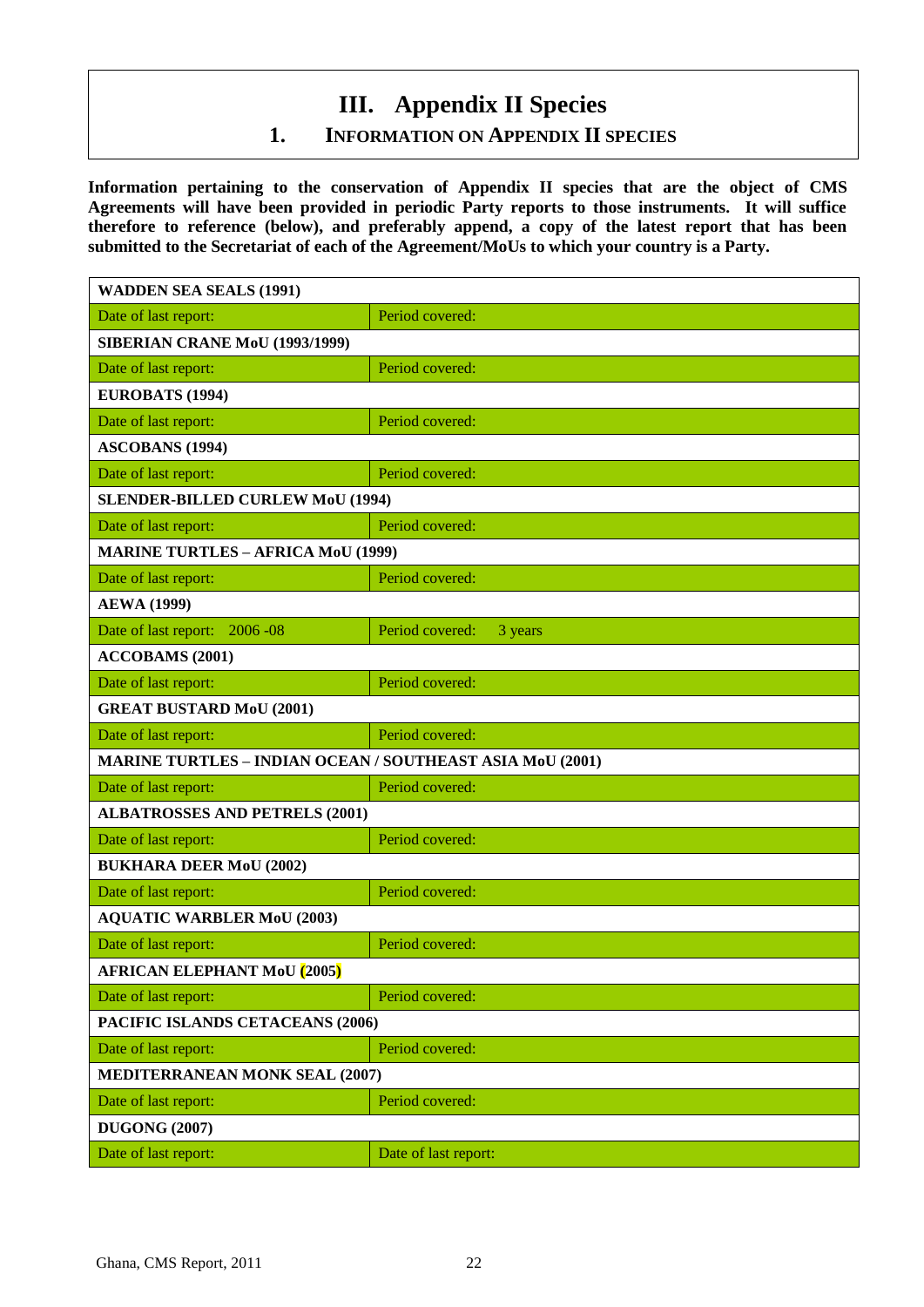| <b>GORILLAS AGREEMENT (2008)</b>           |                 |  |
|--------------------------------------------|-----------------|--|
| Date of last report:                       | Period covered: |  |
| <b>WEST AFRICAN AQUATIC MAMMALS (2008)</b> |                 |  |
| Date of last report:                       | Period covered: |  |
| <b>BIRDS OF PREY (2008)</b>                |                 |  |
| Date of last report:                       | Period covered: |  |
| <b>HIGH ANDEAN FLAMINGOS (2008)</b>        |                 |  |
| Period covered:<br>Date of last report:    |                 |  |
| <b>SHARKS (2010)</b>                       |                 |  |
| Date of last report:                       | Period covered: |  |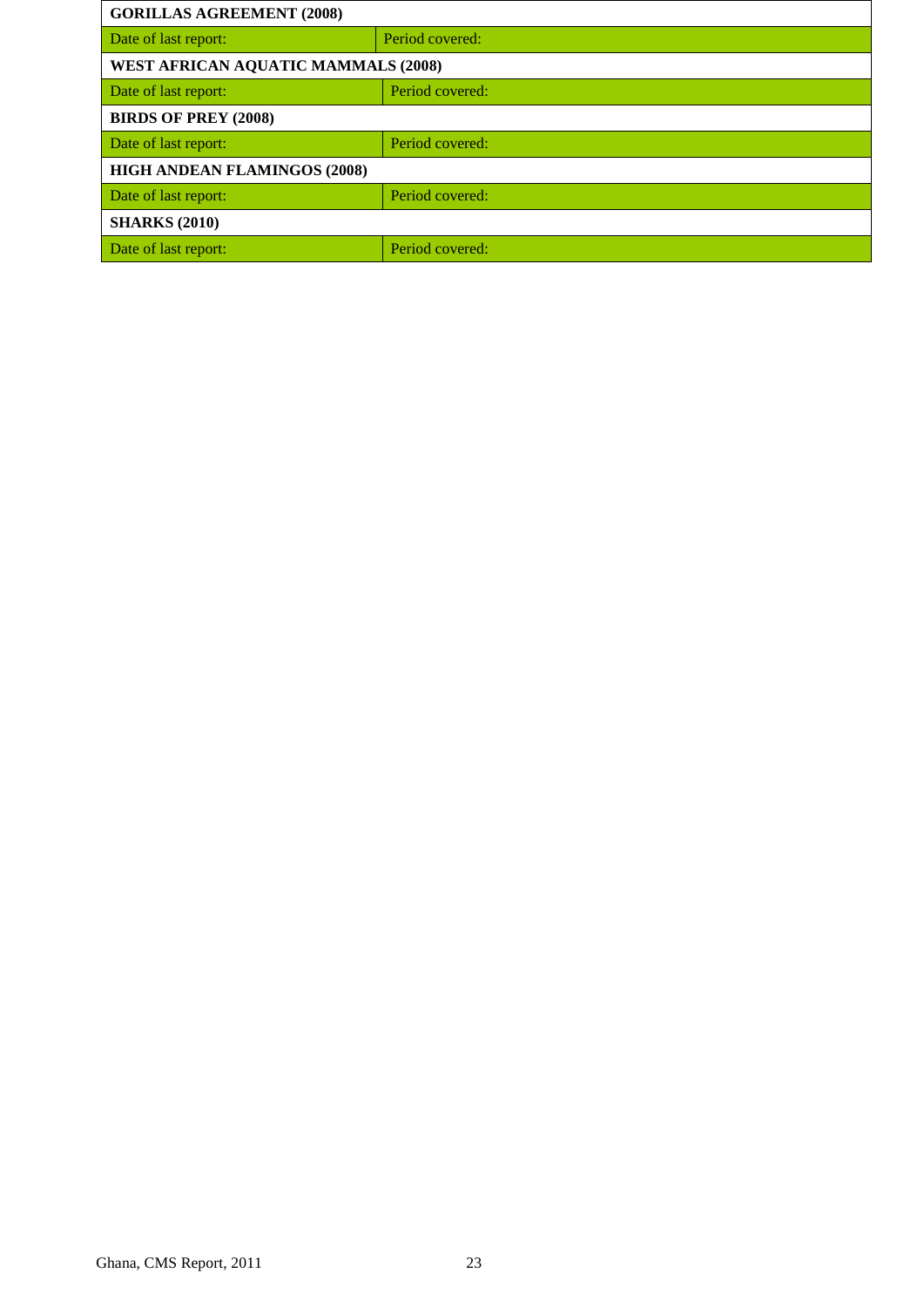### **2. QUESTIONS ON CMS AGREEMENTS**

#### **2.1 Questions on the development of new CMS Agreements relating to birds**

|               | $\Box$ Yes $\sqrt{N_0}$<br>In the current reporting period, has your country <b>initiated</b> the development of any<br>new CMS Agreements, including Memoranda of Understanding, to address the<br>conservation needs of Appendix II bird species?<br>If Yes, what is the current state of development? N/A |
|---------------|--------------------------------------------------------------------------------------------------------------------------------------------------------------------------------------------------------------------------------------------------------------------------------------------------------------|
| $\mathcal{D}$ | Yes $\sqrt{N_0}$<br>In the current reporting period, has your country <b>participated</b> in the development<br>of any new CMS Agreements, including Memoranda of Understanding, which address<br>the conservation needs of Appendix II bird species?<br>If Yes, please provide details: N/A                 |
| 3             | If your country has initiated or is participating in the development of a new Agreement or Memorandum of<br>Understanding, what assistance, if any, does your country require in order to initiate or participate in the<br>instrument's development? N/A                                                    |
| 4             | $\sqrt{N_0}$<br>Is the development of any CMS Agreement for birds, including Memoranda of<br>Yes<br>Understanding, planned by your country in the foreseeable future?<br>If Yes, please provide details: N/A                                                                                                 |

### **2.2 Questions on the development of new CMS Agreements relating to marine mammals**

|                | $\Box$ Yes $\sqrt{N_0}$<br>In the current reporting period, has your country <b>initiated</b> the development of any<br>new CMS Agreements, including Memoranda of Understanding, to address the<br>conservation needs of Appendix II marine mammal species?<br>If Yes, what is the current state of development? N/A |
|----------------|-----------------------------------------------------------------------------------------------------------------------------------------------------------------------------------------------------------------------------------------------------------------------------------------------------------------------|
| $\mathfrak{D}$ | Yes $\sqrt{N_0}$<br>In the current reporting period, has your country <b>participated</b> in the development<br>of any new CMS Agreements, including Memoranda of Understanding, which address<br>the conservation needs of Appendix II marine mammal species?<br>If Yes, please provide details: N/A                 |
| 3              | If your country has initiated or is participating in the development of a new Agreement or Memorandum of<br>Understanding, what assistance, if any, does your country require in order to initiate or participate in the<br>instrument's development? N/A                                                             |
| $\overline{4}$ | $\Box$ Yes $\sqrt{N_{0}}$<br>Is the development of any CMS Agreement for marine mammals, including<br>Memoranda of Understanding, planned by your country in the foreseeable future?<br>If Yes, please provide details: N/A                                                                                           |

### **2.3 Questions on the development of new CMS Agreements relating to marine turtles**

|                | $\gamma$ Yes $\sqrt{N_Q}$<br>In the current reporting period, has your country <b>initiated</b> the development of any<br>new CMS Agreements, including Memoranda of Understanding, to address the<br>conservation needs of Appendix II marine turtles?<br>If Yes, what is the current state of development? N/A |
|----------------|------------------------------------------------------------------------------------------------------------------------------------------------------------------------------------------------------------------------------------------------------------------------------------------------------------------|
| 2              | Yes $\sqrt{N_0}$<br>In the current reporting period, has your country <b>participated</b> in the development<br>of any new CMS Agreements, including Memoranda of Understanding, which address<br>the conservation needs of Appendix II marine turtles?<br>If Yes, please provide details: N/A                   |
| 3              | If your country has initiated or is participating in the development of a new Agreement or Memorandum of<br>Understanding, what assistance, if any, does your country require in order to initiate or participate in the<br>instrument's development? N/A                                                        |
| $\overline{4}$ | Is the development of any CMS Agreement for marine turtles, including<br>$\sqrt{N}$<br>Yes<br>Memoranda of Understanding, planned by your country in the foreseeable future?<br>If Yes, please provide details: N/A                                                                                              |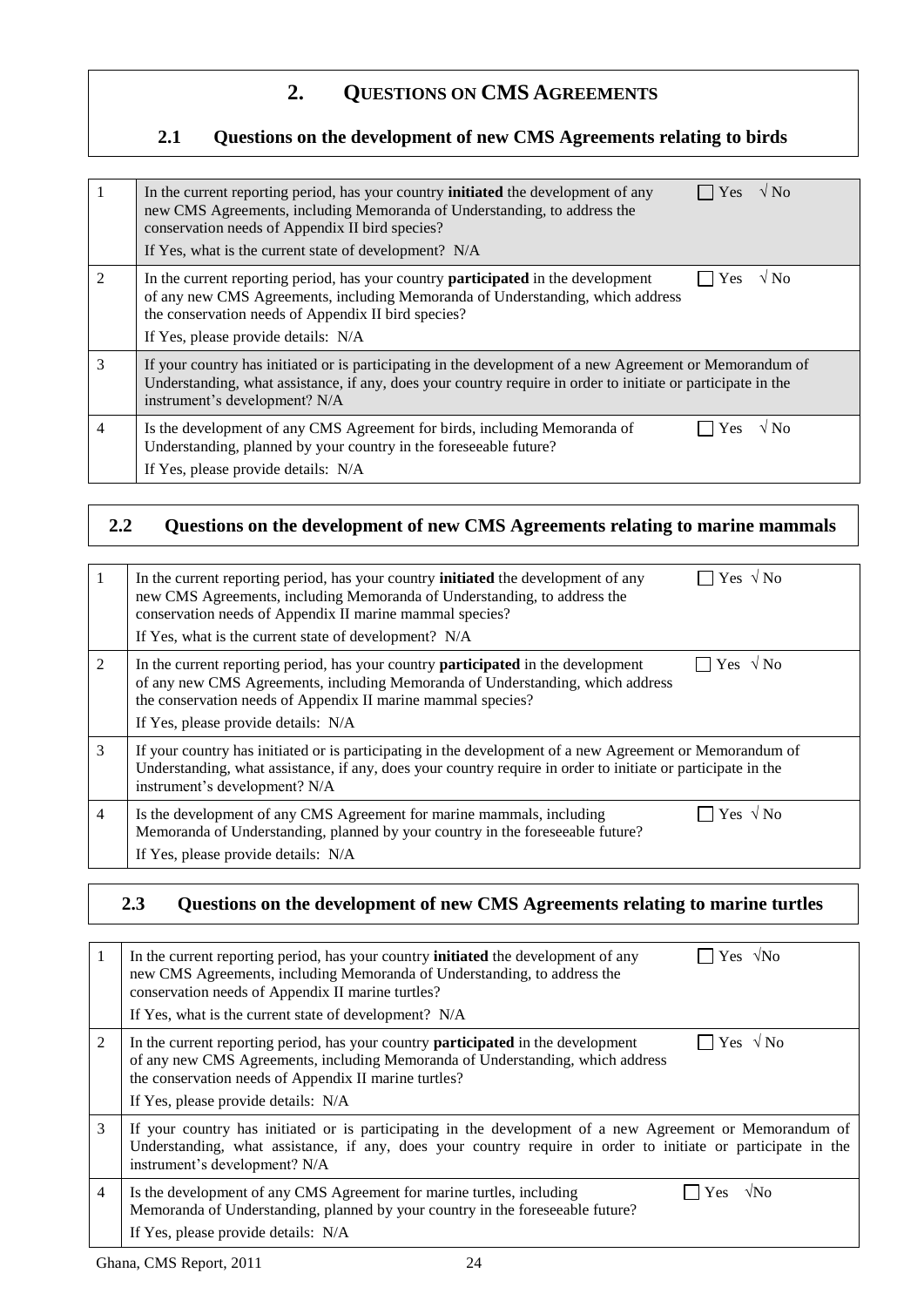#### **2.4 Questions on the development of new CMS Agreements relating to terrestrial mammals (other than bats)**

| 1              | $\sqrt{N_0}$<br>Yes<br>In the current reporting period, has your country <b>initiated</b> the development of any<br>new CMS Agreements, including Memoranda of Understanding, to address the<br>conservation needs of Appendix II terrestrial mammal species (other than bats)?<br>If Yes, what is the current state of development? N/A |
|----------------|------------------------------------------------------------------------------------------------------------------------------------------------------------------------------------------------------------------------------------------------------------------------------------------------------------------------------------------|
| 2              | $\sqrt{N_0}$<br>Yes<br>In the current reporting period, has your country <b>participated</b> in the development<br>of any new CMS Agreements, including Memoranda of Understanding, which address<br>the conservation needs of Appendix II terrestrial mammal species (other than bats)?<br>If Yes, please provide details: N/A          |
| 3              | If your country has initiated or is participating in the development of a new Agreement or Memorandum of<br>Understanding, what assistance, if any, does your country require in order to initiate or participate in the<br>instrument's development? N/A                                                                                |
| $\overline{4}$ | $\sqrt{NQ}$<br>Yes<br>Is the development of any CMS Agreement for terrestrial mammals (other than bats),<br>including Memoranda of Understanding, planned by your country in the foreseeable future?<br>If Yes, please provide details: N/A                                                                                              |

#### **2.5 Questions on the development of new CMS Agreements relating to bats**

| 1              | In the current reporting period, has your country <b>initiated</b> the development of any<br>new CMS Agreements, including Memoranda of Understanding, to address the<br>conservation needs of Appendix II bat species?<br>If Yes, what is the current state of development? N/A | Yes | $\sqrt{N_0}$   |
|----------------|----------------------------------------------------------------------------------------------------------------------------------------------------------------------------------------------------------------------------------------------------------------------------------|-----|----------------|
| $\mathfrak{D}$ | In the current reporting period, has your country <b>participated</b> in the development<br>of any new CMS Agreements, including Memoranda of Understanding, which address<br>the conservation needs of Appendix II bat species?<br>If Yes, please provide details: N/A          | Yes | $\sqrt{N_{0}}$ |
| 3              | If your country has initiated or is participating in the development of a new Agreement or Memorandum of<br>Understanding, what assistance, if any, does your country require in order to initiate or participate in the<br>instrument's development? N/A                        |     |                |
| 4              | Is the development of any CMS Agreement for bats, including Memoranda of<br>Understanding, planned by your country in the future?<br>If Yes, please provide details: N/A                                                                                                         | Yes | $\sqrt{N_0}$   |

#### **2.6 QUESTIONS ON THE DEVELOPMENT OF NEW CMS AGREEMENTS RELATING TO OTHER TAXA**

|                | $\sqrt{NQ}$<br>Yes<br>In the current reporting period, has your country <b>initiated</b> the development of any new<br>CMS Agreements, including Memoranda of Understanding, to address the conservation<br>needs of Appendix II species belonging to taxa not included in sections 1-6 above?<br>If Yes, what is the current state of development? $N/A$ |
|----------------|-----------------------------------------------------------------------------------------------------------------------------------------------------------------------------------------------------------------------------------------------------------------------------------------------------------------------------------------------------------|
| 2              | In the current reporting period, has your country <b>participated</b> in the development<br>Yes<br>√No<br>of any new CMS Agreements, including Memoranda of Understanding, which address<br>the conservation needs of species belonging to taxa not included in sections 1-6 above?<br>If Yes, please provide details: N/A                                |
| 3              | If your country has initiated or is participating in the development of a new Agreement or Memorandum of<br>Understanding, what assistance, if any, does your country require in order to initiate or participate in the<br>instrument's development? N/A                                                                                                 |
| $\overline{4}$ | √ No<br>Is the development of any CMS Agreement for other taxa, including Memoranda of<br>Yes<br>Understanding, planned by your country in the foreseeable future?<br>If Yes, please provide details: N/A                                                                                                                                                 |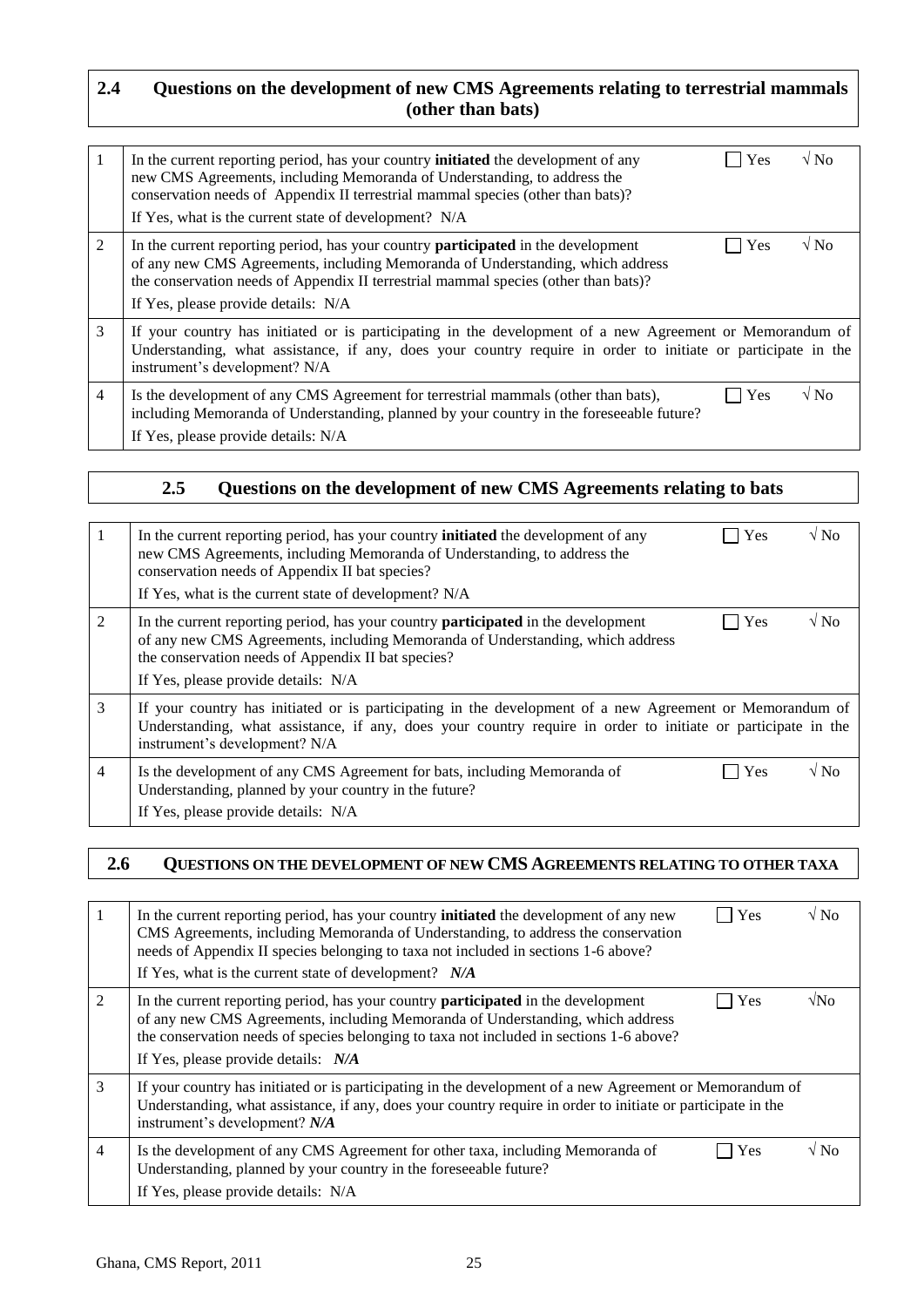#### **3. LISTING OF MIGRATORY SPECIES IN APPENDIX II**

|                | $\sqrt{N_0}$<br>Yes<br>Is your country a Range State for any migratory species that has an unfavourable<br>conservation status, but is not currently listed in Appendix II and could benefit<br>from the conclusion of an Agreement for its conservation?<br>If Yes, please provide details: N/A |
|----------------|--------------------------------------------------------------------------------------------------------------------------------------------------------------------------------------------------------------------------------------------------------------------------------------------------|
|                | N.B.: States in which a species occurs as a vagrant (i.e. not "on its normal migration route") should not be treated<br>as Range States. Please refer to Article 1 of the Convention for clarification.                                                                                          |
| 1a             | $\sqrt{N_0}$<br>Is your country taking any steps to propose the listing of this/these species in Appendix II? $\Box$ Yes                                                                                                                                                                         |
|                | If Yes, please provide details: N/A                                                                                                                                                                                                                                                              |
| 1 <sub>b</sub> | What assistance, if any, does your country require to initiate the listing of this/these species?                                                                                                                                                                                                |
|                | N/A                                                                                                                                                                                                                                                                                              |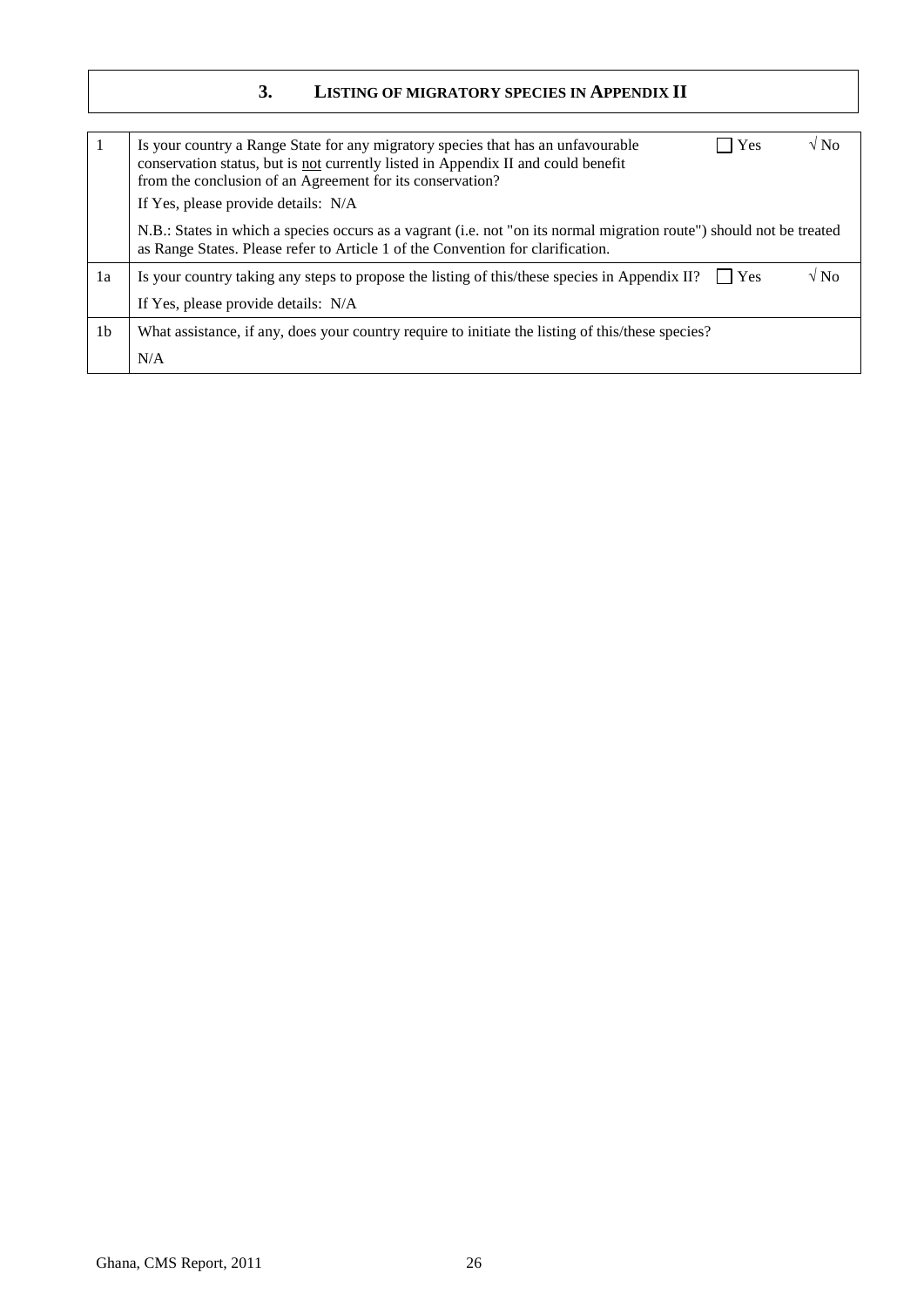# **IV. National and Regional Priorities**

| $\mathbf{1}$   | Medium<br>$\sqrt{High}$<br>$\Box$ Low<br>What priority does your country assign to the conservation and,<br>where applicable, sustainable use of migratory species in<br>comparison to other biodiversity-related issues                                                                                                                                                                                                                                                                                                                                                                                                                                                                                                                                                                                                                                                                                                                                                                      |  |
|----------------|-----------------------------------------------------------------------------------------------------------------------------------------------------------------------------------------------------------------------------------------------------------------------------------------------------------------------------------------------------------------------------------------------------------------------------------------------------------------------------------------------------------------------------------------------------------------------------------------------------------------------------------------------------------------------------------------------------------------------------------------------------------------------------------------------------------------------------------------------------------------------------------------------------------------------------------------------------------------------------------------------|--|
| $\overline{2}$ | $\sqrt{Y}$ es $\Box$ No<br>Are migratory species and their habitats addressed by your country's national<br>biodiversity strategy or action plan?                                                                                                                                                                                                                                                                                                                                                                                                                                                                                                                                                                                                                                                                                                                                                                                                                                             |  |
| 3              | If Yes, please indicate and briefly describe the extent to which it addresses the following issues:<br>$\sqrt{}$<br>Conservation, sustainable use and/or restoration of migratory species<br>Conservation, sustainable use and/or restoration of the habitats of migratory species, including protected<br>$\sqrt{}$<br>areas<br>Actions to prevent, reduce or control factors that are endangering or are likely to further endanger<br>$\Box$<br>migratory species (e.g. alien invasive species or by-catch)<br>Minimizing or eliminating barriers or obstacles to migration<br>$\sim$<br>$\sqrt{}$<br>Research and monitoring of migratory species<br>Transboundary co-operation<br>$\sqrt{ }$<br>$\Box$ No<br>Does the conservation of migratory species currently feature in any other national $\sqrt{Yes}$<br>or regional policies/plans (apart from CMS Agreements)<br>If Yes, please provide details: All biodiversity related conventions ratified by Ghana has Strategy and Action |  |
| 3a             | Plans, as well as other biodiversity policy documents features the conservation of migratory species<br>Do these policies/plans cover the following areas (if Yes, please provide details):                                                                                                                                                                                                                                                                                                                                                                                                                                                                                                                                                                                                                                                                                                                                                                                                   |  |
|                | N <sub>o</sub><br>Yes<br>$\sqrt{}$<br>Exploitation of natural resources (e.g. fisheries, hunting, etc.)<br>Economic development<br>V<br>Land-use planning<br>V<br>Pollution control<br>V<br>Designation and development of protected areas<br>V<br>Development of ecological networks<br>V<br>Planning of power lines<br>V<br>Planning of fences<br>Planning of dams<br>Other                                                                                                                                                                                                                                                                                                                                                                                                                                                                                                                                                                                                                 |  |
| 4              | Results – please describe the positive outcomes of any actions taken                                                                                                                                                                                                                                                                                                                                                                                                                                                                                                                                                                                                                                                                                                                                                                                                                                                                                                                          |  |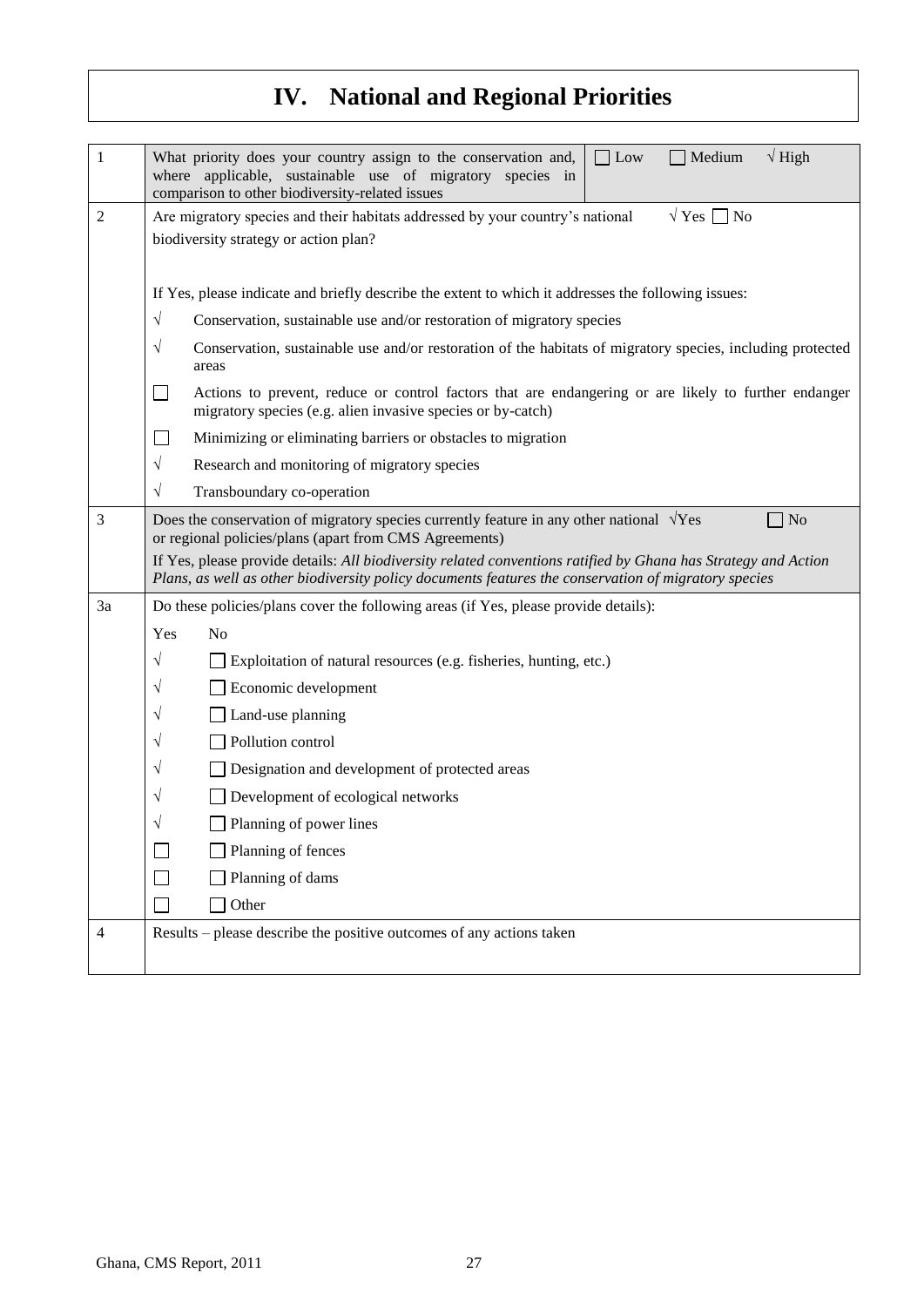## **V. Protected Areas**

| 1              | $\sqrt{Y}$ es $\Box$ No<br>Are migratory species taken into account in the selection, establishment and<br>management of protected areas in your country?<br>If Yes, please provide details:                                                                                                                                                                                                                                                                                                                                                                                                                                                                 |
|----------------|--------------------------------------------------------------------------------------------------------------------------------------------------------------------------------------------------------------------------------------------------------------------------------------------------------------------------------------------------------------------------------------------------------------------------------------------------------------------------------------------------------------------------------------------------------------------------------------------------------------------------------------------------------------|
| 1a             | Please identify the most important national sites for migratory species and their protection status: 15 Wildlife<br>Protected Areas and 5 Coastal Ramsar Sites: They are:<br>Mole NP, Digya NP, Bui NP, Ankasa Nini Suhien NP, Kyabobo NP, Kakum NP, Gbele Resource Reserve,<br>Kogyae Strict Nature Reserve, Assin Attandanso Reserve, Kalakpa Resource Reserve, Bia NP and Bia<br>Resource Reserve, Bomfobiri Wildlife Sanctuary, Shai Hills Resource Reserve, Owabi Wildlife Sanctuary,<br>Boabeng-Fiema Monkey Sanctuary, Densu Delta Ramsar Site, Keta Lagoon Complex Ramsar Site, Muni-<br>Pomadze Ramsar Site, Sakumo Ramsar Site, Songor Ramsar Site |
| 1 <sub>b</sub> | Do these protected areas cover the following areas? (If Yes, please provide details and include the amount of<br>protected areas coverage and the number of protected areas):<br>Yes<br>No<br>$\sqrt{}$<br>$\Box$ Terrestrial 15<br>$\Box$ Aquatic 5<br>$\sqrt{}$<br>$\sqrt{\text{Marine}}$                                                                                                                                                                                                                                                                                                                                                                  |
| 1c             | Identify the agency, department or organization responsible for leading on this action in your country:<br>WILDLIFE DIVISION OF THE FORESTRY COMMISSION                                                                                                                                                                                                                                                                                                                                                                                                                                                                                                      |
| 2              | Results – please describe the positive outcomes of any actions taken                                                                                                                                                                                                                                                                                                                                                                                                                                                                                                                                                                                         |

# **VI. Policies on Satellite Telemetry**

|               | $\sqrt{\rm N}_{\Omega}$<br>In the current reporting period, has your country undertaken<br>Yes<br>conservation/research projects that use satellite telemetry?<br>$\Box$ In preparation $\Box$ on-going $\Box$ completed |
|---------------|--------------------------------------------------------------------------------------------------------------------------------------------------------------------------------------------------------------------------|
| $\mathcal{L}$ | $\sqrt{N}$<br>Are any future conservation/research projects planned that will use<br><b>Yes</b><br>satellite telemetry?<br>If Yes, please provide details (including the expected timeframe for these projects):<br>N/A  |
|               | If No, please explain any impediments or requirements in this regard:                                                                                                                                                    |
|               | No idea as to whether future conservation/research projects will require the use of satellite telemetry                                                                                                                  |
| 3             | Results – please describe the positive outcomes of any actions taken                                                                                                                                                     |

# **VII. Membership**

| Have actions been taken by your country to encourage non-Parties<br>to join CMS and its related Agreements?                                                                                       | Yes | $\sqrt{N_{O}}$ |
|---------------------------------------------------------------------------------------------------------------------------------------------------------------------------------------------------|-----|----------------|
| If Yes, please provide details. (In particular, describe actions taken to recruit the non-Parties that have been<br>identified by the Standing Committee as high priorities for recruitment.) N/A |     |                |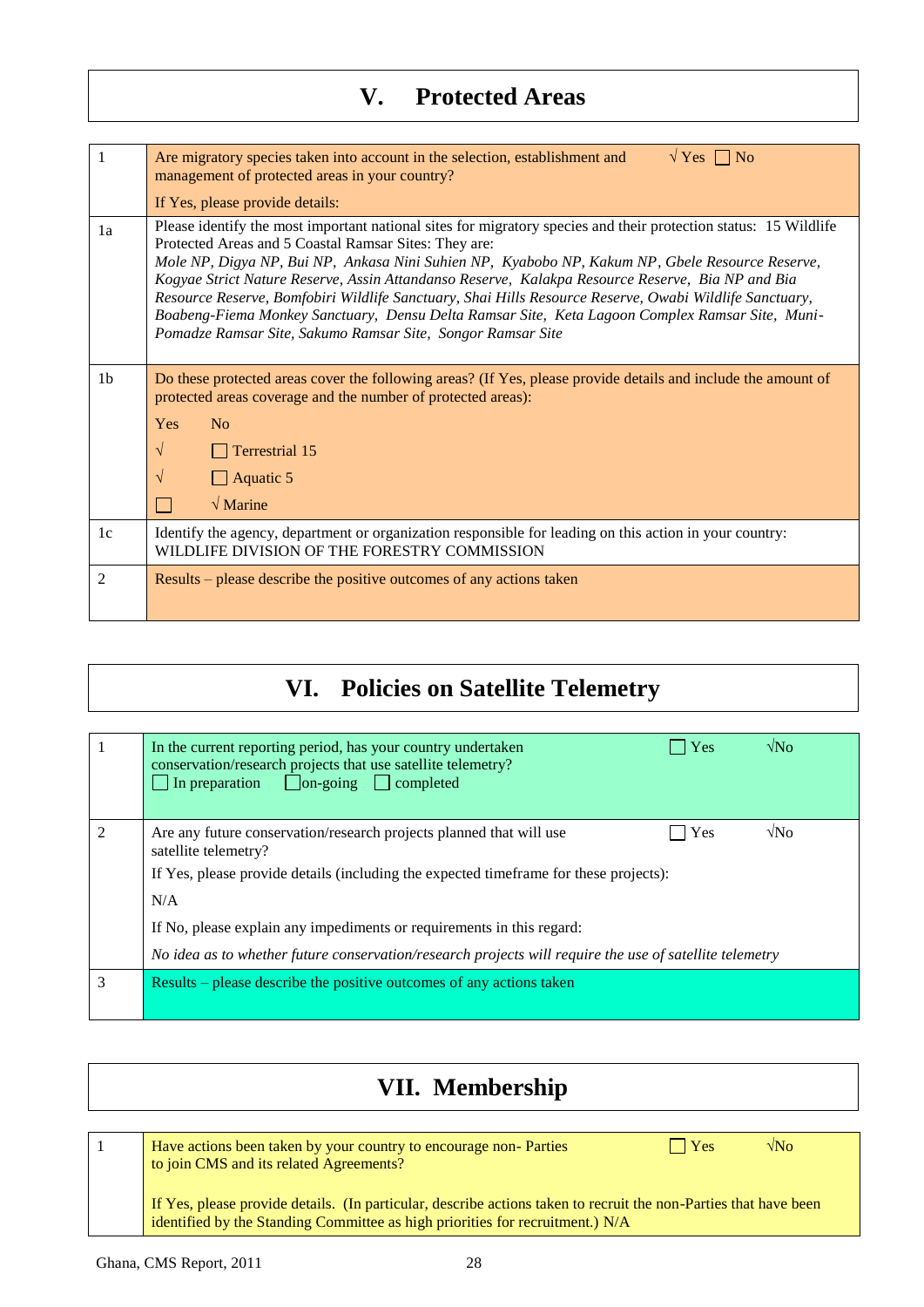| 1a | Identify the agency, department or organization responsible for leading on this action in your country: |
|----|---------------------------------------------------------------------------------------------------------|
|    | WILDLIFE DIVISION OF THE FORESTRY COMMISSION                                                            |
|    | Results – please describe the positive outcomes of any actions taken                                    |
|    |                                                                                                         |

# **VIII.Global and National Importance of CMS**

|                             | Have actions been taken by your country to increase national, regional<br>$\sqrt{Y}$ es     No<br>and/or global awareness of the relevance of CMS and its global importance<br>in the context of biodiversity conservation?<br>If Yes, please provide details: Awareness programmes have been part of all management activities at national<br>level including annual celebration of Wildlife Week and all other International Convention days (WWD,<br>WMBD, etc.) |
|-----------------------------|---------------------------------------------------------------------------------------------------------------------------------------------------------------------------------------------------------------------------------------------------------------------------------------------------------------------------------------------------------------------------------------------------------------------------------------------------------------------|
| $\mathcal{D}_{\mathcal{L}}$ | Identify the agency, department or organization responsible for leading on this action in your country:<br>WILDLIFE DIVISION OF THE FORESTRY COMMISSION                                                                                                                                                                                                                                                                                                             |
|                             | Results – please describe the positive outcomes of any actions taken<br><b>ENCOURAGING</b>                                                                                                                                                                                                                                                                                                                                                                          |

# **IX. Mobilization of Resources**

| 1              | $\sqrt{Yes}$<br>Has your country made financial resources available for conservation activities having<br>$\overline{\phantom{a}}$ No<br>direct benefits for migratory species in your country?<br>If Yes, please provide details (Indicate the migratory species that have benefited from these activities): There<br>has been government annual financial releases for the management of all wildlife protected areas and all the<br>migratory species therein |
|----------------|------------------------------------------------------------------------------------------------------------------------------------------------------------------------------------------------------------------------------------------------------------------------------------------------------------------------------------------------------------------------------------------------------------------------------------------------------------------|
| $\overline{2}$ | $\sqrt{\text{No}}$<br>Has your country made voluntary contributions to the CMS Trust Fund to support<br>Yes<br>requests from developing countries and countries with economies in transition?<br>If Yes, please provide details:                                                                                                                                                                                                                                 |
| 3              | $\sqrt{\text{No}}$<br>Has your country made other voluntary financial contributions to support<br>Yes<br>conservation activities having direct benefits for migratory species in other<br>countries (particularly developing countries)?<br>If Yes, please provide details (Indicate the migratory species that have benefited from these activities):                                                                                                           |
| 4              | $\sqrt{N_0}$<br>Has your country provided technical and/or scientific assistance to<br>Yes<br>developing countries to facilitate initiatives for the benefit of migratory species?<br>If Yes, please provide details (Indicate the migratory species that have benefited from these activities):                                                                                                                                                                 |
| 5              | $\sqrt{\text{No}}$<br>Has your country received financial assistance/support from the CMS Trust<br><b>Yes</b><br>Fund, via the CMS Secretariat, for national conservation activities having<br>direct benefits for migratory species in your country?<br>If Yes, please provide details (Indicate the migratory species that have benefited from these activities):                                                                                              |
| 6              | $\sqrt{N_Q}$<br>Has your country received financial assistance/support from sources other<br>Yes<br>than the CMS Secretariat for conservation activities having direct benefit<br>for migratory species in your country?<br>If Yes, please provide details (Indicate the migratory species that have benefited from these activities):                                                                                                                           |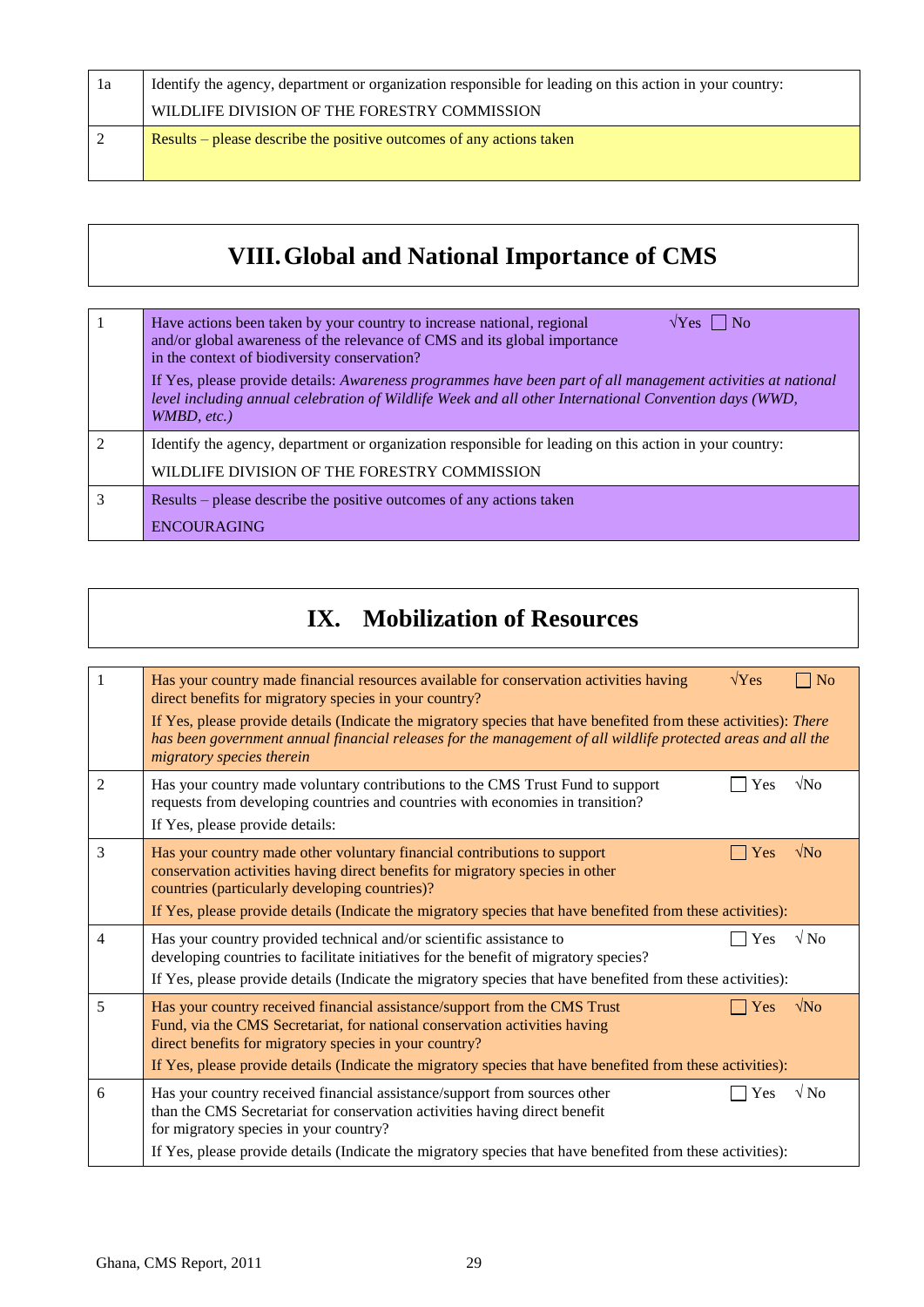### **X. Implementation of COP Resolutions and Recommendations**

**Please provide information about measures undertaken by your country relating to recent Resolutions and Recommendations since the last Report. For your convenience please refer to the list of COP Resolutions and Recommendations listed below.**

| <b>Resolutions</b>                                                                                                                         |
|--------------------------------------------------------------------------------------------------------------------------------------------|
| Resolution 6.2 – By-catch, and Recommendation 7.2 – Implementation of Resolution 6.2 on By-catch                                           |
| Resolution 6.3 - Southern Hemisphere Albatross Conservation                                                                                |
| Resolution 7.2 – Impact Assessment and Migratory Species                                                                                   |
| Resolution 7.3 – Oil Pollution and Migratory Species                                                                                       |
| Resolution 7.4 – Electrocution of Migratory Birds                                                                                          |
| Resolution 7.5 – Wind Turbines and Migratory Species                                                                                       |
| Resolution 7.9 – Cooperation with Other Bodies and Processes                                                                               |
| Resolution 7.15 – Future Action on the Antarctic Minke, Bryde's and Pygmy Right Whales under the Convention on<br><b>Migratory Species</b> |
| Resolution 8.1 - Sustainable Use                                                                                                           |
| Resolution 8.2 - CMS Strategic Plan 2006-2011                                                                                              |
| Resolution 8.5 - Implementation of Existing Agreements and Development of Future Agreements                                                |
| Resolution 8.7 - Contribution of CMS in Achieving the 2010 Biodiversity Target                                                             |
| Resolution 8.9 - Review of GROMS (Global Register on Migratory Species)                                                                    |
| Resolution 8.11 - Co-operation with other Conventions                                                                                      |
| Resolution 8.13 - Climate Change and Migratory Species                                                                                     |
| Resolution $8.14 - By-Catch$                                                                                                               |
| Resolution 8.22 - Adverse Human Induced Impacts on Cetaceans                                                                               |
| Resolution 8.24 - National Reports for the Eighth and Ninth Meetings of the Conference of the Parties                                      |
| Resolution 8.27 - Migratory Species and Highly Pathogenic Avian Influenza                                                                  |
| Resolution 8.29 - Concerted Actions for Appendix I Species                                                                                 |
| Resolution 9.1 – Concerted and Cooperative Actions                                                                                         |
| Resolution 9.2 – Priorities for CMS Agreements                                                                                             |
| Resolution 9.3 - CMS Information Priorities                                                                                                |
| Resolution 9.5 – Outreach and Communication Issues                                                                                         |
| Resolution 9.7 – Climate Change Impacts on Migratory Species                                                                               |
|                                                                                                                                            |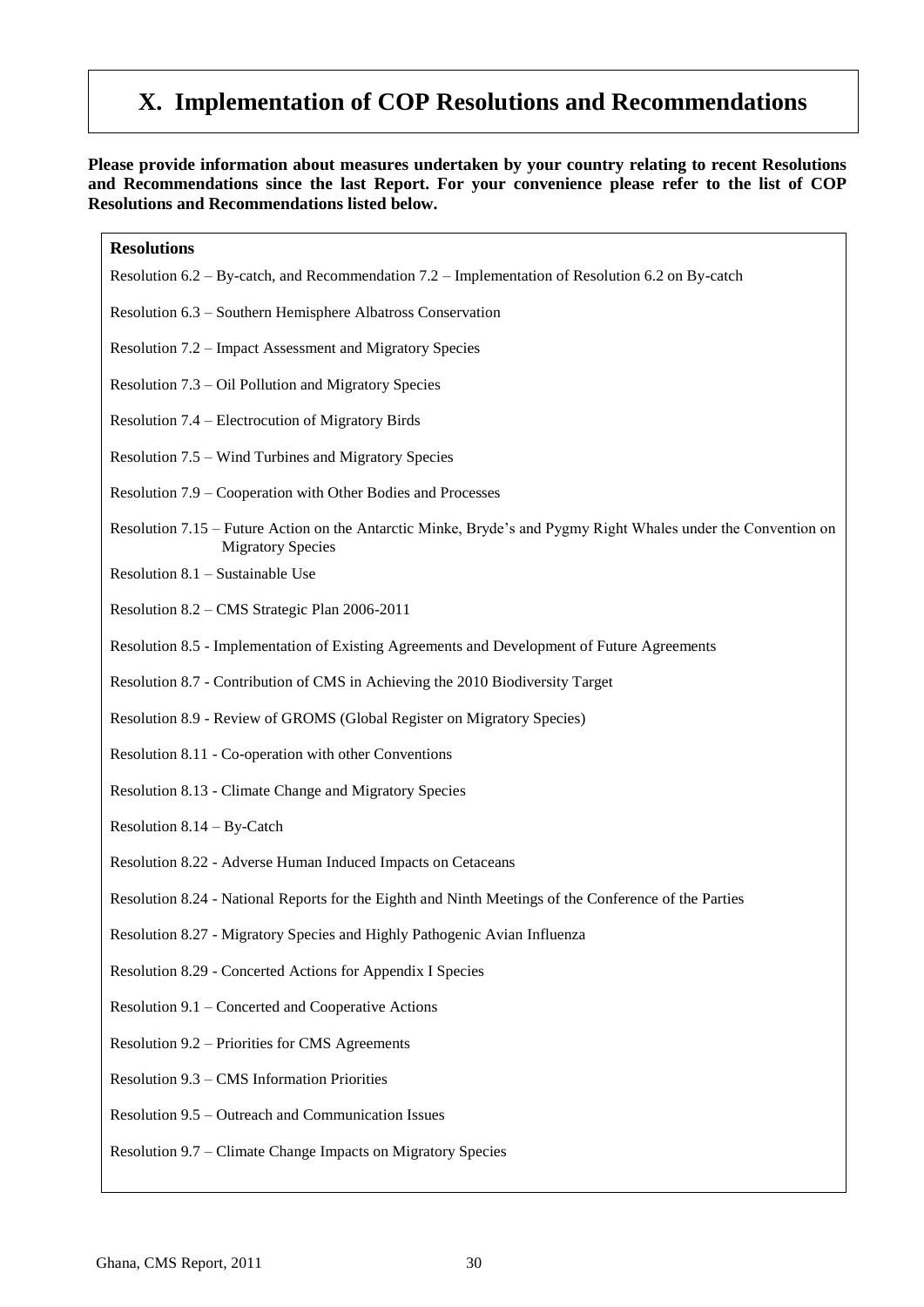Resolution 9.9 – Migratory Marine Species

Resolution 9.12 – Capacity Building Strategy

Resolution 9.18 – By-catch

Resolution 9.19 – Adverse Anthropogenic Marine/Ocean Noise Impacts on Cetaceans and other Biota

Resolution 9.20 – the Saker Falcon

#### **Recommendations**

Recommendation 7.5 – Range State Agreement for Dugong (*Dugong dugon*) Conservation

Recommendation 7.6 – Improving the Conservation Status of the Leatherback Turtle (*Dermochelys coriacea*)

Recommendation 7.7 – America Pacific Flyway Programme

Recommendation 8.12 - Improving the conservation status of raptors and owls in the African Eurasian region

Recommendation 8.16 – Migratory Sharks

Recommendation 8.17 – Marine Turtles

Recommendation 8.23 - Central Eurasian and Aridland Mammals

Recommendation 8.26 - Grassland Bird Species and their Habitats in Southern South America

Recommendation 8.28 - Cooperative Actions for Appendix II Species

Recommendation 9.1 – Central Eurasian Aridland Mammals

Recommendation 9.2 – Sahelo-Saharan Megafauna

Recommendation 9.3 – Tigers and Other Asian Big Cats

Recommendation 9.5 – Cooperative Action for the Elephant (*Loxodonta africana*) in Central Africa

**Other resolutions/recommendations:**

#### **Other remarks:**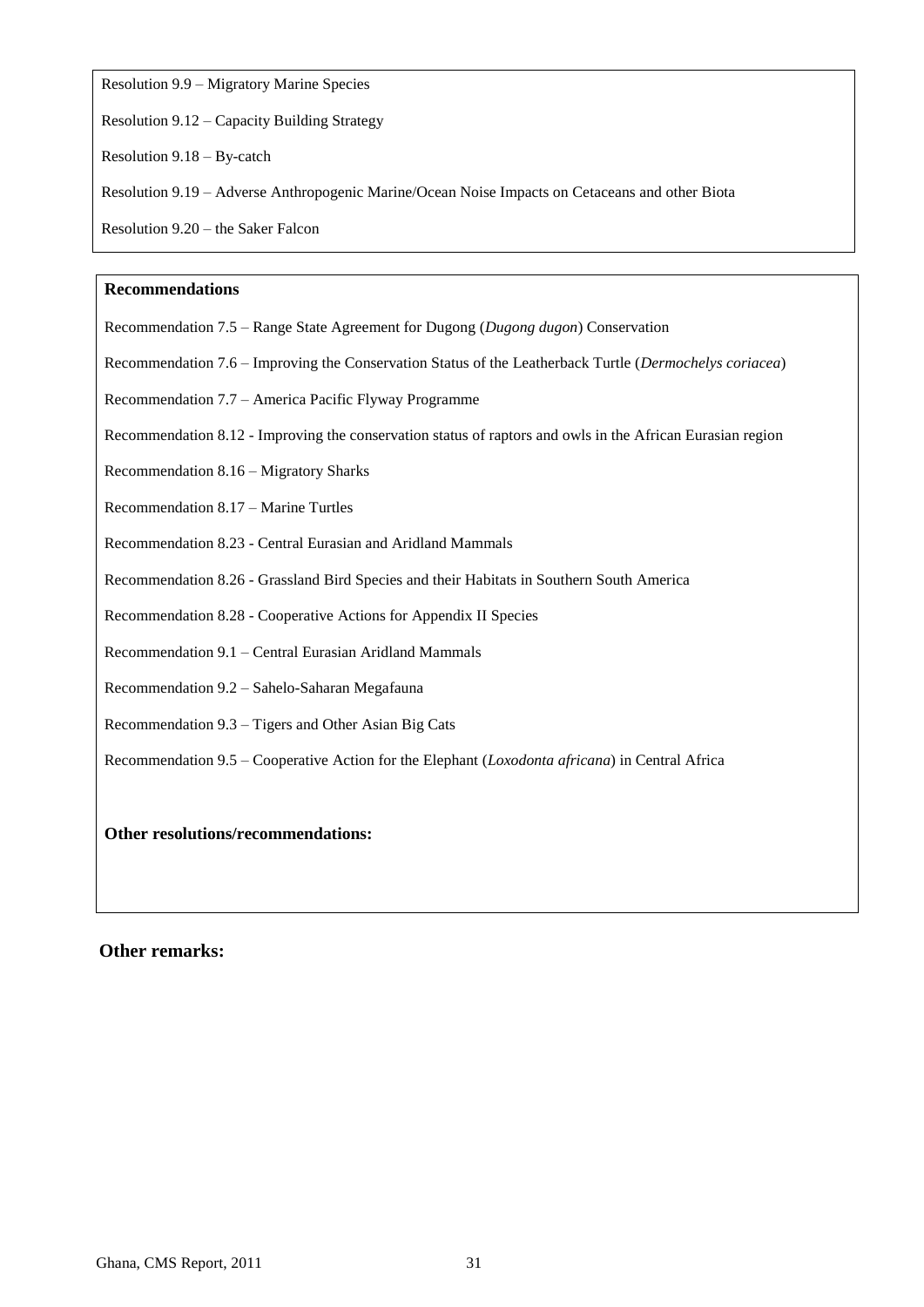### **Annex: Updating Data on Appendix II Species**

**The tables below contain the list of all species listed in Appendix II.**

**New Parties which have acceded since COP9 in 2008 and Parties which did not submit a National Report in 2008 are requested to complete the entire form.**

**Parties that did submit a report in 2008 need only which information has changed (e.g. new published distribution references and details concerning species added to Appendix II at COP8 and COP9).**

| Species                                           | Range<br><b>State</b> | Extinct at<br>National<br>level | N <sub>o</sub><br>information<br>available | Published distribution<br>reference |
|---------------------------------------------------|-----------------------|---------------------------------|--------------------------------------------|-------------------------------------|
|                                                   |                       | <b>CETACEA</b>                  |                                            |                                     |
| Rhinolophus ferrumequinum                         |                       |                                 |                                            |                                     |
| (only European populations)                       |                       |                                 |                                            |                                     |
| Rhinolophus hipposideros                          |                       |                                 |                                            |                                     |
| (only European populations)                       |                       |                                 |                                            |                                     |
| Rhinolophus euryale                               |                       |                                 |                                            |                                     |
| (only European populations)                       |                       |                                 |                                            |                                     |
| Rhinolophus mehelyi                               |                       |                                 |                                            |                                     |
| (only European populations)                       |                       |                                 |                                            |                                     |
| Rhinolophus blasii<br>(only European populations) |                       |                                 |                                            |                                     |
| Myotis bechsteini                                 |                       |                                 |                                            |                                     |
| (only European populations)                       |                       |                                 |                                            |                                     |
| Myotis blythi                                     |                       |                                 |                                            |                                     |
| (only European populations)                       |                       |                                 |                                            |                                     |
| Myotis brandtii                                   |                       |                                 |                                            |                                     |
| (only European populations)                       |                       |                                 |                                            |                                     |
| Myotis capaccinii                                 |                       |                                 |                                            |                                     |
| (only European populations)                       |                       |                                 |                                            |                                     |
| Myotis dasycneme                                  |                       |                                 |                                            |                                     |
| (only European populations)                       |                       |                                 |                                            |                                     |
| Myotis daubentoni                                 |                       |                                 |                                            |                                     |
| (only European populations)                       |                       |                                 |                                            |                                     |
| Myotis emarginatus                                |                       |                                 |                                            |                                     |
| (only European populations)                       |                       |                                 |                                            |                                     |
| Myotis myotis                                     |                       |                                 |                                            |                                     |
| (only European populations)                       |                       |                                 |                                            |                                     |
| Myotis mystacinus                                 |                       |                                 |                                            |                                     |
| (only European populations)                       |                       |                                 |                                            |                                     |
| Myotis nattereri<br>(only European populations)   |                       |                                 |                                            |                                     |
| Pipistrellus kuhli                                |                       |                                 |                                            |                                     |
| (only European populations)                       |                       |                                 |                                            |                                     |
| Pipistrellus nathusii                             |                       |                                 |                                            |                                     |
| (only European populations)                       |                       |                                 |                                            |                                     |
| Pipistrellus pipistrellus                         |                       |                                 |                                            |                                     |
| (only European populations)                       |                       |                                 |                                            |                                     |
| Pipistrellus pygmaeus                             |                       |                                 |                                            |                                     |
| (only European populations)                       |                       |                                 |                                            |                                     |
| Pipistrellus savii                                |                       |                                 |                                            |                                     |
| (only European populations)                       |                       |                                 |                                            |                                     |
| Nyctalus lasiopterus                              | $\Box$                |                                 |                                            |                                     |
| (only European populations)                       |                       |                                 |                                            |                                     |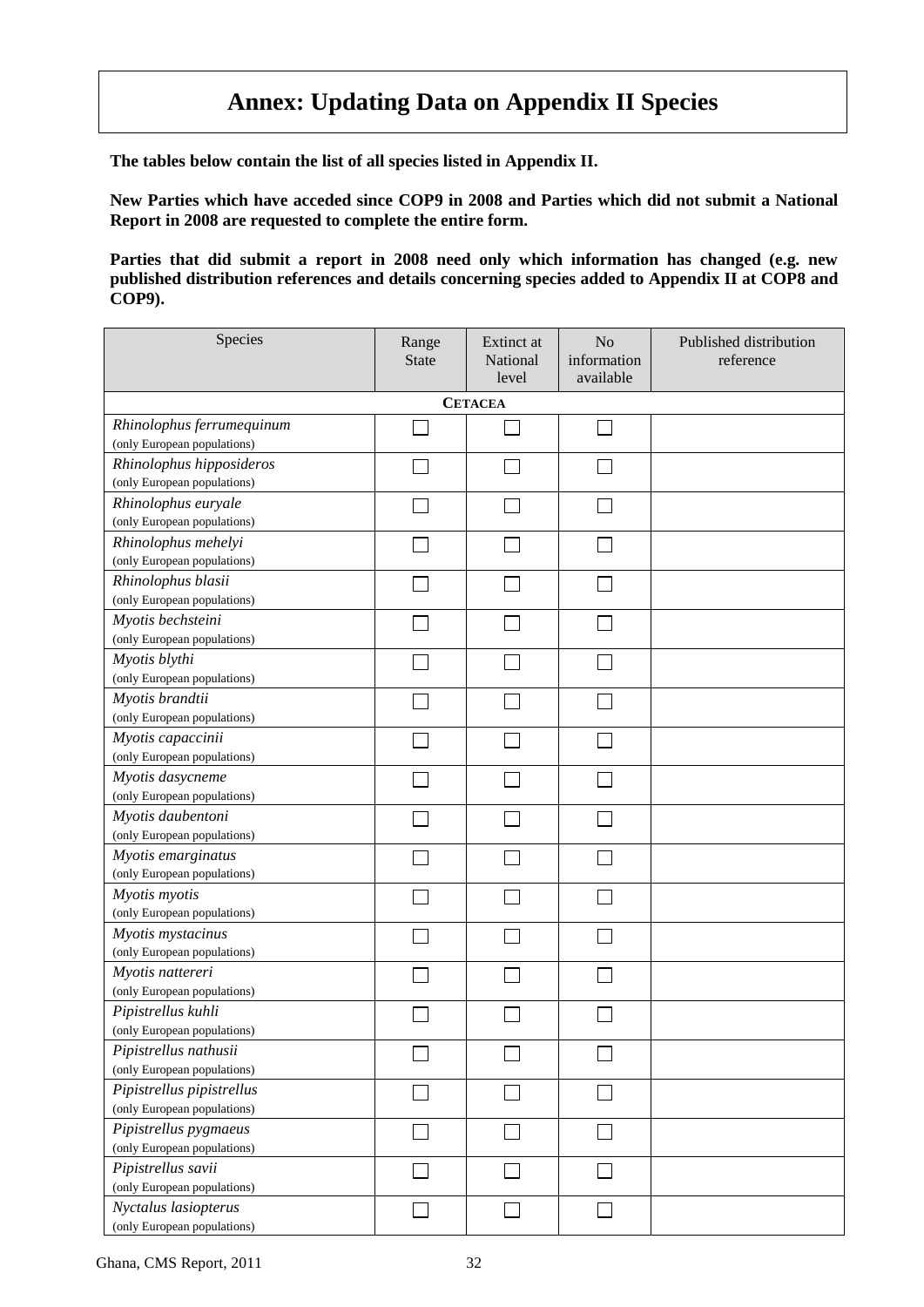| Species                                                  | Range<br><b>State</b> | Extinct at<br>National<br>level | N <sub>o</sub><br>information<br>available | Published distribution<br>reference |
|----------------------------------------------------------|-----------------------|---------------------------------|--------------------------------------------|-------------------------------------|
| Nyctalus leisleri<br>(only European populations)         |                       |                                 |                                            |                                     |
| Nyctalus noctula                                         |                       |                                 |                                            |                                     |
| (only European populations)                              |                       |                                 |                                            |                                     |
| Eptesicus nilssonii                                      |                       |                                 |                                            |                                     |
| (only European populations)                              |                       |                                 |                                            |                                     |
| Eptesicus serotinus<br>(only European populations)       |                       |                                 |                                            |                                     |
| Vespertilio murinus                                      |                       |                                 |                                            |                                     |
| (only European populations)                              |                       |                                 |                                            |                                     |
| Barbastella barbastellus                                 |                       |                                 |                                            |                                     |
| (only European populations)                              |                       |                                 |                                            |                                     |
| Plecotus auritus                                         |                       |                                 |                                            |                                     |
| (only European populations)                              |                       |                                 |                                            |                                     |
| Plecotus austriacus                                      |                       |                                 |                                            |                                     |
| (only European populations)<br>Miniopterus schreibersii  |                       |                                 |                                            |                                     |
| (only European populations)                              |                       |                                 |                                            |                                     |
| Miniopterus schreibersii                                 |                       |                                 |                                            |                                     |
| (African populations)                                    |                       |                                 |                                            |                                     |
| Tadarida teniotis                                        |                       |                                 |                                            |                                     |
| Eidolon helvum                                           |                       |                                 |                                            |                                     |
| Otomops martiensseni                                     |                       |                                 |                                            |                                     |
| Otomops madagascariensis                                 |                       |                                 |                                            |                                     |
|                                                          |                       | <b>CETACEA</b>                  |                                            |                                     |
| Physeter macrocephalus                                   |                       |                                 |                                            |                                     |
| Platanista gangetica gangetica                           |                       |                                 |                                            |                                     |
| Pontoporia blainvillei                                   |                       |                                 |                                            |                                     |
| Inia geoffrensis                                         |                       |                                 |                                            |                                     |
| Delphinapterus leucas                                    |                       |                                 |                                            |                                     |
| Monodon monoceros                                        |                       |                                 |                                            |                                     |
| Phocoena phocoena<br>(North and Baltic Sea populations)  |                       |                                 |                                            |                                     |
| Phocoena phocoena<br>(western North Atlantic population) |                       |                                 |                                            |                                     |
| Phocoena phocoena                                        |                       |                                 |                                            |                                     |
| (Black Sea population)<br>Phocoena phocoena              |                       |                                 |                                            |                                     |
| (NW African popuolation)                                 |                       |                                 |                                            |                                     |
| Neophocaena phocaenoides                                 |                       |                                 |                                            |                                     |
| Phocoenoides dalli                                       |                       |                                 |                                            |                                     |
| Phocoena spinipinnis                                     |                       |                                 |                                            |                                     |
| Phocoena dioptrica                                       |                       |                                 |                                            |                                     |
| Sousa chinensis                                          |                       |                                 |                                            |                                     |
| Sousa teuszii                                            |                       |                                 |                                            |                                     |
| Sotalia fluviatilis                                      |                       |                                 |                                            |                                     |
| Sotalia guiansensis                                      |                       |                                 |                                            |                                     |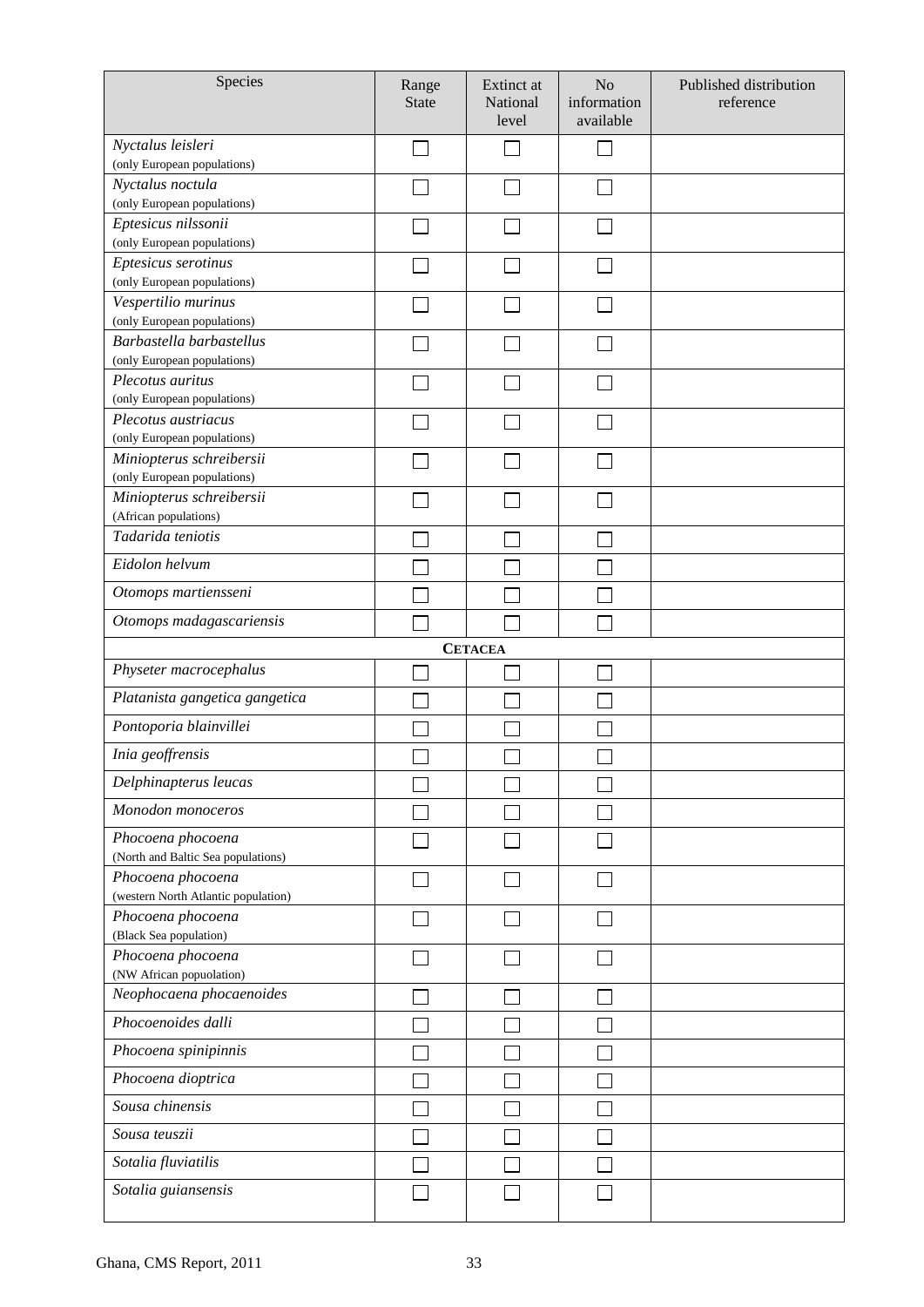| Species                                                               | Range<br><b>State</b> | Extinct at<br>National<br>level | N <sub>o</sub><br>information<br>available | Published distribution<br>reference |
|-----------------------------------------------------------------------|-----------------------|---------------------------------|--------------------------------------------|-------------------------------------|
| Lagenorhynchus albirostris<br>(only North and Baltic Sea populations) |                       |                                 |                                            |                                     |
| Lagenorhynchus acutus<br>(only North and Baltic Sea populations)      |                       |                                 |                                            |                                     |
| Lagenorhynchus australis                                              |                       |                                 |                                            |                                     |
| Lagenorhynchus obscurus                                               |                       |                                 |                                            |                                     |
| Grampus griseus<br>(only North and Baltic Sea populations)            |                       |                                 |                                            |                                     |
| Grampus griseus<br>(only Mediterranean populations)                   |                       |                                 |                                            |                                     |
| Tursiops aduncus<br>(Arafura/Timor Sea populations)                   |                       |                                 |                                            |                                     |
| Tursiops truncatus<br>(North and Baltic Sea populations)              |                       |                                 |                                            |                                     |
| Tursiops truncatus<br>(Mediterranean population)                      |                       |                                 |                                            |                                     |
| Tursiops truncatus<br>(Black Sea population)                          |                       |                                 |                                            |                                     |
| Stenella attenuata<br>(eastern tropical Pacific population)           |                       |                                 |                                            |                                     |
| Stenella attenuata<br>(Southeast Asian populations)                   |                       |                                 |                                            |                                     |
| Stenella clymene<br>(West African population)                         |                       |                                 |                                            |                                     |
| Stenella longirostris<br>(eastern tropical Pacific populations)       |                       |                                 |                                            |                                     |
| Stenella longirostris<br>(Southeast Asian populations)                |                       |                                 |                                            |                                     |
| Stenella coeruleoalba<br>(eastern tropical Pacific population)        |                       |                                 |                                            |                                     |
| Stenella coeruleoalba<br>(western Mediterranean population)           |                       |                                 |                                            |                                     |
| Delphinus delphis<br>(North and Baltic Sea populations)               |                       |                                 |                                            |                                     |
| Delphinus delphis<br>(western Mediterranean population)               |                       |                                 |                                            |                                     |
| Delphinus delphis<br>(Black Sea population)                           |                       |                                 |                                            |                                     |
| Delphinus delphis<br>(eastern tropical Pacific population)            |                       |                                 |                                            |                                     |
| Lagenodelphis hosei<br>(Southeast Asian populations)                  |                       |                                 |                                            |                                     |
| Orcaella brevirostris                                                 |                       |                                 |                                            |                                     |
| Orcaella heinsohni                                                    |                       |                                 |                                            |                                     |
| Cephalorhynchus commersonii<br>(South American population)            |                       |                                 |                                            |                                     |
| Cephalorhynchus eutropia                                              |                       |                                 |                                            |                                     |
| Cephalorhynchus heavisidii                                            |                       |                                 |                                            |                                     |
| Orcinus orca                                                          |                       |                                 |                                            |                                     |
| Globicephala melas<br>(only North and Baltic Sea populations)         |                       |                                 |                                            |                                     |
| Berardius bairdii                                                     |                       |                                 |                                            |                                     |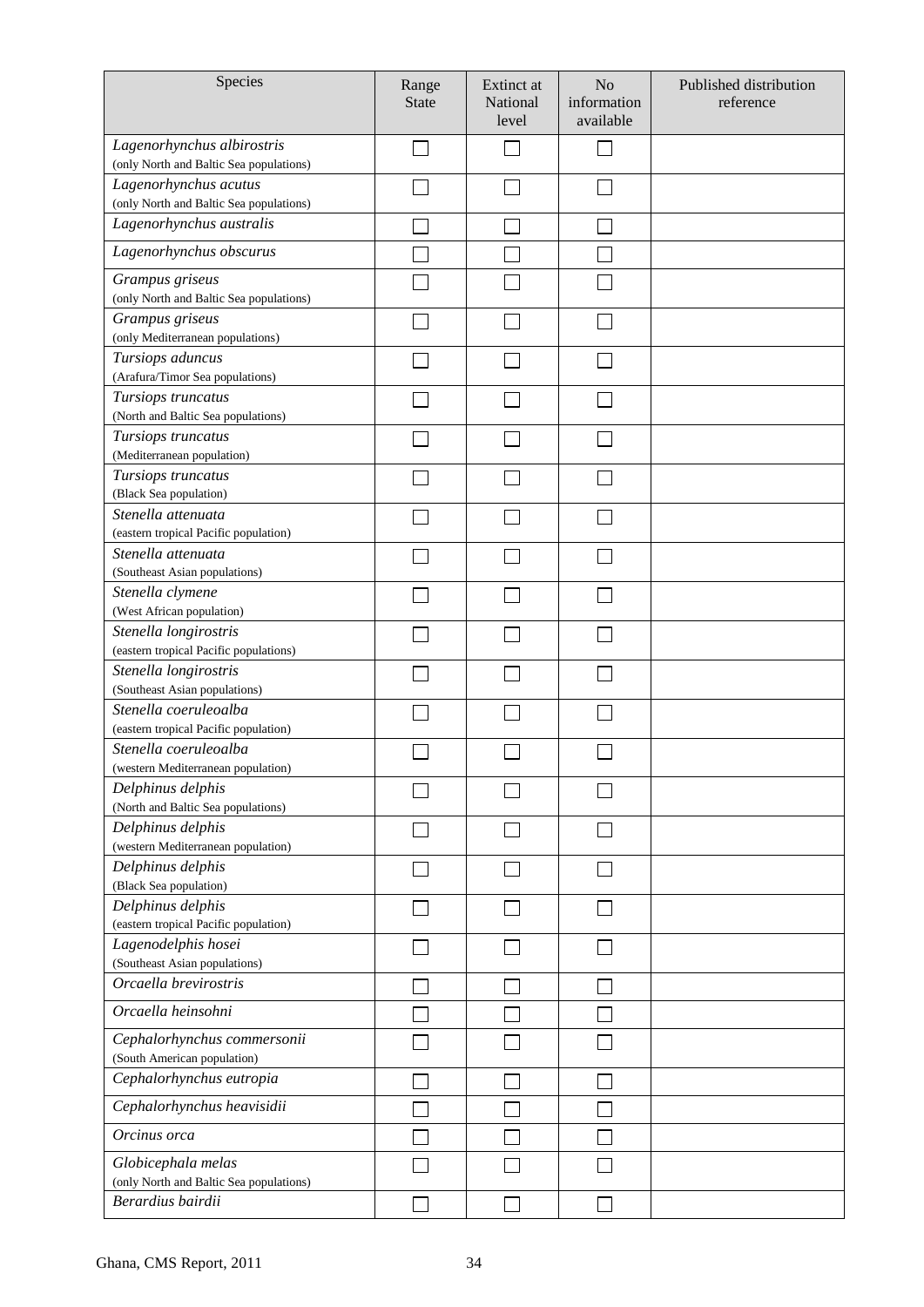| Species                                                              | Range<br><b>State</b> | Extinct at<br>National<br>level | N <sub>o</sub><br>information<br>available | Published distribution<br>reference |
|----------------------------------------------------------------------|-----------------------|---------------------------------|--------------------------------------------|-------------------------------------|
| Hyperoodon ampullatus                                                |                       |                                 |                                            |                                     |
| Balaenoptera bonaerensis                                             |                       |                                 |                                            |                                     |
| Balaenoptera edeni                                                   |                       |                                 |                                            |                                     |
| Balaenoptera borealis                                                |                       |                                 |                                            |                                     |
| Balaenoptera mourai                                                  |                       |                                 |                                            |                                     |
|                                                                      |                       |                                 |                                            |                                     |
| Balaenoptera physalus                                                |                       |                                 |                                            |                                     |
| Caperea marginata                                                    |                       |                                 |                                            |                                     |
|                                                                      |                       | <b>CARNIVORA</b>                |                                            |                                     |
| Arctocephalus australis                                              |                       |                                 |                                            |                                     |
| Otaria flavescens                                                    |                       |                                 |                                            |                                     |
| Phoca vitulina<br>(only Baltic and Wadden Sea populations)           |                       |                                 |                                            |                                     |
| Halichoerus grypus                                                   |                       |                                 |                                            |                                     |
| (only Baltic Sea populations)                                        |                       |                                 |                                            |                                     |
| Monachus monachus                                                    |                       |                                 |                                            |                                     |
| Lycaon pictus                                                        |                       |                                 |                                            |                                     |
|                                                                      |                       | <b>PROBOSCIDEA</b>              |                                            |                                     |
| Loxodonta africana                                                   |                       |                                 |                                            |                                     |
| Loxodonta cyclotis                                                   |                       |                                 |                                            |                                     |
|                                                                      |                       | <b>SIRENIA</b>                  |                                            |                                     |
| Trichechus manatus                                                   |                       |                                 |                                            |                                     |
| (populations between Honduras and Panama)<br>Trichechus senegalensis |                       |                                 |                                            |                                     |
|                                                                      |                       |                                 |                                            |                                     |
| Trichechus inunguis                                                  |                       |                                 |                                            |                                     |
| Dugong dugon                                                         |                       |                                 |                                            |                                     |
|                                                                      |                       | <b>PERISSODACTYLA</b>           |                                            |                                     |
| Equus hemionus<br>(includes Equus hemionu and, Equus onage)          |                       |                                 |                                            |                                     |
| Equus kiang                                                          |                       |                                 |                                            |                                     |
|                                                                      |                       | <b>ARTIODACTYLA</b>             |                                            |                                     |
| Vicugna vicugna                                                      |                       |                                 |                                            |                                     |
| Cervus elaphus yarkendensis                                          |                       |                                 |                                            |                                     |
| Oryx dammah                                                          |                       |                                 |                                            |                                     |
|                                                                      |                       |                                 |                                            |                                     |
| Gazella gazella<br>(only Asian populations)                          |                       |                                 |                                            |                                     |
| Gazella erlangeri                                                    |                       |                                 |                                            |                                     |
| Gazella subgutturosa                                                 |                       |                                 |                                            |                                     |
| Procapra gutturosa                                                   |                       |                                 |                                            |                                     |
| Ammotragus lervia                                                    |                       |                                 |                                            |                                     |
| Saiga tatarica                                                       |                       |                                 |                                            |                                     |
| Saiga borealis                                                       |                       |                                 |                                            |                                     |
|                                                                      |                       | <b>GAVIIFORMES</b>              |                                            |                                     |
| Gavia stellata<br>(Western Palearctic populations)                   |                       |                                 |                                            |                                     |
| Gavia arctica arctica                                                |                       |                                 |                                            |                                     |
| Gavia arctica suschkini                                              |                       |                                 |                                            |                                     |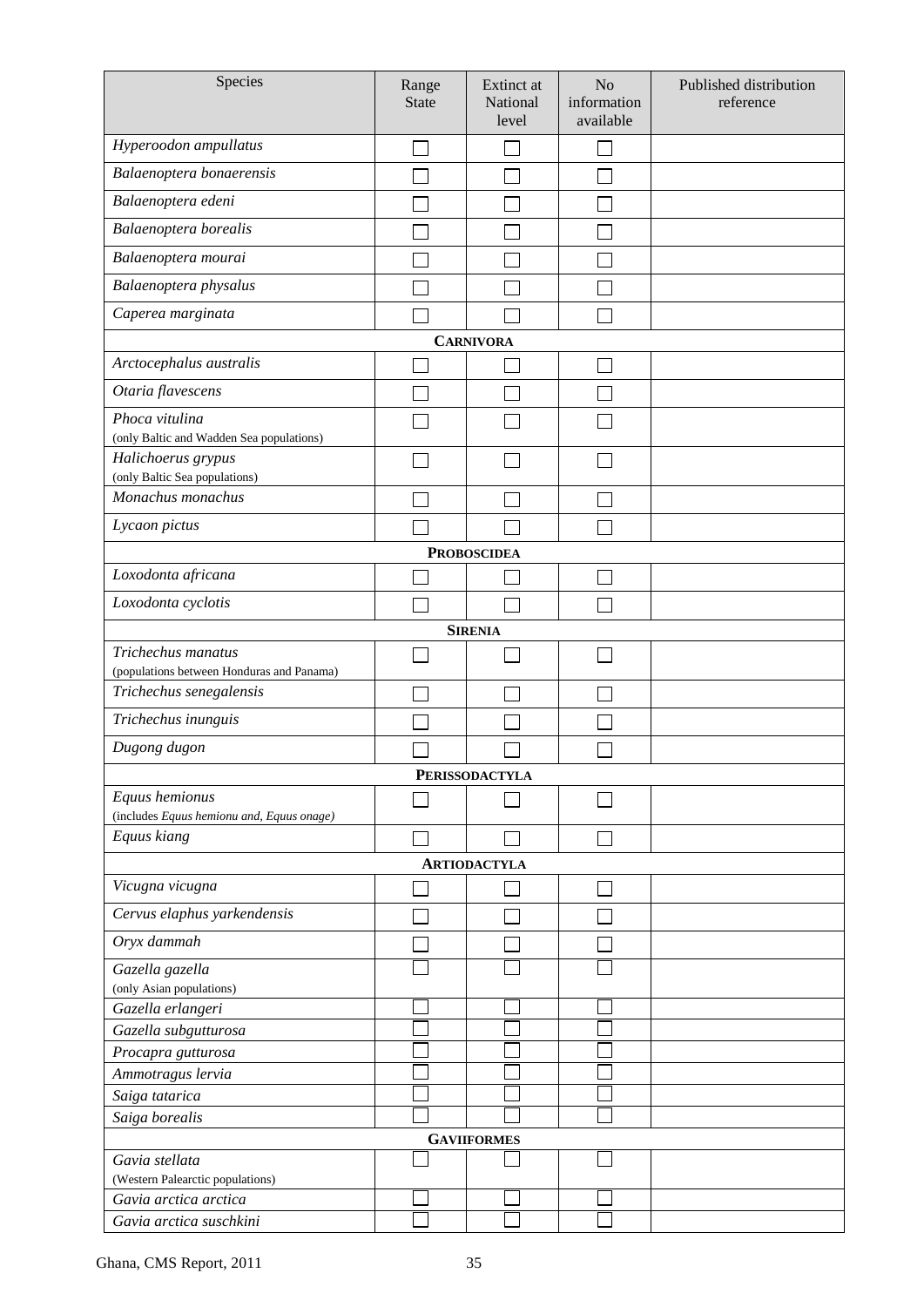| Species                                                        | Range<br><b>State</b> | <b>Extinct</b> at<br>National | N <sub>o</sub><br>information | Published distribution<br>reference |
|----------------------------------------------------------------|-----------------------|-------------------------------|-------------------------------|-------------------------------------|
|                                                                |                       | level                         | available                     |                                     |
| Gavia immer immer                                              |                       |                               |                               |                                     |
| (Northwest European population)                                |                       |                               |                               |                                     |
| Gavia adamsii<br>(Western Palearctic population)               |                       |                               |                               |                                     |
|                                                                |                       | <b>PODICIPEDIFORMES</b>       |                               |                                     |
| Podiceps grisegena grisegena                                   |                       |                               |                               |                                     |
| Podiceps auritus                                               |                       |                               |                               |                                     |
| (Western Palearctic populations)                               |                       |                               |                               |                                     |
|                                                                |                       | <b>PELECANIFORMES</b>         |                               |                                     |
| Phalacrocorax nigrogularis                                     |                       |                               |                               |                                     |
| Phalacrocorax pygmeus                                          |                       |                               |                               |                                     |
| Pelecanus onocrotalus                                          |                       |                               |                               |                                     |
| (Western Palearctic populations)                               |                       |                               |                               |                                     |
| Pelecanus crispus                                              |                       |                               |                               |                                     |
|                                                                |                       | <b>CICONIIFORMES</b>          |                               |                                     |
| Botaurus stellaris stellaris                                   |                       |                               |                               |                                     |
| (Western Palearctic populations)                               |                       |                               |                               |                                     |
| Ixobrychus minutus minutus<br>(Western Palearctic populations) |                       |                               |                               |                                     |
| Ixobrychus sturmii                                             |                       |                               |                               |                                     |
| Ardeola rufiventris                                            |                       |                               |                               |                                     |
| Ardeola idae                                                   |                       |                               |                               |                                     |
| Egretta vinaceigula                                            |                       |                               |                               |                                     |
| Casmerodius albus albus                                        |                       |                               |                               |                                     |
| (Western Palearctic populations)                               |                       |                               |                               |                                     |
| Ardea purpurea purpurea                                        |                       |                               |                               |                                     |
| (populations breeding in the Western Palearctic)               |                       |                               |                               |                                     |
| Mycteria ibis                                                  |                       |                               |                               |                                     |
| Ciconia nigra                                                  |                       |                               |                               |                                     |
| Ciconia episcopus microscelis                                  |                       |                               |                               |                                     |
| Ciconia ciconia                                                |                       |                               |                               |                                     |
| Plegadis falcinellus                                           |                       |                               |                               |                                     |
| Geronticus eremita                                             |                       |                               |                               |                                     |
| Threskiornis aethiopicus aethiopicus                           |                       |                               |                               |                                     |
| Platalea alba                                                  |                       |                               |                               |                                     |
| (excluding Malagasy population)                                |                       |                               |                               |                                     |
| Platalea leucorodia                                            |                       |                               |                               |                                     |
|                                                                |                       | <b>PHOENICOPTERIFORMES</b>    |                               |                                     |
| Phoenicopterus ruber                                           |                       |                               |                               |                                     |
| Phoenicopterus minor                                           |                       |                               |                               |                                     |
|                                                                |                       | <b>ANSERIFORMES</b>           |                               |                                     |
| Dendrocygna bicolor<br>Dendrocygna viduata                     |                       |                               |                               |                                     |
| Thalassornis leuconotus                                        |                       |                               |                               |                                     |
|                                                                |                       |                               |                               |                                     |
| Oxyura leucocephala                                            |                       |                               |                               |                                     |
| Cygnus olor                                                    |                       |                               |                               |                                     |
| Cygnus cygnus                                                  |                       |                               |                               |                                     |
| Cygnus columbianus                                             |                       |                               |                               |                                     |
| Anser brachyrhynchus                                           |                       |                               |                               |                                     |
| Anser fabalis<br>Anser albifrons                               |                       |                               |                               |                                     |
| Anser erythropus                                               |                       |                               |                               |                                     |
|                                                                |                       |                               |                               |                                     |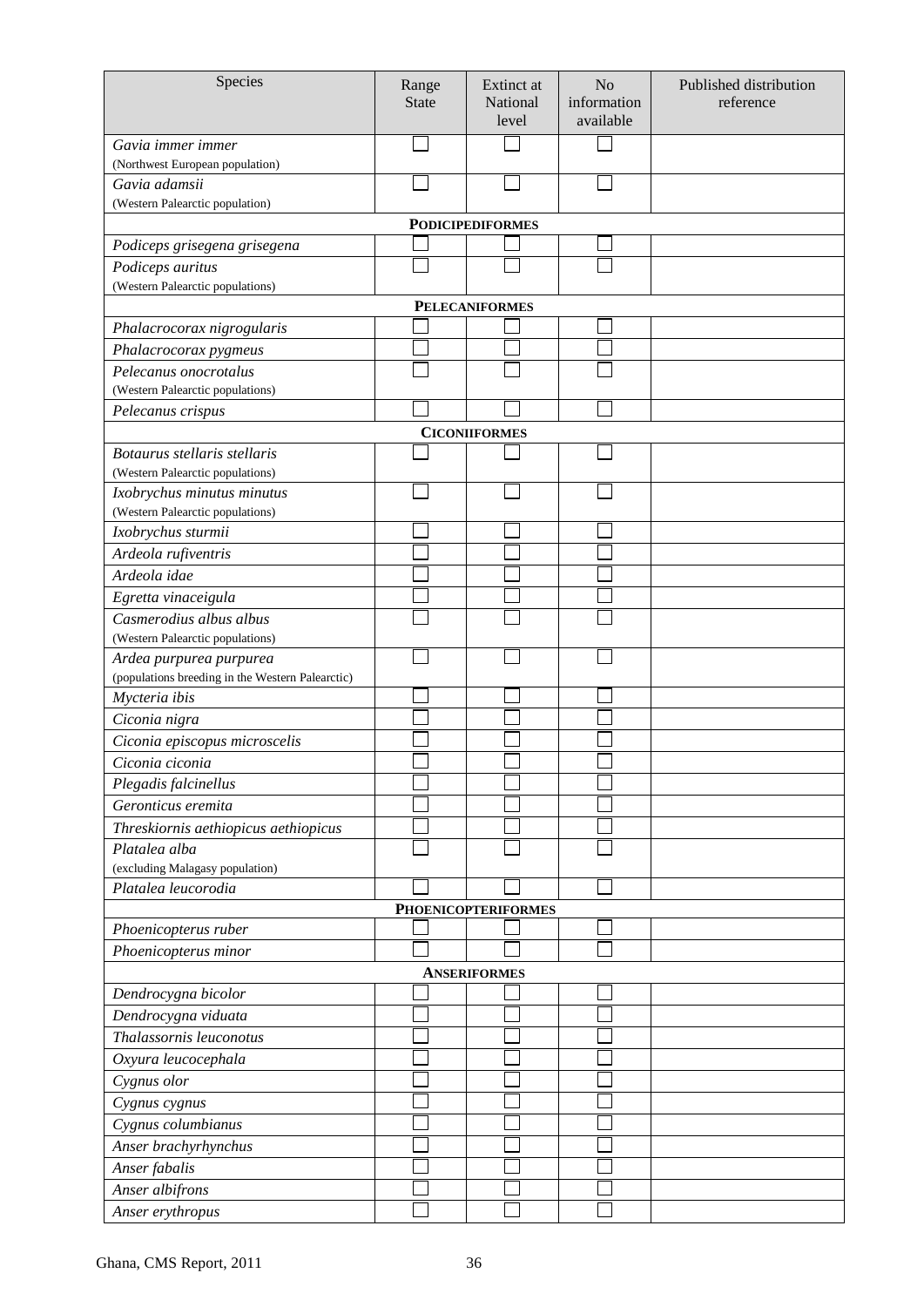| Species                     | Range<br><b>State</b> | Extinct at<br>National<br>level | N <sub>o</sub><br>information<br>available | Published distribution<br>reference |
|-----------------------------|-----------------------|---------------------------------|--------------------------------------------|-------------------------------------|
| Anser anser                 |                       |                                 |                                            |                                     |
| Branta leucopsis            |                       |                                 |                                            |                                     |
| Branta bernicla             |                       |                                 |                                            |                                     |
| Branta ruficollis           |                       |                                 |                                            |                                     |
| Alopochen aegyptiacus       |                       |                                 |                                            |                                     |
| Tadorna ferruginea          |                       |                                 |                                            |                                     |
| Tadorna cana                |                       |                                 |                                            |                                     |
| Tadorna tadorna             |                       |                                 |                                            |                                     |
| Plectropterus gambensis     |                       |                                 |                                            |                                     |
| Sarkidiornis melanotos      |                       |                                 |                                            |                                     |
| Nettapus auritus            |                       |                                 |                                            |                                     |
| Anas penelope               |                       |                                 |                                            |                                     |
| Anas strepera               |                       |                                 |                                            |                                     |
| Anas crecca                 |                       |                                 |                                            |                                     |
| Anas capensis               |                       |                                 |                                            |                                     |
| Anas platyrhynchos          |                       |                                 |                                            |                                     |
| Anas undulata               |                       |                                 |                                            |                                     |
| Anas acuta                  |                       |                                 |                                            |                                     |
| Anas erythrorhyncha         |                       |                                 |                                            |                                     |
| Anas hottentota             |                       |                                 |                                            |                                     |
| Anas querquedula            |                       |                                 |                                            |                                     |
| Anas clypeata               |                       |                                 |                                            |                                     |
| Marmaronetta angustirostris |                       |                                 |                                            |                                     |
| Netta rufina                |                       |                                 |                                            |                                     |
| Netta erythrophthalma       |                       |                                 |                                            |                                     |
| Aythya ferina               |                       |                                 |                                            |                                     |
| Aythya nyroca               |                       |                                 |                                            |                                     |
| Aythya fuligula             |                       |                                 |                                            |                                     |
| Aythya marila               |                       |                                 |                                            |                                     |
| Somateria mollissima        |                       |                                 |                                            |                                     |
| Somateria spectabilis       |                       |                                 |                                            |                                     |
| Polysticta stelleri         |                       |                                 |                                            |                                     |
| Clangula hyemalis           |                       |                                 |                                            |                                     |
| Melanitta nigra             |                       |                                 |                                            |                                     |
| Melanitta fusca             |                       |                                 |                                            |                                     |
| Bucephala clangula          |                       |                                 |                                            |                                     |
| Mergellus albellus          |                       |                                 |                                            |                                     |
| Mergus serrator             |                       |                                 |                                            |                                     |
| Mergus merganser            |                       |                                 |                                            |                                     |
|                             |                       | <b>FALCONIFORMES</b>            |                                            |                                     |
| Pandion haliaetus           |                       |                                 |                                            |                                     |
|                             |                       | <b>GALLIFORMES</b>              |                                            |                                     |
| Coturnix coturnix coturnix  |                       |                                 |                                            |                                     |
|                             |                       | <b>SPHENISCIFORMES</b>          |                                            |                                     |
| Spheniscus demersus         |                       |                                 |                                            |                                     |
|                             |                       | <b>PROCELLARIIFORMES</b>        |                                            |                                     |
| Diomedea exulans            |                       |                                 |                                            |                                     |
| Diomedea epomophora         |                       |                                 |                                            |                                     |
| Diomedea irrorata           |                       |                                 |                                            |                                     |
|                             |                       |                                 |                                            |                                     |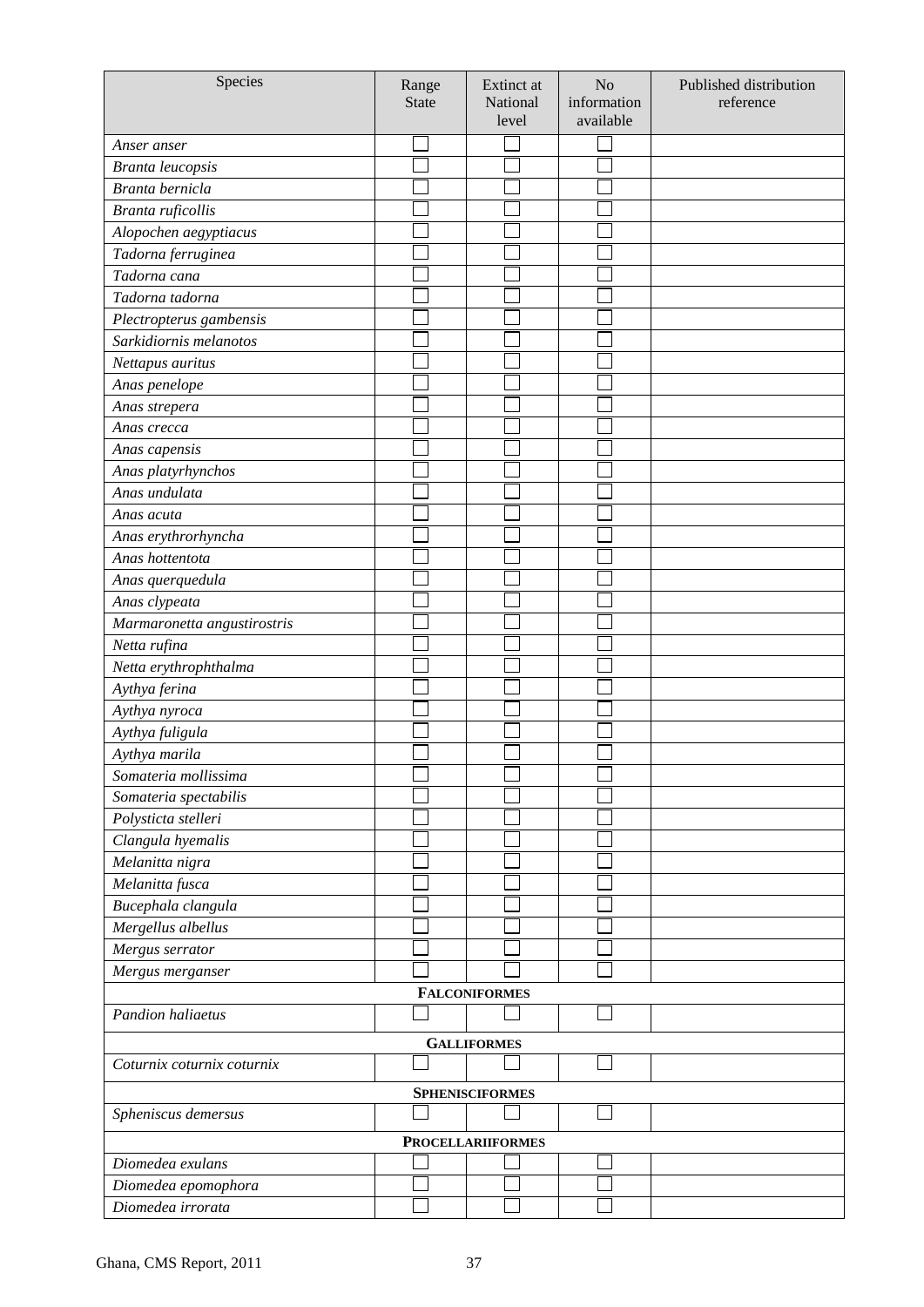| Species                                          | Range<br><b>State</b> | Extinct at<br>National<br>level | N <sub>o</sub><br>information<br>available | Published distribution<br>reference |
|--------------------------------------------------|-----------------------|---------------------------------|--------------------------------------------|-------------------------------------|
|                                                  |                       |                                 |                                            |                                     |
| Diomedea nigripes                                |                       |                                 |                                            |                                     |
| Diomedea immutabilis                             |                       |                                 |                                            |                                     |
| Diomedea melanophris                             |                       |                                 |                                            |                                     |
| Diomedea bulleri                                 |                       |                                 |                                            |                                     |
| Diomedea cauta                                   |                       |                                 |                                            |                                     |
| Diomedea chlororhynchos                          |                       |                                 |                                            |                                     |
| Diomedea chrysostoma                             |                       |                                 |                                            |                                     |
| Phoebetria fusca                                 |                       |                                 |                                            |                                     |
| Phoebetria palpebrata                            |                       |                                 |                                            |                                     |
| Macronectes giganteus                            |                       |                                 |                                            |                                     |
| Macronectes halli                                |                       |                                 |                                            |                                     |
| Procellaria cinerea                              |                       |                                 |                                            |                                     |
| Procellaria aequinoctialis                       |                       |                                 |                                            |                                     |
| Procellaria aequinoctialis conspicillata         |                       |                                 |                                            |                                     |
| Procellaria parkinsoni                           |                       |                                 |                                            |                                     |
| Procellaria westlandica                          |                       |                                 |                                            |                                     |
|                                                  |                       | <b>GRUIFORMES</b>               |                                            |                                     |
| Porzana porzana                                  |                       |                                 |                                            |                                     |
| (populations breeding in the Western Palearctic) |                       |                                 |                                            |                                     |
| Porzana parva parva                              |                       |                                 |                                            |                                     |
| Porzana pusilla intermedia                       |                       |                                 |                                            |                                     |
| Fulica atra atra                                 |                       |                                 |                                            |                                     |
| (Mediterranean and Black Sea populations)        |                       |                                 |                                            |                                     |
| Aenigmatolimnas marginalis                       |                       |                                 |                                            |                                     |
| Sarothrura boehmi                                |                       |                                 |                                            |                                     |
| Sarothrura ayresi                                |                       |                                 |                                            |                                     |
| Crex crex                                        |                       |                                 |                                            |                                     |
| Grus leucogeranus                                |                       |                                 |                                            |                                     |
| Grus virgo (Syn. Anthropoides virgo)             |                       |                                 |                                            |                                     |
| Grus paradisea                                   |                       |                                 |                                            |                                     |
| Grus carunculatus                                |                       |                                 |                                            |                                     |
| Grus grus                                        |                       |                                 |                                            |                                     |
| Chlamydotis undulata                             |                       |                                 |                                            |                                     |
| (only Asian populations)                         |                       |                                 |                                            |                                     |
| Otis tarda                                       |                       |                                 |                                            |                                     |
|                                                  |                       | <b>CHARADRIIFORMES</b>          |                                            |                                     |
| Himantopus himantopus                            |                       |                                 |                                            |                                     |
| Recurvirostra avosetta                           |                       |                                 |                                            |                                     |
| Dromas ardeola                                   |                       |                                 |                                            |                                     |
| <b>Burhinus</b> oedicnemus                       |                       |                                 |                                            |                                     |
| Glareola pratincola                              |                       |                                 |                                            |                                     |
| Glareola nordmanni                               |                       |                                 |                                            |                                     |
| Glareola nuchalis                                |                       |                                 |                                            |                                     |
| Pluvialis apricaria                              |                       |                                 |                                            |                                     |
| Pluvialis squatarola                             |                       |                                 |                                            |                                     |
| Charadrius hiaticula                             |                       |                                 |                                            |                                     |
| Charadrius dubius                                |                       |                                 |                                            |                                     |
|                                                  |                       |                                 |                                            |                                     |
| Charadrius pecuarius                             |                       |                                 |                                            |                                     |
| Charadrius tricollaris                           |                       |                                 |                                            |                                     |
| Charadrius forbesi                               |                       |                                 |                                            |                                     |
| Charadrius pallidus                              |                       |                                 |                                            |                                     |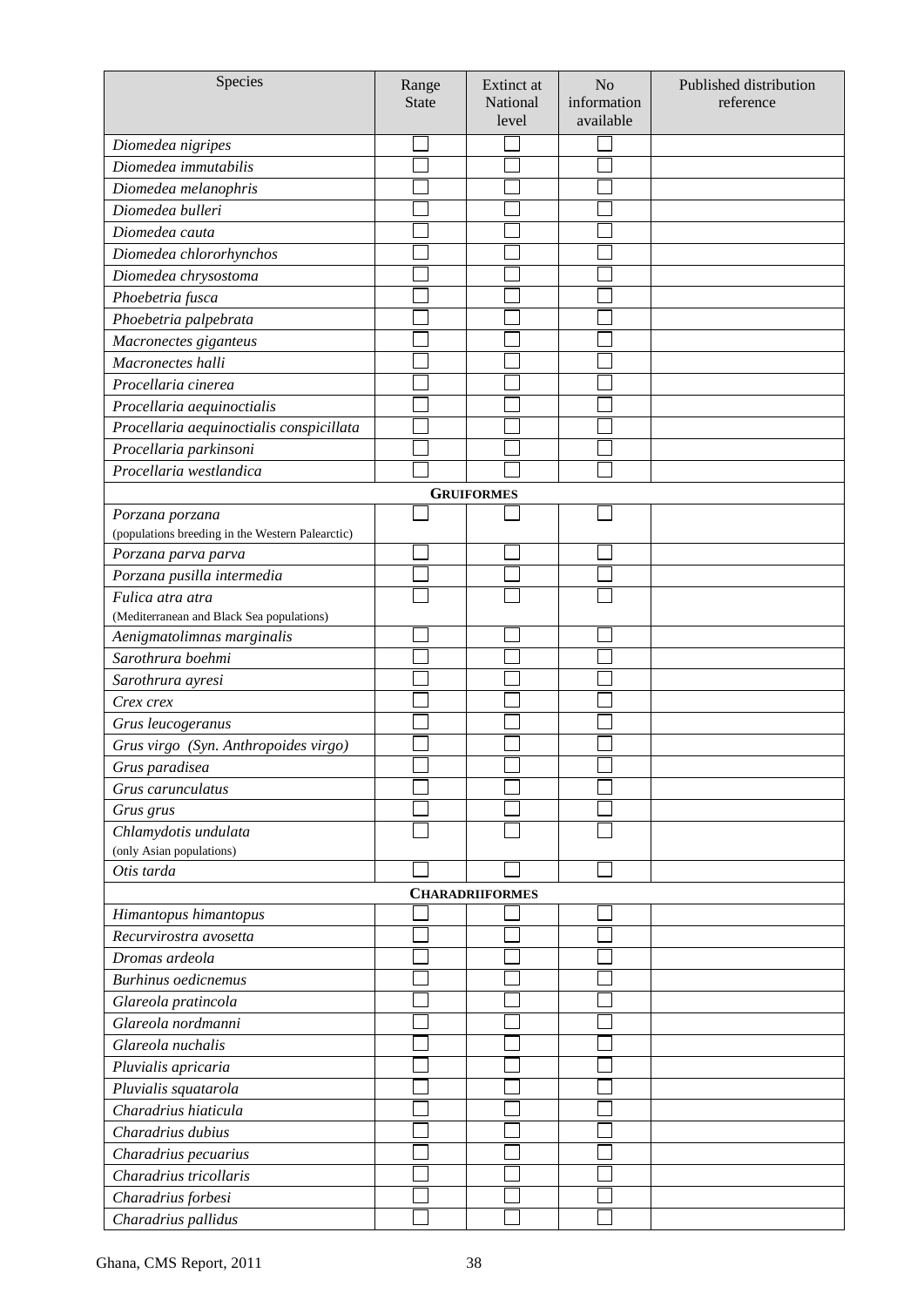| Species                                | Range<br><b>State</b> | Extinct at<br>National<br>level | N <sub>o</sub><br>information<br>available | Published distribution<br>reference |
|----------------------------------------|-----------------------|---------------------------------|--------------------------------------------|-------------------------------------|
| Charadrius alexandrinus                |                       |                                 |                                            |                                     |
| Charadrius marginatus                  |                       |                                 |                                            |                                     |
| Charadrius mongulus                    |                       |                                 |                                            |                                     |
| Charadrius leschenaultii               |                       |                                 |                                            |                                     |
| Charadrius asiaticus                   |                       |                                 |                                            |                                     |
| Eudromias morinellus                   |                       |                                 |                                            |                                     |
| Vanellus vanellus                      |                       |                                 |                                            |                                     |
| Vanellus spinosus                      |                       |                                 |                                            |                                     |
| Vanellus albiceps                      |                       |                                 |                                            |                                     |
| Vanellus senegallus                    |                       |                                 |                                            |                                     |
| Vanellus lugubris                      |                       |                                 |                                            |                                     |
| Vanellus melanopterus                  |                       |                                 |                                            |                                     |
| Vanellus coronatus                     |                       |                                 |                                            |                                     |
| Vanellus superciliosus                 |                       |                                 |                                            |                                     |
| Vanellus gregarius (Syn Chettusia      |                       |                                 |                                            |                                     |
| gregaria)                              |                       |                                 |                                            |                                     |
| Vanellus leucurus                      |                       |                                 |                                            |                                     |
| Gallinago media                        |                       |                                 |                                            |                                     |
| Gallinago gallinago                    |                       |                                 |                                            |                                     |
| Lymnocryptes minimus                   |                       |                                 |                                            |                                     |
| Limosa limosa                          |                       |                                 |                                            |                                     |
| Limosa lapponica                       |                       |                                 |                                            |                                     |
| Numenius phaeopus                      |                       |                                 |                                            |                                     |
| Numenius tenuirostris                  |                       |                                 |                                            |                                     |
| Numenius arquata                       |                       |                                 |                                            |                                     |
| Tringa erythropus                      |                       |                                 |                                            |                                     |
| Tringa totanus                         |                       |                                 |                                            |                                     |
| Tringa stagnatilis                     |                       |                                 |                                            |                                     |
| Tringa nebularia                       |                       |                                 |                                            |                                     |
| Tringa ochropus                        |                       |                                 |                                            |                                     |
| Tringa glareola                        |                       |                                 |                                            |                                     |
| Tringa cinerea                         |                       |                                 |                                            |                                     |
| Tringa hypoleucos                      |                       |                                 |                                            |                                     |
| Arenaria interpres                     |                       |                                 |                                            |                                     |
| Calidris tenuirostris                  |                       |                                 |                                            |                                     |
| Calidris canutus                       |                       |                                 |                                            |                                     |
| Calidris alba                          |                       |                                 |                                            |                                     |
| Calidris minuta                        |                       |                                 |                                            |                                     |
| Calidris temminckii                    |                       |                                 |                                            |                                     |
| Calidris maritima                      |                       |                                 |                                            |                                     |
| Calidris alpina                        |                       |                                 |                                            |                                     |
| Calidris ferruginea                    |                       |                                 |                                            |                                     |
| Limicola falcinellus                   |                       |                                 |                                            |                                     |
| Philomachus pugnax                     |                       |                                 |                                            |                                     |
| Phalaropus lobatus                     |                       |                                 |                                            |                                     |
| Phalaropus fulicaria                   |                       |                                 |                                            |                                     |
| Larus hemprichii                       |                       |                                 |                                            |                                     |
| Larus leucophthalmus                   |                       |                                 |                                            |                                     |
| Larus ichthyaetus                      |                       |                                 |                                            |                                     |
| (West Eurasian and African population) |                       |                                 |                                            |                                     |
| Larus melanocephalus                   |                       |                                 |                                            |                                     |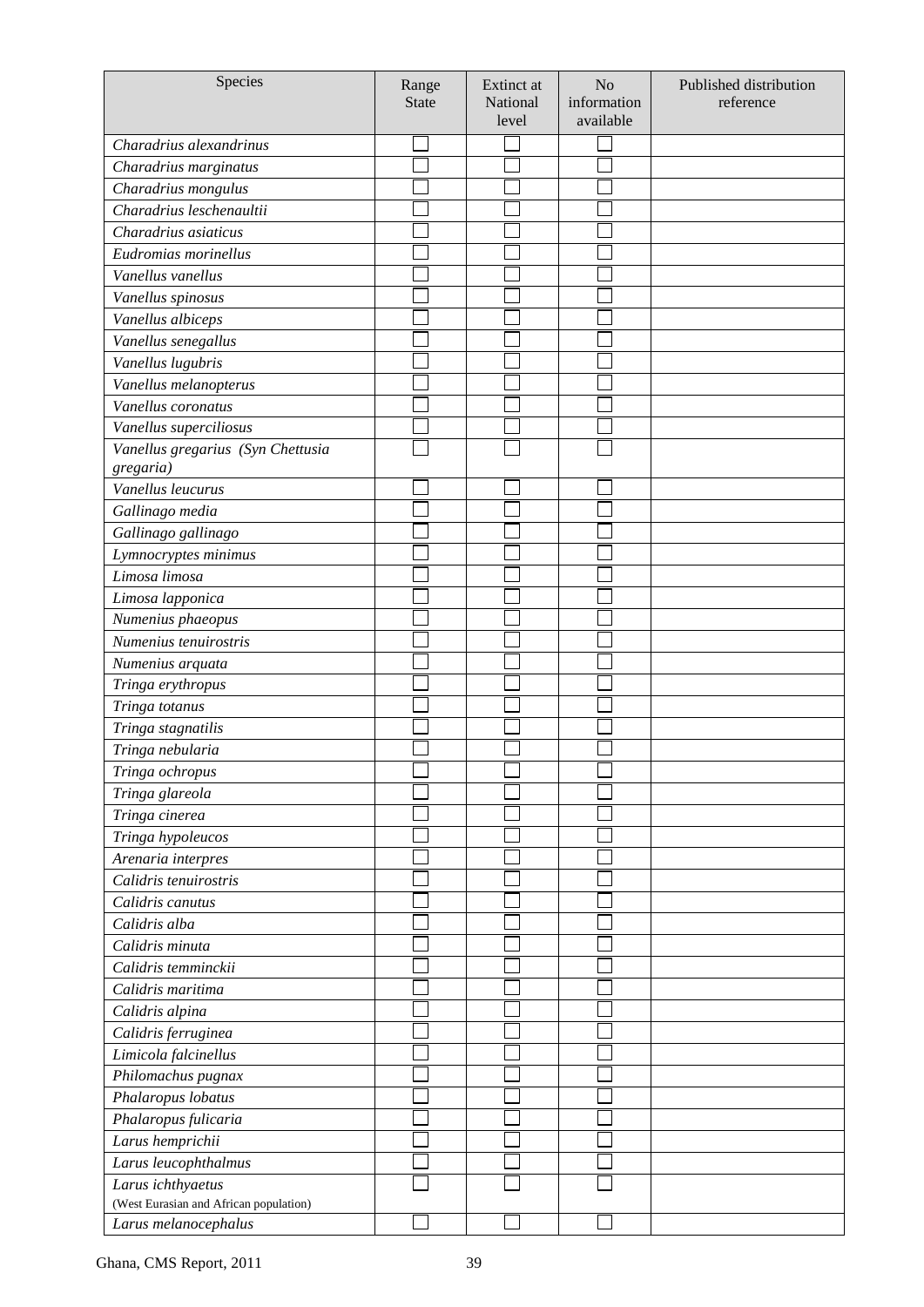| Species                                                         | Range        | Extinct at            | N <sub>o</sub> | Published distribution |
|-----------------------------------------------------------------|--------------|-----------------------|----------------|------------------------|
|                                                                 | <b>State</b> | National              | information    | reference              |
|                                                                 |              | level                 | available      |                        |
| Larus genei                                                     |              |                       |                |                        |
| Larus audouinii                                                 |              |                       |                |                        |
| Larus armenicus                                                 |              |                       |                |                        |
| Sterna nilotica nilotica                                        |              |                       |                |                        |
| (West Eurasian and African populations)                         |              |                       |                |                        |
| Sterna caspia                                                   |              |                       |                |                        |
| (West Eurasian and African populations)                         |              |                       |                |                        |
| Sterna maxima albidorsalis                                      |              |                       |                |                        |
| Sterna bergii                                                   |              |                       |                |                        |
| (African and Southwest Asian populations)                       |              |                       |                |                        |
| Sterna bengalensis<br>(African and Southwest Asian populations) |              |                       |                |                        |
| Sterna sandvicensis sandvicensis                                |              |                       |                |                        |
| Sterna dougallii                                                |              |                       |                |                        |
| (Atlantic population)                                           |              |                       |                |                        |
| Sterna hirundo hirundo                                          |              |                       |                |                        |
| (populations breeding in the Western Palearctic)                |              |                       |                |                        |
| Sterna paradisaea                                               |              |                       |                |                        |
| (Atlantic populations)                                          |              |                       |                |                        |
| Sterna albifrons                                                |              |                       |                |                        |
| Sterna saundersi                                                |              |                       |                |                        |
| Sterna balaenarum                                               |              |                       |                |                        |
| Sterna repressa                                                 |              |                       |                |                        |
| Chlidonias niger niger                                          |              |                       |                |                        |
| Chlidonias leucopterus                                          |              |                       |                |                        |
| (West Eurasian and African population)                          |              |                       |                |                        |
| Rynchops flavirostris                                           |              |                       |                |                        |
|                                                                 |              | <b>COLUMBIFORMES</b>  |                |                        |
| Streptopelia turtur turtur                                      |              |                       |                |                        |
|                                                                 |              | <b>CORACIIFORMES</b>  |                |                        |
| Merops apiaster                                                 |              |                       |                |                        |
| Coracias garrulus                                               |              |                       |                |                        |
|                                                                 |              | <b>PSITTACIFORMES</b> |                |                        |
| Amazona tucumana                                                |              |                       |                |                        |
|                                                                 |              | <b>PASSERIFORMES</b>  |                |                        |
| Acrocephalus paludicola                                         |              |                       |                |                        |
| Hirundo atrocaerulea                                            |              |                       |                |                        |
| Alectrurus risora                                               |              |                       |                |                        |
| Alectrurus tricolor                                             |              |                       |                |                        |
|                                                                 |              |                       |                |                        |
| Pseudocolopteryx dinellianus                                    |              |                       |                |                        |
| Polystictus pectoralis pectoralis                               |              |                       |                |                        |
| Sporophila ruficollis                                           |              |                       |                |                        |
| Sporophila zelichi                                              |              |                       |                |                        |
| Sporophila cinnamomea                                           |              |                       |                |                        |
| Sporophila hypochroma                                           |              |                       |                |                        |
| Sporophila palustris                                            |              |                       |                |                        |
| Agelaius flavus                                                 |              |                       |                |                        |
|                                                                 |              | <b>TESTUDINATA</b>    |                |                        |
| Chelonia depressa                                               |              |                       |                |                        |
| Chelonia mydas                                                  |              |                       |                |                        |
| Caretta caretta                                                 |              |                       |                |                        |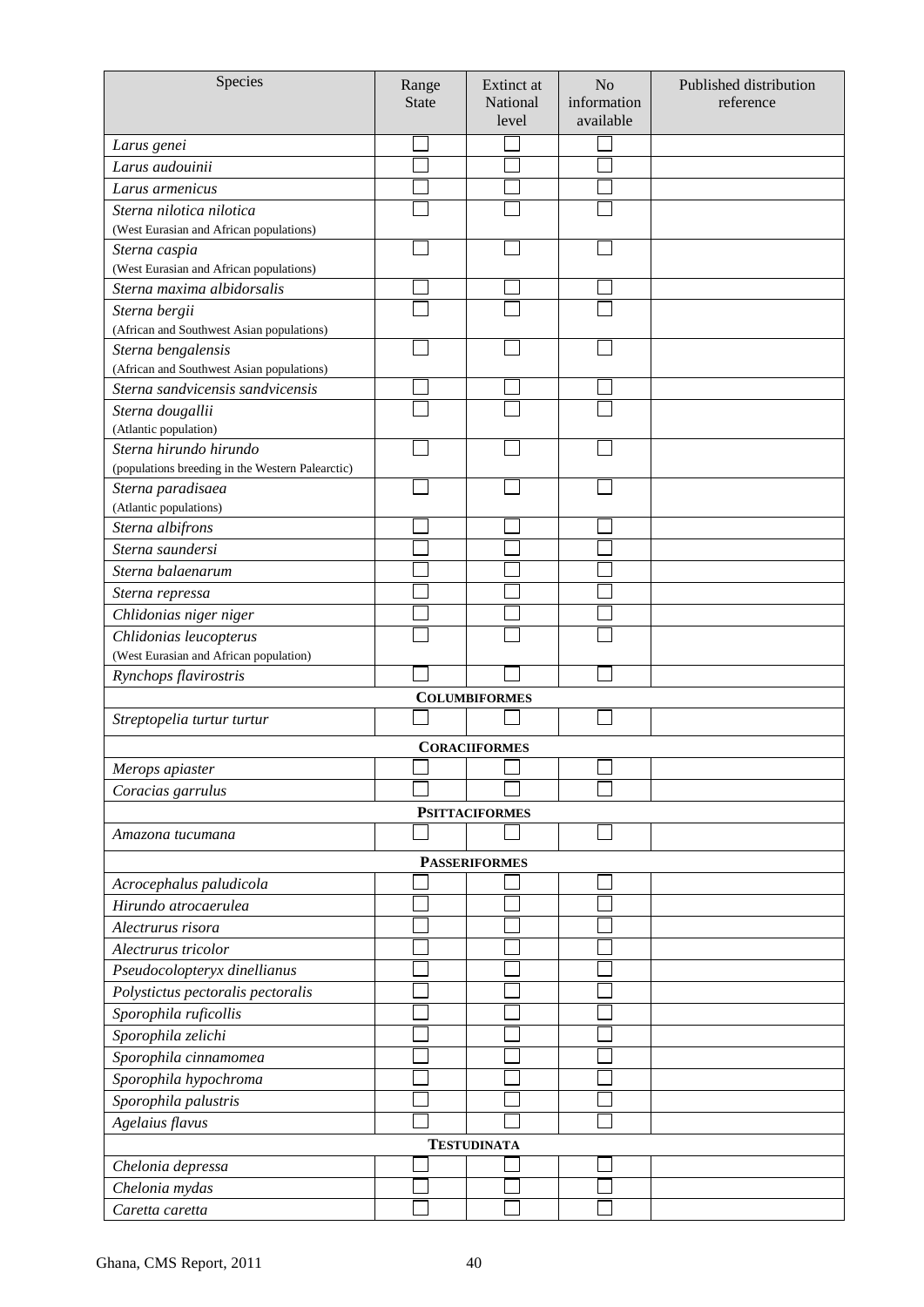| Species                           | Range<br><b>State</b> | Extinct at<br>National<br>level | N <sub>o</sub><br>information<br>available | Published distribution<br>reference |
|-----------------------------------|-----------------------|---------------------------------|--------------------------------------------|-------------------------------------|
|                                   |                       |                                 |                                            |                                     |
| Eretmochelys imbricata            |                       |                                 |                                            |                                     |
| Lepidochelys kempii               |                       |                                 |                                            |                                     |
| Lepidochelys olivacea             |                       |                                 |                                            |                                     |
| Dermochelys coriacea              |                       |                                 |                                            |                                     |
| Podocnemis expansa                |                       | <b>CROCODYLIA</b>               |                                            |                                     |
| Crocodylus porosus                |                       |                                 |                                            |                                     |
|                                   |                       | <b>ACIPENSERIFORMES</b>         |                                            |                                     |
| Huso huso                         |                       |                                 |                                            |                                     |
| Huso dauricus                     |                       |                                 |                                            |                                     |
| Acipenser baerii baicalensis      |                       |                                 |                                            |                                     |
| Acipenser fulvescens              |                       |                                 |                                            |                                     |
| Acipenser gueldenstaedtii         |                       |                                 |                                            |                                     |
| Acipenser medirostris             |                       |                                 |                                            |                                     |
| Acipenser mikadoi                 |                       |                                 |                                            |                                     |
| Acipenser naccarii                |                       |                                 |                                            |                                     |
| Acipenser nudiventris             |                       |                                 |                                            |                                     |
| Acipenser persicus                |                       |                                 |                                            |                                     |
| Acipenser ruthenus                |                       |                                 |                                            |                                     |
| (Danube population)               |                       |                                 |                                            |                                     |
| Acipenser schrenckii              |                       |                                 |                                            |                                     |
| Acipenser sinensis                |                       |                                 |                                            |                                     |
| Acipenser stellatus               |                       |                                 |                                            |                                     |
| Acipenser sturio                  |                       |                                 |                                            |                                     |
| Pseudoscaphirhynchus kaufmanni    |                       |                                 |                                            |                                     |
| Pseudoscaphirhynchus hermanni     |                       |                                 |                                            |                                     |
| Pseudoscaphirhynchus fedtschenkoi |                       |                                 |                                            |                                     |
| Psephurus gladius                 |                       |                                 |                                            |                                     |
|                                   |                       | <b>ORECTOLOBIFORMES</b>         |                                            |                                     |
| Rhincodon typus                   |                       |                                 |                                            |                                     |
|                                   |                       | <b>LAMNIFORMES</b>              |                                            |                                     |
| Carcharodon carcharias            |                       |                                 |                                            |                                     |
| Isurus oxyrinchus                 |                       |                                 |                                            |                                     |
| Isurus paucus                     |                       |                                 |                                            |                                     |
| Lamna nasus                       |                       |                                 |                                            |                                     |
|                                   |                       | <b>SQUALIFORMES</b>             |                                            |                                     |
| Squalus acanthias                 |                       |                                 |                                            |                                     |
| (Northern Hemisphere populations) |                       |                                 |                                            |                                     |
|                                   |                       | <b>LEPIDOPTERA</b>              |                                            |                                     |
| Danaus plexippus                  |                       |                                 |                                            |                                     |
|                                   |                       |                                 |                                            |                                     |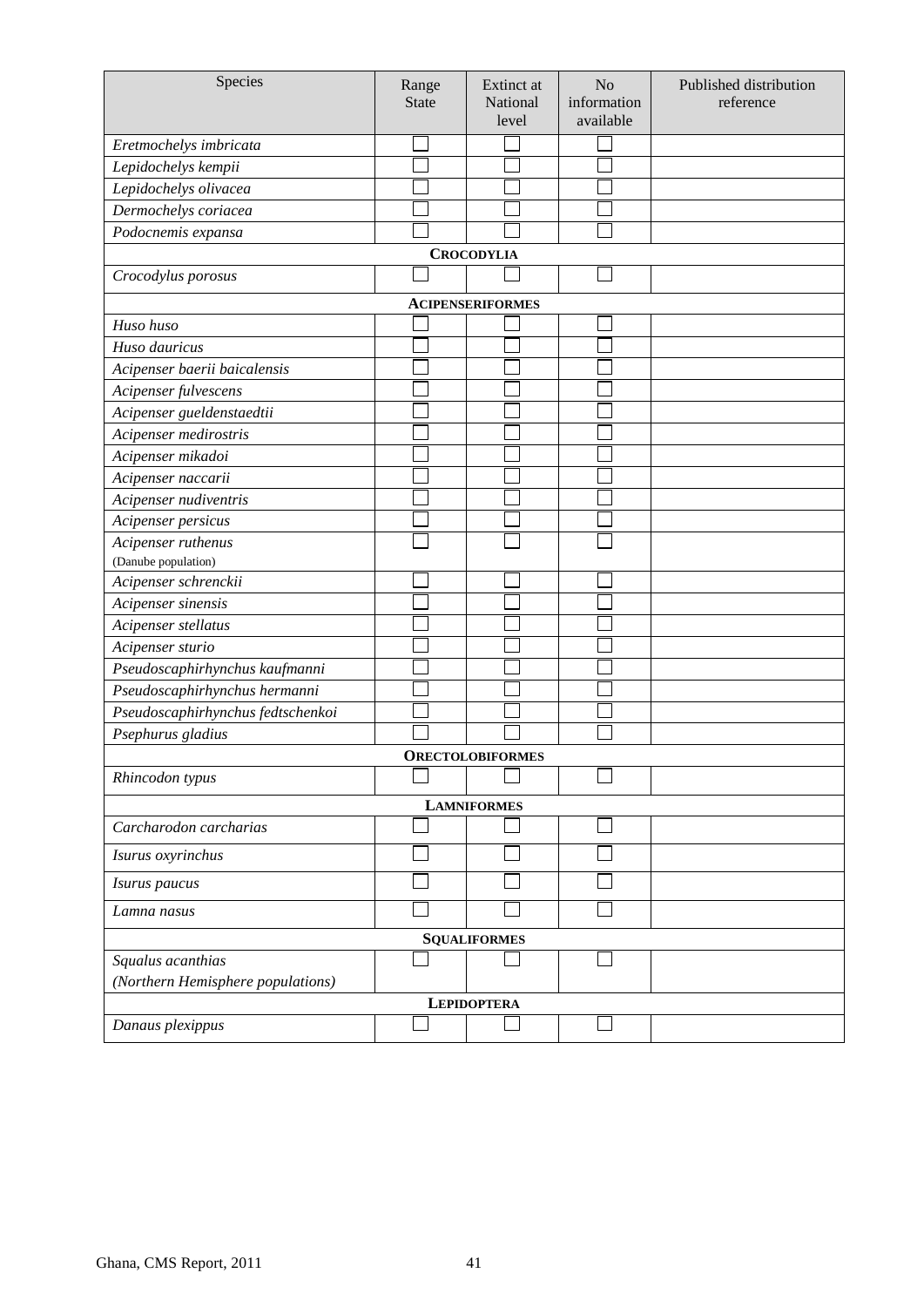**All species of each of the Families below are listed in Appendix II. If your country is a Range State for any of the species in these Families, please enter the species name in the first column, under the relevant Family heading. Please indicate (with a 'X') whether your country is a Range State or the species is extinct and, where appropriate, please provide published distribution references. (Space is provided for ten species in each Family. If additional lines are required, please attach the information as an annex).**

| Species                                        | <b>Range State</b>                              | Extinct        | Published distribution reference |  |  |  |  |
|------------------------------------------------|-------------------------------------------------|----------------|----------------------------------|--|--|--|--|
| <b>Order FALCONIFORMES, Family Cathartidae</b> |                                                 |                |                                  |  |  |  |  |
|                                                | Range State                                     | Extinct        |                                  |  |  |  |  |
|                                                | Range State                                     | Extinct        |                                  |  |  |  |  |
|                                                | Range State                                     | Extinct        |                                  |  |  |  |  |
|                                                | Range State                                     | Extinct        |                                  |  |  |  |  |
|                                                | Range State                                     | Extinct        |                                  |  |  |  |  |
|                                                | Range State                                     | Extinct        |                                  |  |  |  |  |
|                                                | Range State                                     | Extinct        |                                  |  |  |  |  |
|                                                | Range State                                     | Extinct        |                                  |  |  |  |  |
|                                                | Range State                                     | Extinct        |                                  |  |  |  |  |
|                                                | Range State                                     | Extinct        |                                  |  |  |  |  |
|                                                | <b>Order FALCONIFORMES, Family Accipitridae</b> |                |                                  |  |  |  |  |
|                                                | RangeState                                      | Extinct        |                                  |  |  |  |  |
|                                                | Range State                                     | Extinct        |                                  |  |  |  |  |
|                                                | Range State                                     | Extinct        |                                  |  |  |  |  |
|                                                | Range State                                     | Extinct        |                                  |  |  |  |  |
|                                                | Range State                                     | Extinct        |                                  |  |  |  |  |
|                                                | Range State                                     | Extinct        |                                  |  |  |  |  |
|                                                | Range State                                     | Extinct        |                                  |  |  |  |  |
|                                                | Range State                                     | Extinct        |                                  |  |  |  |  |
|                                                | Range State                                     | Extinct        |                                  |  |  |  |  |
|                                                | Range State                                     | Extinct        |                                  |  |  |  |  |
|                                                | <b>Order FALCONIFORMES, Family Falconidae</b>   |                |                                  |  |  |  |  |
|                                                | Range State                                     | Extinct        |                                  |  |  |  |  |
|                                                | Range State                                     | Extinct        |                                  |  |  |  |  |
|                                                | Range State                                     | Extinct        |                                  |  |  |  |  |
|                                                | Range State                                     | Extinct        |                                  |  |  |  |  |
|                                                | Range State                                     | Extinct        |                                  |  |  |  |  |
|                                                | Range State                                     | Extinct        |                                  |  |  |  |  |
|                                                | Range State                                     | Extinct        |                                  |  |  |  |  |
|                                                | Range State                                     | Extinct        |                                  |  |  |  |  |
|                                                | Range State                                     | Extinct        |                                  |  |  |  |  |
|                                                | Range State                                     | Extinct        |                                  |  |  |  |  |
|                                                | <b>Order PASSERIFORMES, Family Muscicapidae</b> |                |                                  |  |  |  |  |
|                                                | Range State                                     | Extinct $\Box$ |                                  |  |  |  |  |